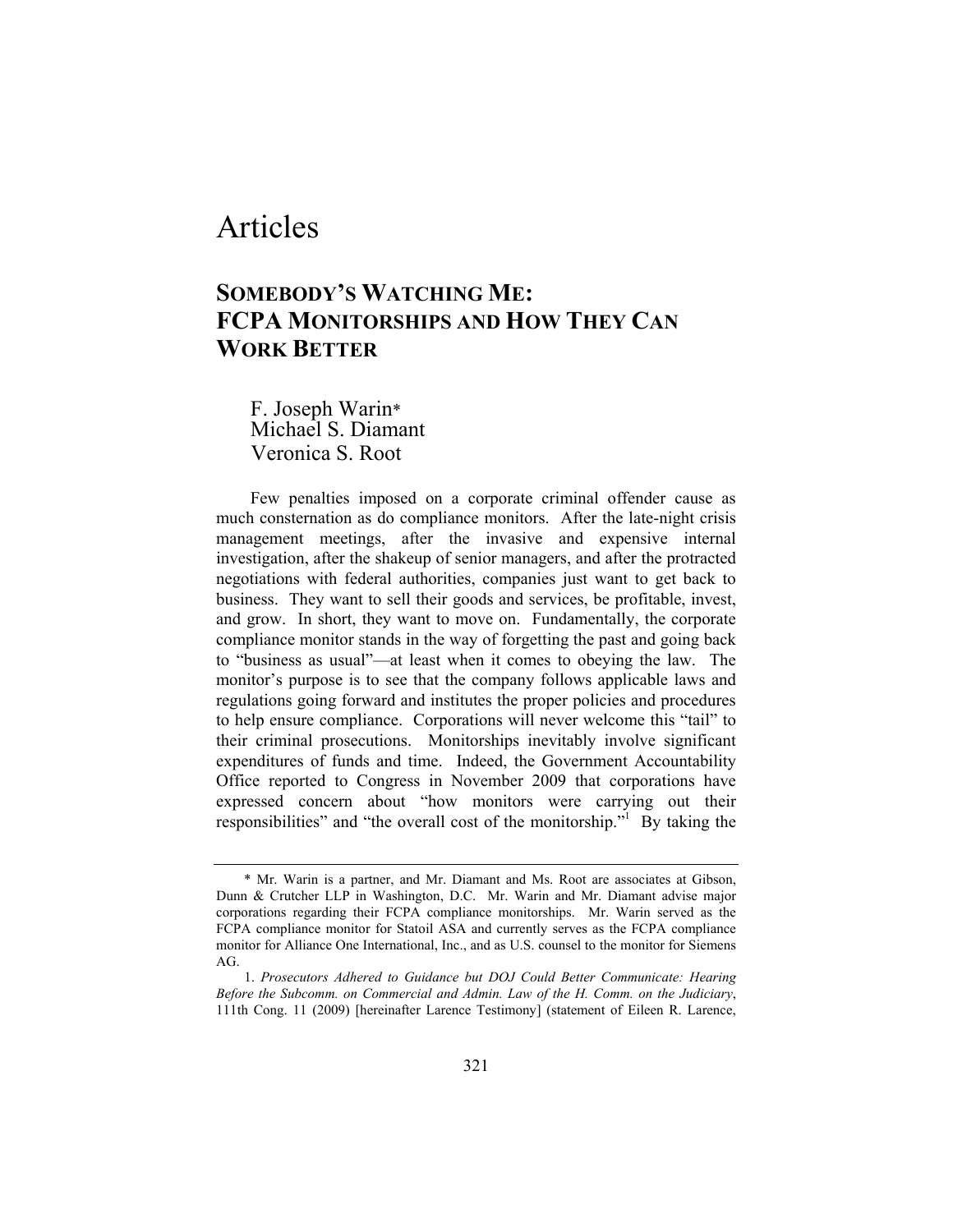right steps, however, companies can often help tailor and guide the monitorships they receive to help ensure that the organization realizes value.

This article explores the rise of the corporate compliance monitor as a condition for settling violations of the U.S. Foreign Corrupt Practices Act ("FCPA")—a setting in which federal prosecutors routinely impose monitors. From 2004 to 2010, more than 40 percent of all companies that resolved an FCPA investigation with the U.S. Department of Justice ("DOJ") or Securities and Exchange Commission ("SEC") through a settlement or plea agreement retained an independent compliance monitor as a condition of that agreement.<sup>2</sup> And although the trend line is somewhat unclear, this practice seems unlikely to abate. In 2007, almost 38% of corporate FCPA settlements entailed monitors; 60% in 2008; 18% in 2009; and  $32\%$  in  $2010$ .<sup>3</sup>

If U.S. enforcement authorities maintain their current approach, the reality is that companies facing liability for violating the FCPA are likely to have a monitor imposed on them as part of a settlement agreement. From the U.S. government's perspective, monitorships make sense for companies that violate anti-bribery laws, making it important for offending corporations to learn how to deal with monitors. Pulling from the authors' extensive experience with three major FCPA compliance monitorships, as well as their work assisting clients operating under an FCPA monitorship, this article aids in that process. It also hopes to help monitors themselves, as well as the prosecutors who appoint them, in making the monitorship a more constructive feature of an FCPA settlement. Part I provides some basic background on the FCPA and discusses the use of compliance monitors as a term in settlement agreements with federal regulators. Part II examines why some companies receive a monitor as a term of an FCPA settlement, while others do not. Part III discusses what FCPA monitorships most commonly entail. Part IV identifies best practices for FCPA compliance monitors: what they should and should *not* do in their quest to help mold an ethical organization. Finally, Part V advises how companies can utilize their role in the selection, retention, and management of the

Director, Homeland Security and Justice, Government Accountability Office), *available at* http://judiciary.house.gov/hearings/pdf/ Larence091119.pdf.

 <sup>2.</sup> Monitors are referred to by various names, including independent consultant, independent compliance consultant, compliance consultant, compliance counsel, outside compliance consultant, etc. Despite the various names, these individuals all, at a minimum, act to independently monitor a corporation and its adherence to the FCPA.

 <sup>3.</sup> Gibson, Dunn & Crutcher LLP, Internal Statistical Analysis (2010) (on file with authors).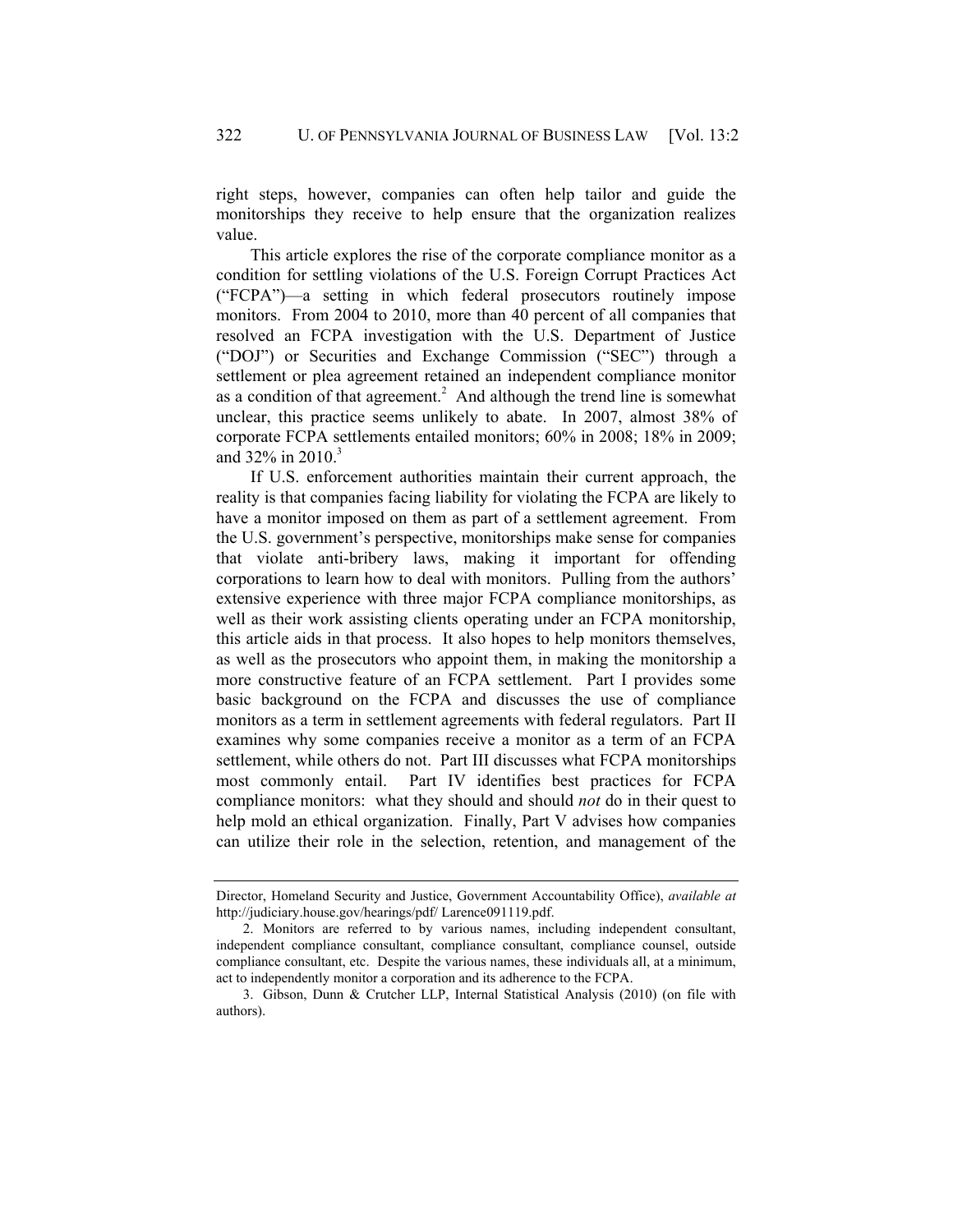monitor to help make the process anodyne and the results valuable for the organization.

# I. FCPA ENFORCEMENT AND THE COMPLIANCE MONITOR AS A CONDITION OF SETTLEMENT

Before delving into the details of FCPA compliance monitorships, it is helpful to consider briefly the FCPA and its enforcement, more generally, as well as recent FCPA enforcement actions that have featured a monitor.

#### *A. The FCPA and its Enforcement*

In 1977, following revelations about the corrupt activities of major U.S. corporations overseas, Congress passed the FCPA, 15 U.S.C. §§ 78m and 78dd-1 et seq.<sup>4</sup> At the heart of the statute are its anti-bribery provisions, which prohibit giving or offering anything of value<sup>5</sup> to a foreign official,<sup>6</sup> political party, or party official with the corrupt intent to influence the recipient in his or her official capacity or to secure an improper

 <sup>4. 15</sup> U.S.C. §§ 78m, 78dd-1, et seq. (2006).

 <sup>5.</sup> The phrase "anything of value" encompasses a broad range of items and can include anything a recipient would find interesting or useful, including theater tickets, gifts, stock, travel, education, employment, donations, and illicit items. *See, e.g.*, United States v. Kozeny, 582 F. Supp. 2d 535, 538 (S.D.N.Y. 2008) (discussing that bribes "in any form whatsoever" are within the scope of the prohibition); United States v. ABB Vetco Gray, Inc., No. 04-cr-00279, slip op. at 6-17 (S.D. Tex. June 22, 2004) (detailing the extensive bribery scheme that the defendant engaged in with Nigerian governmental oil officials); Deferred Prosecution Agreement at Attachment A § IV(B), United States v. Daimler AG, No. 1:10-cr-00063 (D.D.C. Mar. 22, 2010), *available at* http://www.law.virginia.edu/pdf/ faculty/garrett/daimler.pdf [hereinafter Daimler Deferred Prosecution Agreement] (detailing the broad range of bribes employed by Daimler in China); Letter from Mark F. Mendelsohn, Deputy Chief, U.S. Dep't of Justice, to Martin J. Weinstein, Willkie Farr & Gallagher LLP, at app. A, Statement of Facts 8 (Nov. 14, 2007), *available at* http://www.justice.gov/ criminal/fraud/fcpa/cases/docs/11-14-07lucent-agree.pdf [hereinafter Lucent Technologies Inc. Non-Prosecution Agreement] (detailing the broad range of Lucent's bribes to Chinese government officials, including payments covering tuition and living expenses of an employee of a Chinese government ministry, who was obtaining a master's degree).

 <sup>6.</sup> The U.S. government defines "foreign official" broadly and includes any officer or employee, including low-level employees and officials, of a foreign government or any department, agency, or instrumentality of the government. *See* U.S. Dep't of Justice, *Lay-Person's Guide to FCPA*, *available at* http://www.justice.gov/criminal/fraud/fcpa/docs/laypersons-guide.pdf (detailing anti-bribery provisions of the FCPA). The statute also includes as "foreign officials" officers and employees of public international organizations, such as the United Nations, the International Monetary Fund, and the Red Cross. *See* Ex. Ord. No. 12643, June 23, 1988, 53 F.R. 24247 (conferring public international organization status upon the International Committee of the Red Cross); Ex. Ord. No. 9751, July 11, 1946, 11 F.R. 7713 (conferring public international organization status upon the International Monetary Fund); Ex. Ord. No. 9698, Feb. 19, 1946, 11 F.R. 1809 (conferring public international organization status upon the United Nations).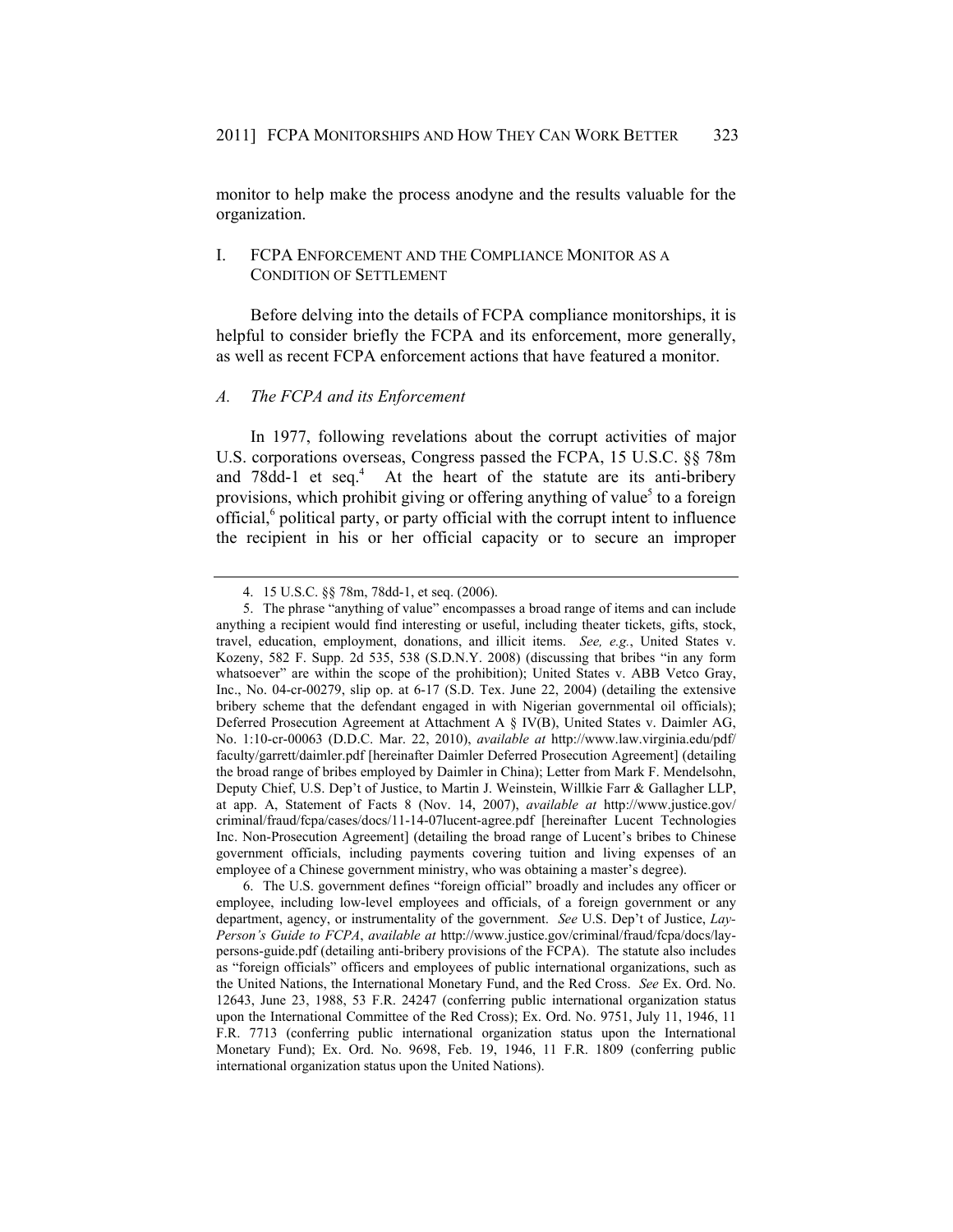advantage in order to obtain or retain business.<sup>7</sup> The anti-bribery provisions apply to three categories of persons: (1) "issuers"<sup>8</sup>—any company whose securities are registered in the United States or that is required to file periodic reports with the SEC; (2) "domestic concerns" any individual who is a U.S. citizen, national, or resident of the United States, or any business organization that has its principal place of business in the United States or which is organized in the United States; and (3) other persons who take any act in furtherance of a corrupt payment while within the territory of the United States.<sup>9</sup>

The FCPA also contains two accounting provisions, which require publicly traded companies to maintain (1) accurate "books and records" and  $(2)$  reasonably effective internal controls.<sup>10</sup> Under the books-andrecords provision, issuers must "make and keep books, records, and accounts, which, in reasonable detail, accurately and fairly reflect transactions and dispositions of the assets" consistent with Generally Accepted Accounting Principles.<sup>11</sup> The books-and-records provision applies to all transactions, not just corrupt activities. Under the internal controls provision, issuers must implement and maintain a system of internal accounting controls that "provide reasonable assurances" that no off-book accounts or disbursements or other unauthorized payments are made. $^{12}$ 

The FCPA does permit some payments that otherwise satisfy its elements. It provides an exception for payments that facilitate or expedite some routine governmental actions.<sup>13</sup> And it allows for two affirmative defenses: (1) payments expressly permitted by the written laws of the host country, and (2) "[r]easonable and bona fide expenditure[s], such as travel and lodging expenses . . . directly related to (A) the promotion, demonstration, or explanation of products or services; or (B) the execution of performance of a contract with a foreign government or agency

 <sup>7. § 78</sup>dd-1(a).

 <sup>8.</sup> If an issuer or domestic concern authorizes a third party (e.g., local agents, consultants, attorneys, or subsidiaries) to make payments that the issuer or domestic concern "knows" are corrupt, the issuer or domestic concern can be held liable under the FCPA. Knowledge means either (1) being aware of such conduct or substantially certain that such conduct will occur; or (2) consciously disregarding a "high probability" that a corrupt payment or offer will be made. *See* U.S. Dep't of Justice, *supra* note 6 (defining the five elements that must be met to constitute a violation of the FCPA).

 <sup>9. §§ 78</sup>dd-1, 78dd-2, & 78dd-3.

 <sup>10. § 78</sup>m(b).

<sup>11</sup>*. Id.*

<sup>12</sup>*. Id.*

<sup>13</sup>*. Id.* at § 78dd-1(b).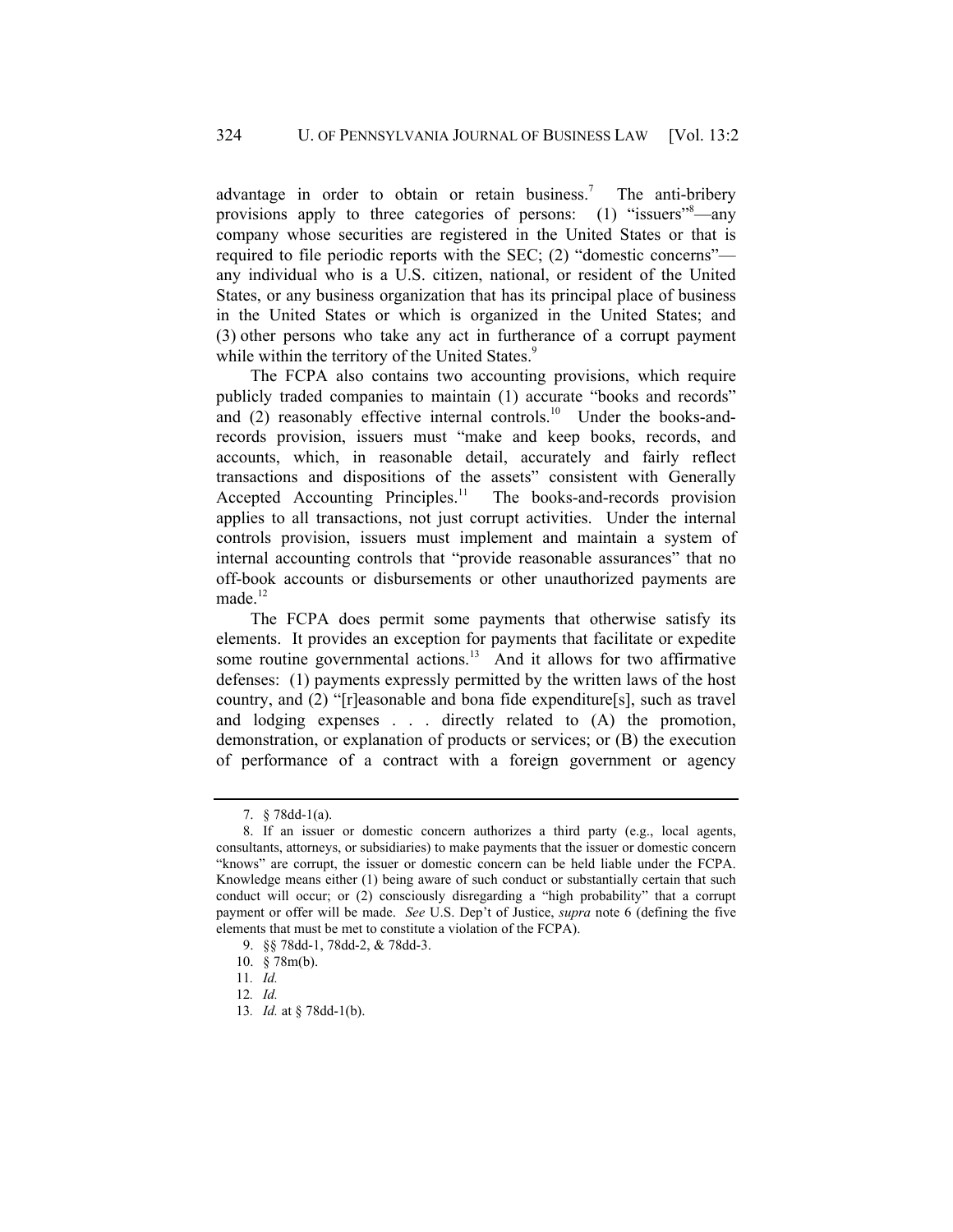thereof."14 Much of the time and energy expended on FCPA compliance by corporate lawyers today involves ensuring that benefits provided to foreign officials safely fall under one of these affirmative defenses.<sup>15</sup>

That corporate counsel expends much time at all worrying about the FCPA is a relatively recent phenomenon. Until the past decade, FCPA enforcement was fairly dormant. Years would pass without any prosecutions. In fact, federal authorities brought only five enforcement actions in 2004.16 But enforcement exploded in 2007, the statute's thirtieth year, with thirty-eight enforcement actions.<sup>17</sup> In 2009, this number grew to forty, with the DOJ bringing twenty-six alone.<sup>18</sup> The SEC and DOJ combined for 137 enforcement actions over the past three years.<sup>19</sup> Last year, the SEC and DOJ broke all FCPA enforcement records, with the two agencies combining for seventy-four enforcement actions.<sup>20</sup>

FCPA enforcement can result in criminal and/or civil liability. The DOJ may bring criminal and civil enforcement actions against violators; the SEC has civil authority only. If a corporation violates the anti-bribery provisions, the criminal penalties include a \$2 million fine or twice the pecuniary gain or loss, and possible suspension and debarment by the U.S. government.<sup>21</sup> If a corporation violates the accounting provisions, it may suffer a criminal penalty of up to \$25 million, per violation.<sup>22</sup> Civil penalties may include fines and disgorgement of profits.<sup>23</sup>

Ultimately, however, these monetary penalties can pale in comparison to the other difficulties (formal and collateral) that attend corporate FCPA enforcement actions. Following the discovery of a potential FCPA problem, the responsible company will conduct an internal investigation and take appropriate remedial steps. This usually entails a significant expenditure of money on attorneys' fees, the appropriation of employee time, and even the permanent loss of employees who must be terminated

<sup>14</sup>*. Id.* at § 78dd-1(c).

<sup>15</sup>*.* F. Joseph Warin, Michael S. Diamant, Jill M. Pfenning, *FCPA Compliance in China and the Gifts and Hospitality Challenge*, 5 VA. L. & BUS. REV. 33, 61-70 (2010).

<sup>16</sup>*. See* Gibson, Dunn & Crutcher LLP, *2010 Year-End FCPA Update* (Jan. 3, 2011), *available at* http://www.gibsondunn.com/publications/pages/2010Year-EndFCPA Update.aspx (tracking the number of FCPA enforcement actions brought by the FCPA's enforcers during the past seven years).

<sup>17</sup>*. Id.*

<sup>18</sup>*. Id.*

<sup>19</sup>*. Id.*

<sup>20</sup>*. See id.* (noting that "it is clear that 2010 will go down as yet another landmark year for FCPA enforcement."). The statistics in this paragraph include enforcement actions brought against individuals as well as corporations.

 <sup>21. 15</sup> U.S.C. § 78dd-2(g)(1) (2006); 18 U.S.C. § 3571(d) (2006).

 <sup>22. 15</sup> U.S.C. § 78ff(a).

 <sup>23. §§ 78</sup>u(d), 78dd-2(g), 78dd-3(e). Disgorgement can be a significant penalty, with companies like Siemens AG and Daimler AG disgorging \$350 million and \$91.4 million, respectively, to settle their FCPA actions. *Infra* note 86; *infra* note 53.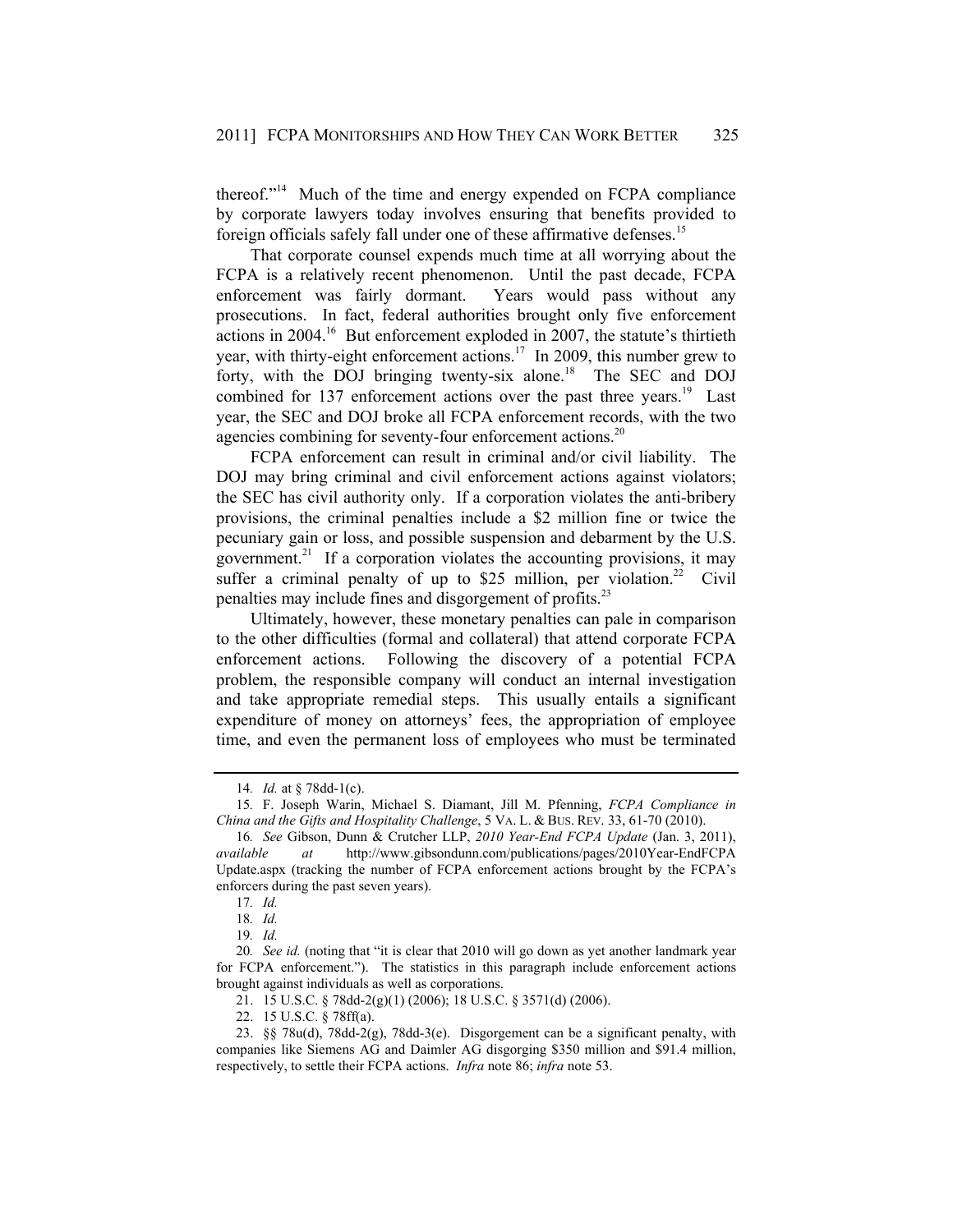for improper behavior. Once the scandal becomes public, other collateral consequences may include a decline in reputation or goodwill, a drop in stock price, lawsuits by investors or others, suspension or debarment from government contracting, and various tax law problems.

The consequence on which this article focuses, the corporate compliance monitor, is one of the greatest challenges that may accompany an FCPA enforcement action. Imposed as a condition of the settlement, the monitor siphons both financial and human resources, while increasing the probability that another corruption problem could be uncovered and the parade of collateral consequences could resume. It is, therefore, little wonder that corporations wish to avoid monitors.

# *B. Monitorships as Part of FCPA Settlements*

It is unsurprising that the government frequently imposes independent compliance monitors as a term of an FCPA settlement. As some observers have noted, foreign bribery cases tend to involve a culture of corruption, trigger individual rationalizations or deflection of responsibility, and implicate an entire organization's "social architecture" and incentive system.<sup>24</sup> In other words, FCPA transgressions may reveal systemic problems at an organization. This is why compliance professionals typically point to a "culture of compliance" as the most effective tool for combating corporate corruption.<sup>25</sup>

A federal prosecutor turning to the DOJ's McNulty Memorandum for guidance on how to handle a corporate offender is advised that "the government [should] address and be a force for positive change of corporate culture  $[and]$  alter corporate behavior,"<sup>26</sup> while the SEC's Seaboard Report advises securities enforcement officials to consider whether "a tone of lawlessness [was] set by those in control of the company."27 Concepts like "tone" and "culture," as important as they may

27. Report of Investigation Pursuant to Section 21(a) of the Securities Exchange Act of

<sup>24</sup>*. See* David Hess and Cristie Ford, *Corporate Corruption and Reform Undertakings: A New Approach to an Old Problem*, 41 CORNELL INT'L L.J. 307, 322 (2008) (arguing that requiring corporations merely to adopt a compliance program and stronger internal controls may be insufficient).

<sup>25</sup>*. See* H. Lowell Brown, *Parent-Subsidiary Liability under the Foreign Corrupt Practices Act*, 50 BAYLOR L. REV. 1, 39-52 (1998) (arguing that an effective culture of compliance requires formal policies, awareness throughout the corporation, ex-ante vigilance, and ex-post remedies).

<sup>26</sup>*. See* Memorandum from Paul J. McNulty, Deputy Attorney General, U.S. Dep't of Justice, to Heads of Department Components and U.S. Attorneys (Dec. 12, 2006), *available at* http://www.usdoj.gov/dag/speeches/2006/mcnulty\_memo.pdf.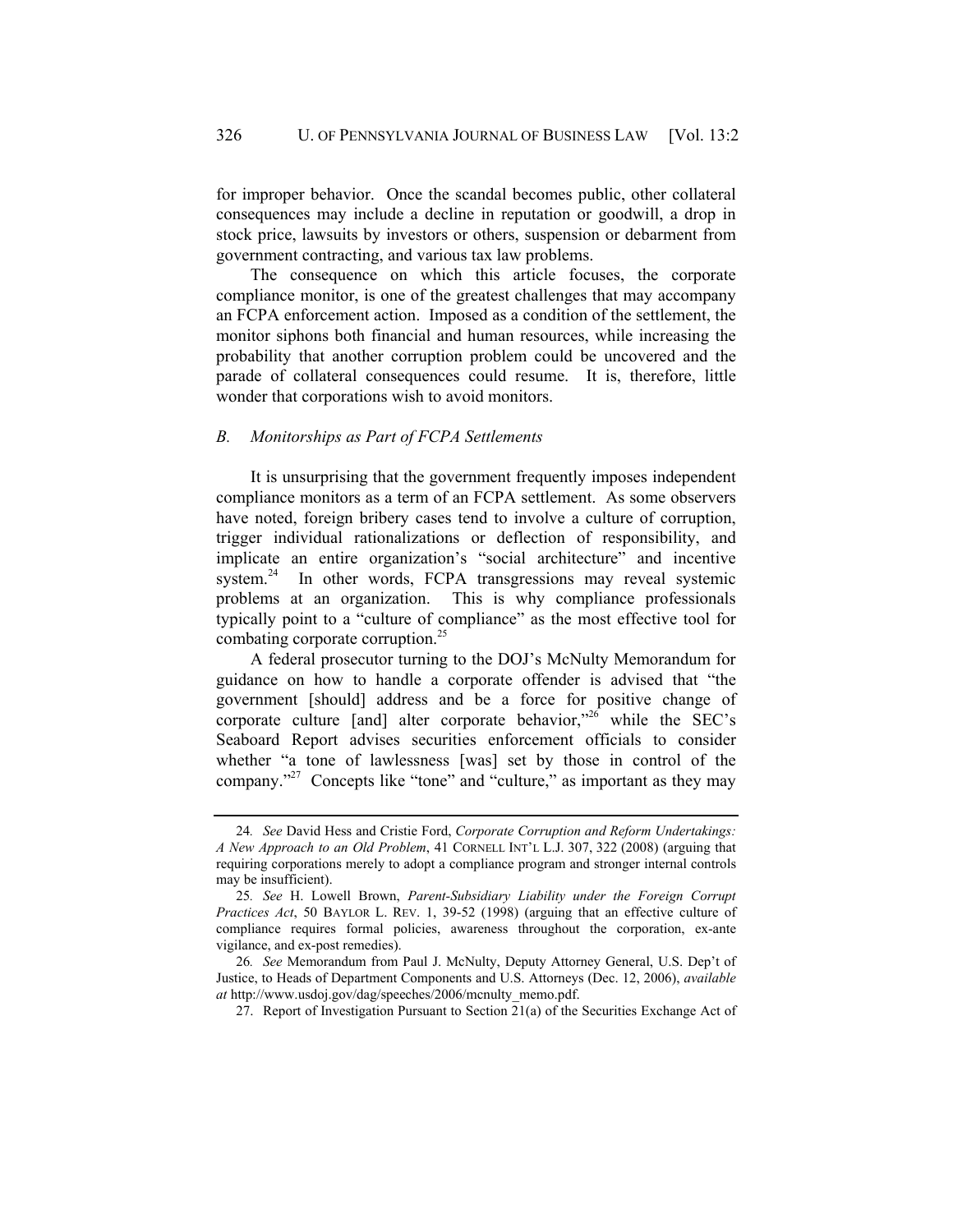be, are often hard to quantify and harder still to ensure through even very good policies and procedures. Corporate culture is inherently organic, and altering it requires time before reforms take root and permeate the organization. Therefore, in addition to demanding appropriate remedial actions, prosecutors trying to ensure that a corporate defendant sets a compliant tone within the organization and changes its culture will undoubtedly see a "tail" to a settlement in the form of a monitor as a useful tool. During the years that follow the settlement, the monitor can help ensure that the corporation's leaders continue to sound the right "tone from the top" and take the steps necessary to infuse the corporation with high standards of ethical behavior. Occasionally, corporations use the presence of an FCPA monitor as an opportunity for effecting significant change. As the DOJ's Morford Memorandum notes, effective monitorships help to "reduce[] recidivism of corporate crime and . . . protect[] the integrity of the marketplace."<sup>28</sup>

A second reason why monitorships may be particularly attractive in the FCPA context is that overseas bribery often results from the environments in which companies operate, rather than representing a conscious decision by employees to gain a leg up on competitors.<sup>29</sup> Frequently, businesspeople complain that it is "impossible" to do business

<sup>1934</sup> and Commission Statement on the Relationship of Cooperation to Agency Enforcement Decisions, Exchange Act Release No. 1470, Accounting and Auditing Enforcement Release No. 1470 (Oct. 23, 2001), *available at* http://www.sec.gov/ litigation/investreport/34-44969.htm.

 <sup>28.</sup> Memorandum from Craig S. Morford, Acting Deputy Att'y Gen., to Heads of Department Components and United States Attorneys (Mar. 7, 2008), *available at* http://www.justice.gov/dag/morford-useofmonitorsmemo-03072008.pdf [hereinafter] Morford Memo]. *See also Transparency and Integrity in Corporate Monitoring: Hearing Before the Subcomm. on Commercial and Admin. Law of the H. Committee on the Judiciary*, 111th Cong. (2009) (statement of Rep. Trent Franks), *available at* http://judiciary.house.gov/hearings/printers/111th/111-64\_53640.pdf (stating that deferred prosecution agreements serve to rehabilitate the company, root out illegal and unethical conduct, discipline culpable employees, help promote good corporate citizenship going forward, and allow prosecutors to achieve more than they could through court-imposed fines and restrictions alone).

<sup>29</sup>*. See, e.g.*, Jose Armando Fanjul, *Corporate Corruption in Latin America: Acceptance, Bribery, Compliance, Denial, Economics, and the Foreign Corrupt Practices Act*, 26 PENN. ST. INT'L L. REV. 735-36, n.5 (2007-2008) ("Corruption is far from being a novelty. Its practice is as ancient as other social phenomena like prostitution and contraband." (quoting INSTITUTE OF LATIN AMERICAN STUDIES, POLITICAL CORRUPTION IN EUROPE AND LATIN AMERICA 2 (1996)) (internal quotation marks omitted)); Patricia A. Butenis, Ambassador, Bangl., Remarks at the Conference on Good Governance (June 25, 2006), *available at* http://dhaka.usembassy.gov/06.25.06\_good\_governance.html ("The private sector needs to play a more active role in stemming the supply side of corruption. I understand that most businesses look at corruption as a necessary evil. Some have told us that they just account for it on their books—as much as 10%—as a cost of doing business.").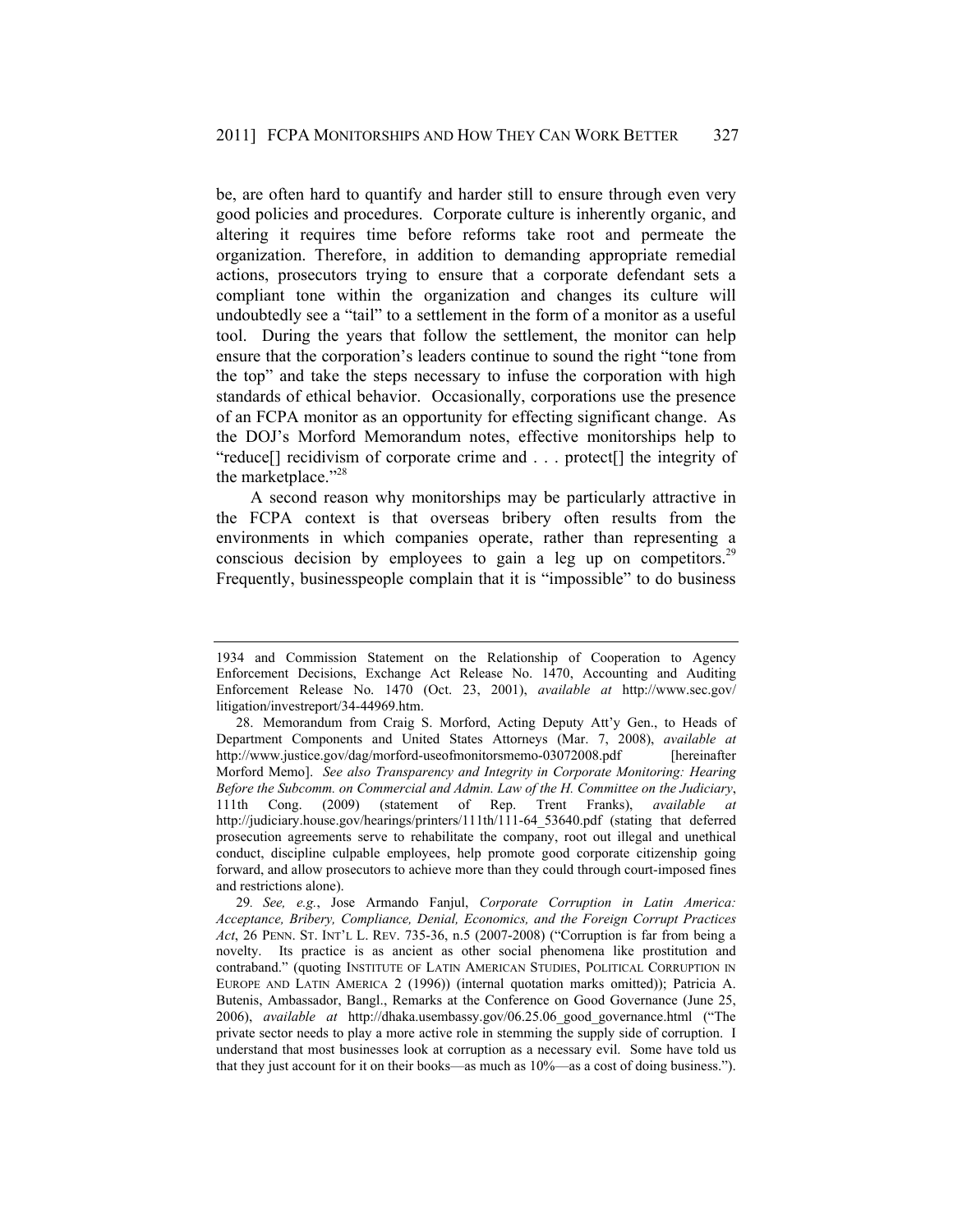in certain countries without paying bribes.<sup>30</sup> Because overseas bribery is so often a response to a "shakedown" rather than an aggressive business maneuver, one would expect backsliding to be more common following an FCPA problem than other white collar crimes. Again, the "tail" that is the compliance monitorship makes this less likely.

FCPA monitorships may attend different types of settlements with the U.S. authorities. For SEC enforcement, the monitorship is usually a term of an administrative settlement or a final judgment entered by a court.<sup>31</sup> The DOJ usually includes the monitorship as a term in a deferred prosecution agreement ("DPA") or a non-prosecution agreement ("NPA"), but monitorships have also been part of plea agreements.<sup>32</sup> From 2004 through 2010, seventy-one companies resolved FCPA allegations by entering into one or more of these resolutions with the DOJ or SEC. Of these seventy-one companies thirty, or 42.25%, were required to retain a monitor as part of the resolution. This is a significant percentage, especially when one considers, as a point of comparison, that from 1993 through September 2009, DOJ prosecutors negotiated a total of 152 DPAs and NPAs—FCPA-related and otherwise—and forty-eight, or slightly more than 30%, required the imposition of a monitor. $^{33}$ 

In 2010, twenty-two corporations settled FCPA-related enforcement

 <sup>30.</sup> Indeed, corporate actions in some highly corrupt countries support this contention. For instance, Panalpina withdrew from Nigeria following U.S. government inquiries there. Panalpina, *Smooth Withdrawal from Nigeria*, (Oct. 10, 2008), *available at* http://www.panalpina.com/www/global/en/media\_news/news/news\_archiv\_ordner/08\_10\_0 9.html. And Ikea very publicly froze any additional development in Russia due to public corruption in that country. Andrew E. Kramer, *Ikea Plans to Halt Investment in Russia*, N.Y. TIMES, June 23, 2009, *available at* http://www.nytimes.com/2009/06/24/business/ global/24ruble.html.

<sup>31</sup>*. See, e.g.*, SEC v. Con-Way Int'l, Inc., No. 08-cv-01478 (D.D.C. Aug. 27, 2008), *available at* http://www.sec.gov/litigation/complaints/2008/comp20690.pdf; Cease-and-Desist Order, *In re* Con-Way Inc., Exchange Act Release No. 58433, Accounting and Auditing Enforcement Release No. 2867 (Aug. 27, 2008), *available at* http://www.sec.gov/litigation/admin/2008/34-58433.pdf.

<sup>32</sup>*. See, e.g.*, Criminal Plea Agreement, United States v. Latin Node, Inc., No. 09-cr-20239 (S.D. Fla. 2009), *available at* http://www.justice.gov/criminal/fraud/fcpa/cases/docs/ latinnode-plea-agree.pdf (providing that the Department of Justice will be given access to all of the corporation's officers, employees, and records relating to the illegal activities charged); Letter from Steven A. Tyrrell, Chief, Dep't of Justice, to Nathan J. Muyskens, Shook Hardy & Bacon L.L.P. (Sept. 29, 2009), *available at* http://www.law.virginia.edu/ pdf/faculty/garrett/agco.pdf (implementing a compliance and ethics program designed to detect and prevent FCPA violations, as part of defendant corporation's plea agreement); Letter from Steven A. Tyrrell, Chief, Dep't of Justice, to Leo Cunningham, Wilson Sonsini Goodrich & Rosati (Dec. 31, 2009).

 <sup>33.</sup> Larence Testimony, *supra* note 1, at 3.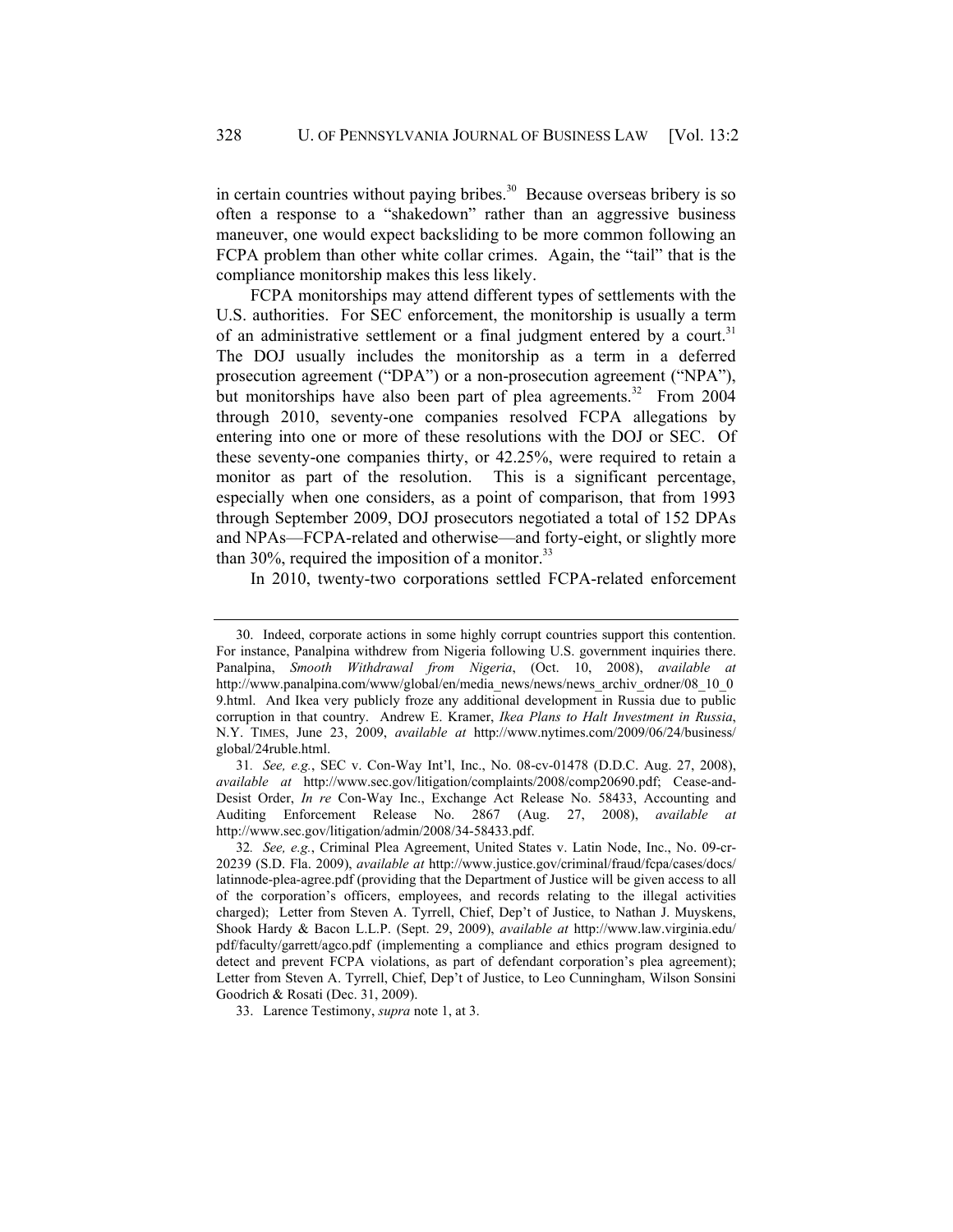actions with the SEC and/or DOJ. Of these, seven retained independent corporate monitors as a condition of settlement:

BAE SYSTEMS PLC ("BAES") – From 2000 to 2002, BAES represented to various U.S. government agencies that it would create and implement procedures designed to ensure the company's compliance with the FCPA.<sup>34</sup> Allegedly, BAES knowingly and willfully failed to create such procedures, made a series of substantial payments to shell companies and third-party intermediaries, and regularly retained "marketing advisors" to assist in securing sales of defense products.<sup>35</sup> This was all allegedly done without BAES properly scrutinizing the relationships to ensure that wrongdoing did not occur.<sup>36</sup> Various U.K. reporters discovered the alleged wrongdoing, prompting an investigation by the United Kingdom's Serious Fraud Office ("SFO") and eventually the DOJ.<sup>37</sup> On March 1, 2010, BAES pleaded guilty to conspiring to defraud the United States by impairing and impeding its lawful functions and making false statements about the company's FCPA compliance program, as well as other items.<sup>38</sup> BAES agreed to pay a criminal fine of \$400 million and to retain an independent compliance monitor for three years.<sup>39</sup>

INNOSPEC, INC. ("INNOSPEC") — From 2000 to 2003, Innospec's Swiss subsidiary, Alcor, allegedly paid or promised to pay at least \$4 million in kickbacks to the former Iraqi government as part of the United Nations ("U.N.") Oil-for-Food Program ("OFFP") scandal.<sup>40</sup> Alcor was

<sup>34</sup>*. See* Press Release, Dep't of Justice, BAE Systems PLC Pleads Guilty and Ordered to Pay \$400 Million Criminal Fine (Mar. 1, 2010), *available at* http://www.justice.gov/ opa/pr/2010/March/10-crm-209.html.

<sup>35</sup>*. Id.*

<sup>36</sup>*. Id.*

<sup>37</sup>*. Id.*

<sup>38</sup>*. Id.*

<sup>39</sup>*. Id.*

 <sup>40.</sup> Press Release, Dep't of Justice, Innospec Inc. Pleads Guilty to FCPA Charges and Defrauding the United Nations; Admits to Violating the U.S. Embargo Against Cuba (Mar. 18, 2010), *available at* http://www.justice.gov/opa/pr/2010/March/10-crm-278.html; SEC Files Settled Foreign Corrupt Practices Act Charges Against Innospec, Inc. for Engaging in Bribery in Iraq and Indonesia with Total Disgorgement and Criminal Fines of \$40.2 Million, Litigation Release No. 21454 (Mar. 18, 2010), *available at* http://www.sec.gov/litigation/ litreleases/2010/lr21454.htm. After Iraq invaded Kuwait in 1990, the United Nations Security Council voted to enact a resolution prohibiting member states from trading in any Iraqi commodities or products. Press Release, Dep't of Justice, Flowserve Corporation to Pay \$4 Million Penalty for Kickback Payments to the Iraqi Government Under the U.N. Oil for Food Program (Feb. 21, 2008), *available at* http://www.justice.gov/opa/pr/2008/ February/08 crm 132.html. Subsequently, the U.N. authorized Iraq to sell oil on the condition that the proceeds be deposited in a bank account monitored by the U.N. and used only to purchase designated humanitarian goods to benefit the Iraqi people. *Id.* The OFFP was subsequently established to administer Iraq's sale of oil and humanitarian goods purchases. *Id.* The OFFP was intended to maximize the Iraqi government's flexibility in meeting its humanitarian needs, while preventing it from undermining trade sanctions. *Id.*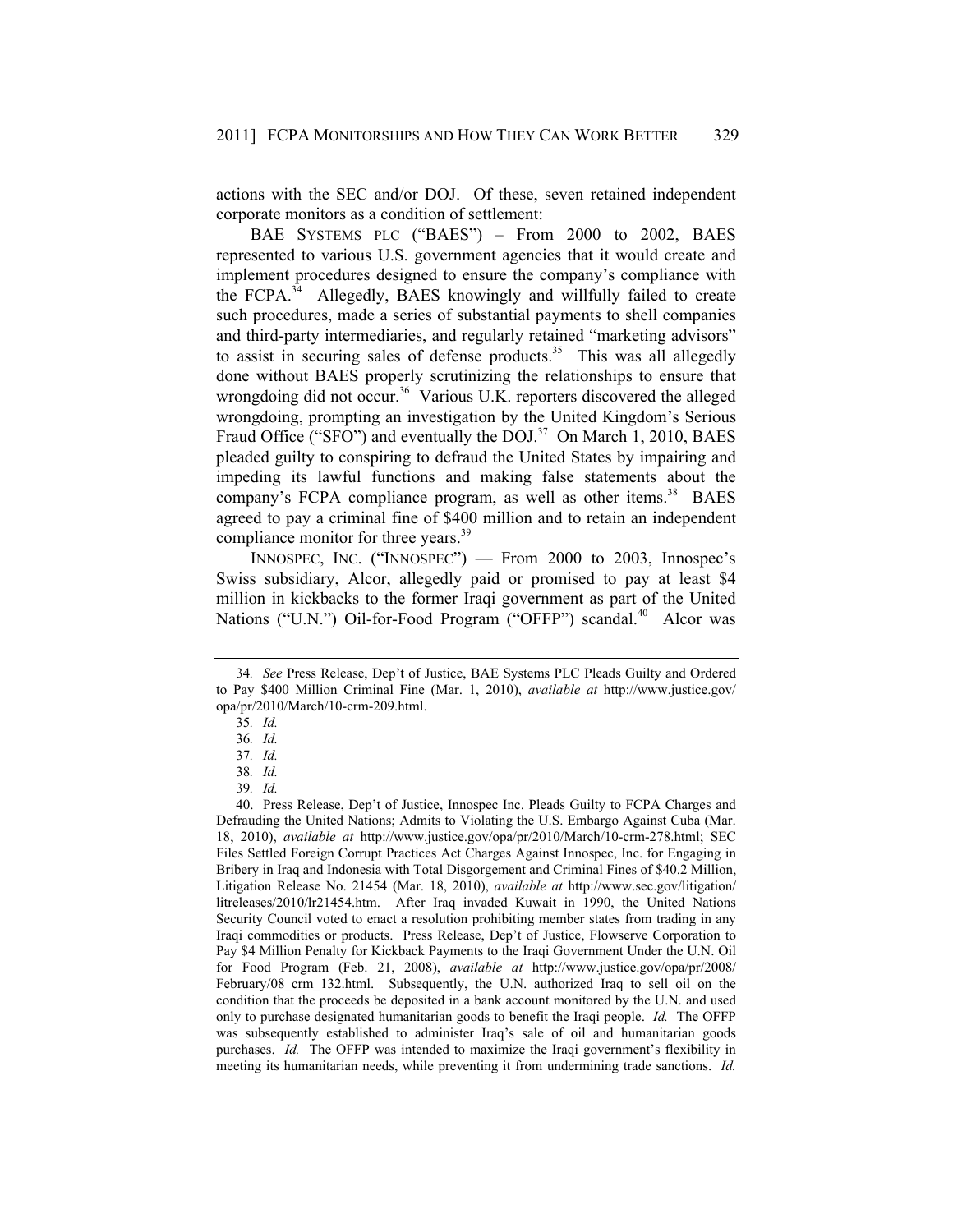awarded five contracts valued at more than €40 million to sell tetraethyl lead to refineries run by the Iraqi Ministry of Oil.<sup>41</sup> Alcor allegedly inflated the price by approximately 10% to cover the cost of the illegal payments before submitting them to the U.N. for approval.<sup>42</sup> Innospec also admitted to selling chemicals to Cuban power plants, in violation of the U.S. embargo against Cuba.<sup>43</sup> On March 18, 2010, Innospec pleaded guilty to the charges brought by the DOJ and entered into a settlement agreement with the SEC. $44$  Innospec agreed to pay a \$14.1 million criminal fine to the DOJ and to retain an independent compliance monitor.<sup>45</sup> In addition, Innospec, without admitting or denying the SEC's allegations, consented to the entry of a court order enjoining it from future violations and ordering it to disgorge  $$60,071,613<sup>46</sup>$  The SEC, however, waived all but \$11.2 million of the disgorgement.<sup>47</sup> Innospec also paid a criminal fine of \$12.7 million to the SFO and \$2.2 million to the U.S. Department of Treasury's Office of Foreign Assets Control.<sup>48</sup>

TECHNIP S.A. ("TECHNIP") — For a decade, Technip allegedly paid Nigerian government officials bribes to obtain engineering, procurement, and construction contracts.<sup>49</sup> Technip won contracts to construct liquefied natural gas facilities that were valued at more than \$6 billion.<sup>50</sup> On June 28, 2010, Technip entered into a DPA with the DOJ and agreed to pay a \$240 million criminal fine and to retain an independent compliance

41. Press Release, Dep't of Justice, Innospec, *supra* note 40.

50*. Id.*

In practice, however, the Iraqi government was able to circumvent the OFFP's restrictions by demanding massive under-the-table payments from its contract partners. *Id.* Starting in 2000, each Iraqi ministry demanded a 10% "after sales service fee" on all humanitarian goods purchased under the OFFP. *Id.* The fee bore no relation to any actual services and was, in reality, an illicit 10% kickback to the Iraqi regime. *Id.*

<sup>42</sup>*. Id.*

<sup>43</sup>*. Id.*

<sup>44</sup>*. Id.*

<sup>45</sup>*. Id.*

 <sup>46.</sup> SEC Files Settled Foreign Corrupt Practices Act Charges Against Innospec, *supra* note 40.

<sup>47</sup>*. Id.*

<sup>48</sup>*. Id.*

 <sup>49.</sup> Press Release, Dep't of Justice, Technip S.A. Resolves Foreign Corrupt Practices Act Investigation and Agrees to Pay \$240 Million Criminal Penalty (June 28, 2010), *available at* http://www.justice.gov/opa/pr/2010/June/10-crm-751.html; SEC Charges Technip with Foreign Bribery and Related Accounting Violations – Technip to Pay \$98 Million in Disgorgement and Prejudgment Interest; Company Also to Pay a Criminal Penalty of \$240 Million, Litigation Release No. 21578, Accounting and Auditing Enforcement Release No. 3147 (June 28, 2010), *available at* http://www.sec.gov/litigation/ litreleases/2010/lr21578.htm.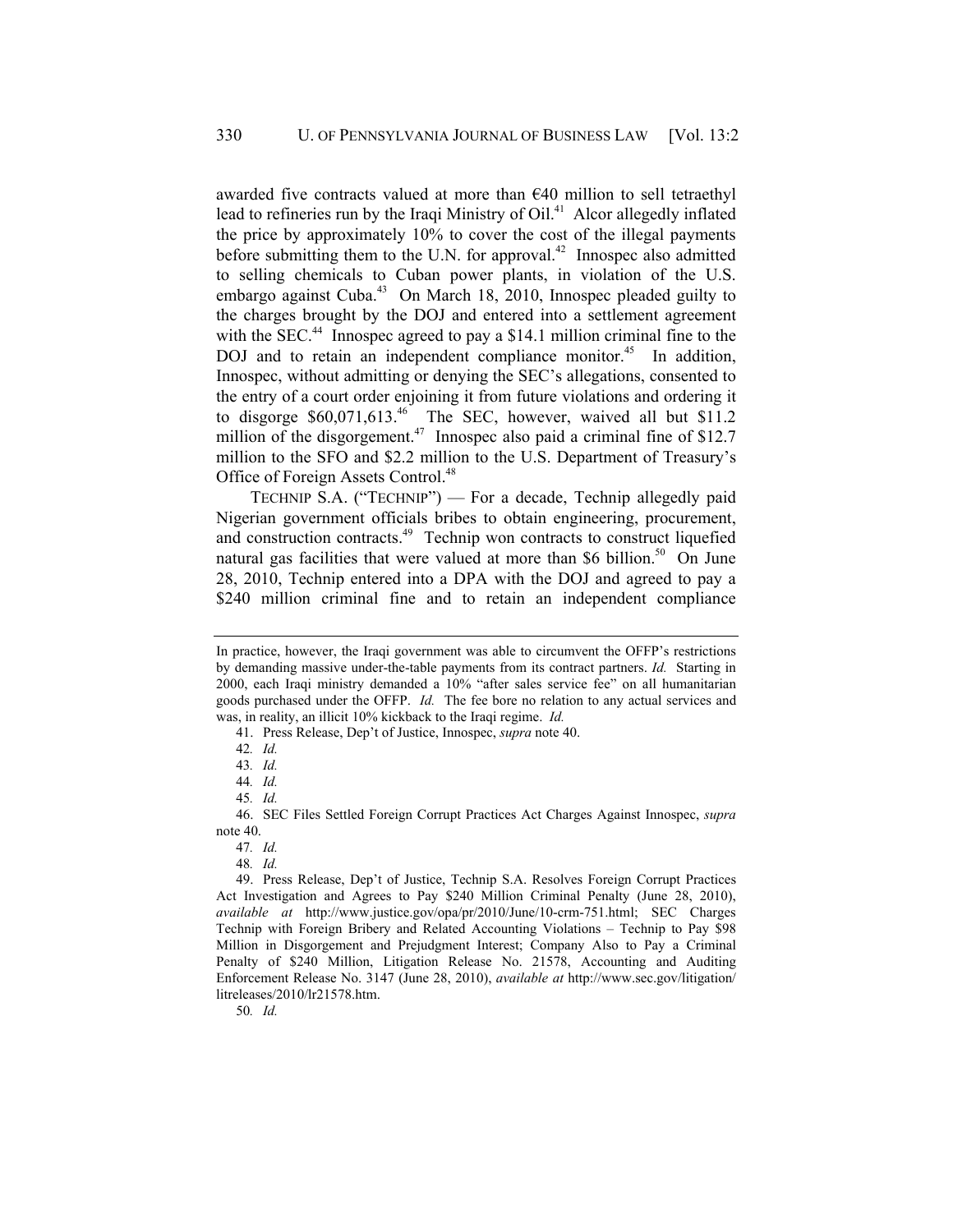monitor for two years.<sup>51</sup> In addition, Technip—without admitting or denying the SEC's allegations—entered into an agreement with the SEC, was enjoined from violating portions of the Exchange Act, and disgorged \$98 million in profits. $52$ 

DAIMLER AG ("DAIMLER") — Daimler and three of its subsidiaries, DaimlerChrysler Automotive Russia SAO ("DCAR"), Export and Trade Finance GmbH ("ETF"), and DaimlerChrysler China Ltd. ("DCCL"), resolved allegations that they violated the FCPA.<sup>53</sup> The U.S. government alleged that Daimler engaged in a decade-long scheme of paying bribes to foreign government officials to obtain contracts with government customers for the purchase of Daimler vehicles.<sup>54</sup> Daimler and its subsidiaries allegedly made tens of millions of dollars in improper payments in at least twenty-two countries.<sup>55</sup> According to the court filings, the improper payments were often recorded as commissions, special discounts, or useful or necessary payments, which were understood as euphemisms for "bribes."<sup>56</sup> Allegedly, the improper payments continued after the DOJ began its investigation.<sup>57</sup> DCAR and ETF pleaded guilty to one count of conspiracy to violate the anti-bribery provisions of the FCPA and one count of violating those provisions.<sup>58</sup> Daimler and DCCL entered into DPAs.<sup>59</sup> In total, Daimler agreed to pay a criminal fine of \$93.6 million to the DOJ, disgorge \$91.4 million in profits, and retain an independent compliance monitor for three years.<sup>60</sup>

ALLIANCE ONE INTERNATIONAL, INC. ("ALLIANCE ONE") — Alliance One's predecessor companies allegedly made improper payments in excess of \$1.2 million to Thailand Tobacco Monopoly ("TTM") officials between 2000 and 2004 to obtain more than \$18.3 million in sales contracts.61 In addition, one predecessor company allegedly paid monies to Kyrgyz officials to induce the purchase of tobacco for resale and made improper payments to certain tax officials to reduce tax penalties. A different predecessor company allegedly provided improper gifts, travel,

<sup>51</sup>*. Id.*

<sup>52</sup>*. Id.*

 <sup>53.</sup> Press Release, Dep't of Justice, Daimler AG and Three Subsidiaries Resolve Foreign Corrupt Practices Act Investigation and Agree to Pay \$93.6 Million in Criminal Penalties (Apr. 1, 2010), *available at* http://www.justice.gov/opa/pr/2010/April/10-crm-360.html; Press Release, SEC, SEC Charges Daimler AG with Global Bribery (Apr. 1, 2010), *available at* http://www.sec.gov/news/press/2010/2010-51.htm.

<sup>54</sup>*. Id.*

<sup>55</sup>*. Id.*

 <sup>56.</sup> Press Release, Dep't of Justice, *supra* note 53.

<sup>57</sup>*. Id.*

<sup>58</sup>*. Id.*

<sup>59</sup>*. Id.*

<sup>60</sup>*. Id.*; Press Release, SEC, *supra* note 53.

 <sup>61</sup>*. See* Gibson, Dunn & Crutcher LLP, *2010 Year-End FCPA Update*, *supra* note 16.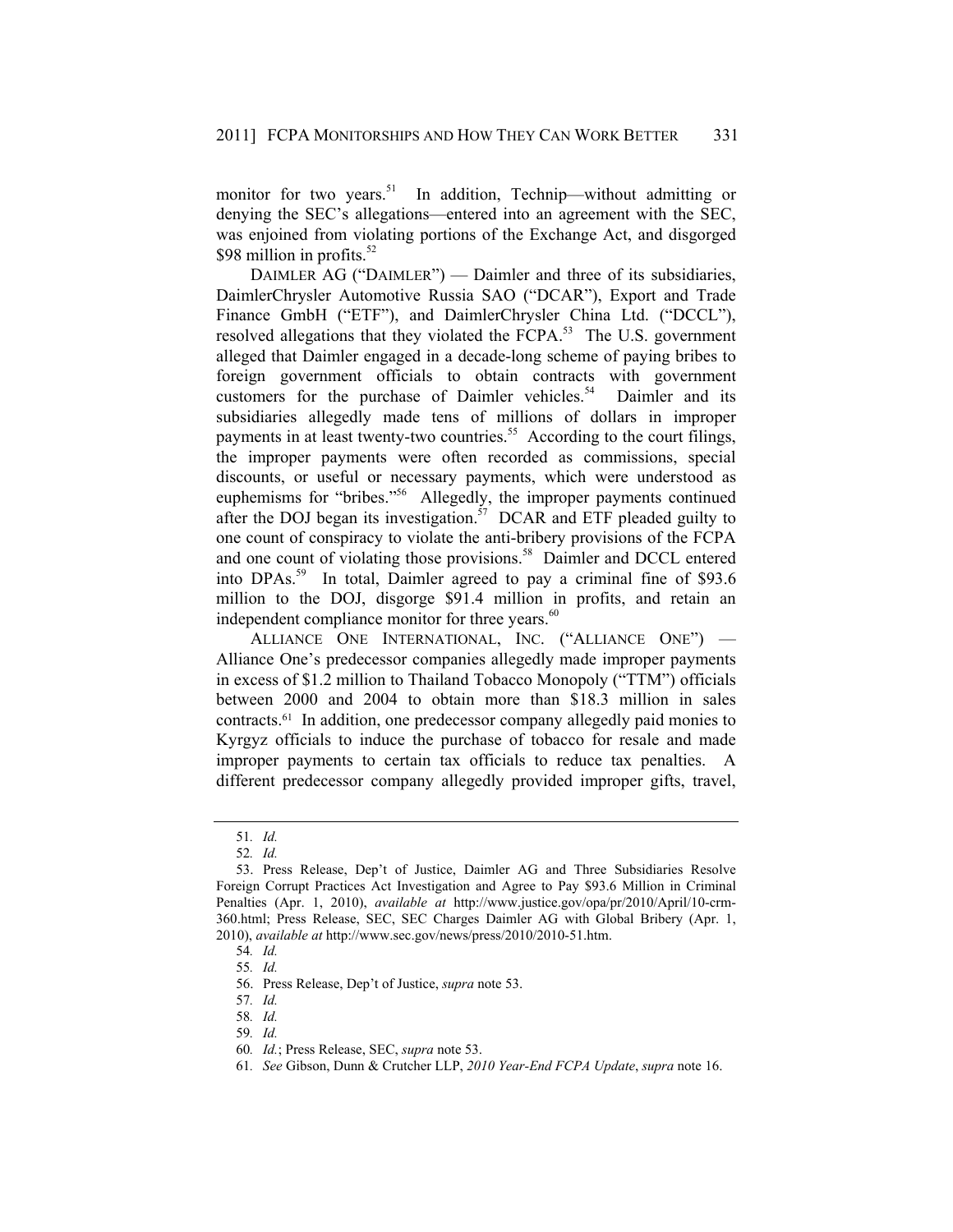and entertainment to certain foreign officials. Alliance One entered into an NPA with the DOJ, had foreign subsidiaries plead guilty to violating the FCPA's anti-bribery and books-and-records provisions, and settled civil anti-bribery, books-and-records, and internal controls charges with the SEC. Alliance One paid \$19.45 million to settle the matter and was required to retain an independent compliance monitor for the three-year term of its NPA.

UNIVERSAL CORPORATION ("UNIVERSAL") – Between 2000 and 2004, Universal allegedly paid approximately \$800,000 to TTM officials to obtain approximately \$11.5 million in sales contracts for its Brazilian and European subsidiaries.<sup>62</sup> It also allegedly paid  $$165,000$  to government officials in Mozambique to secure an exclusive right to purchase tobacco from regional growers and to influence the passage of favorable legislation. Finally, Universal allegedly made improper payments totaling \$850,000 to high-ranking Malawian officials. Universal also entered into an NPA with the DOJ, had foreign subsidiaries plead guilty to violating the FCPA's anti-bribery and books-and-records provisions, and settled civil anti-bribery, books-and-records, and internal controls charges with the SEC. Universal paid \$10 million to settle the matter and was required to retain an independent compliance monitor for the three-year term of its NPA.

ALCATEL-LUCENT, S.A. ("Alcatel-Lucent") — On December 27, 2010, Alcatel-Lucent settled with the DOJ and SEC, resolving allegations of widespread bribery of foreign government officials.63 According to the charging documents, from 2002 to 2006, prior to its merger with Lucent Technologies, Inc., Alcatel S.A. used third-party agents to pay more than \$8 million in bribes to government officials in Costa Rica, Honduras, Malaysia, and Taiwan in exchange for hundreds of millions of dollars worth of public-sector telecommunications contracts. To resolve the SEC's complaint, Alcatel-Lucent agreed to pay \$45.4 million in disgorgement and consented to an injunction from future violations of the anti-bribery, booksand-records, and internal controls provisions of the FCPA. To resolve the criminal charges, Alcatel-Lucent consented to the filing of information charging it with violating the books-and-records and internal controls provisions, three of its subsidiaries pleaded guilty to FCPA conspiracy counts, and the companies paid a combined criminal fine of \$92 million. The parent company's charges are stayed for the three-year term of a DPA. Alcatel-Lucent also paid \$10 million to settle corruption charges filed by

 <sup>62</sup>*. Id.*

 <sup>63</sup>*. Id.*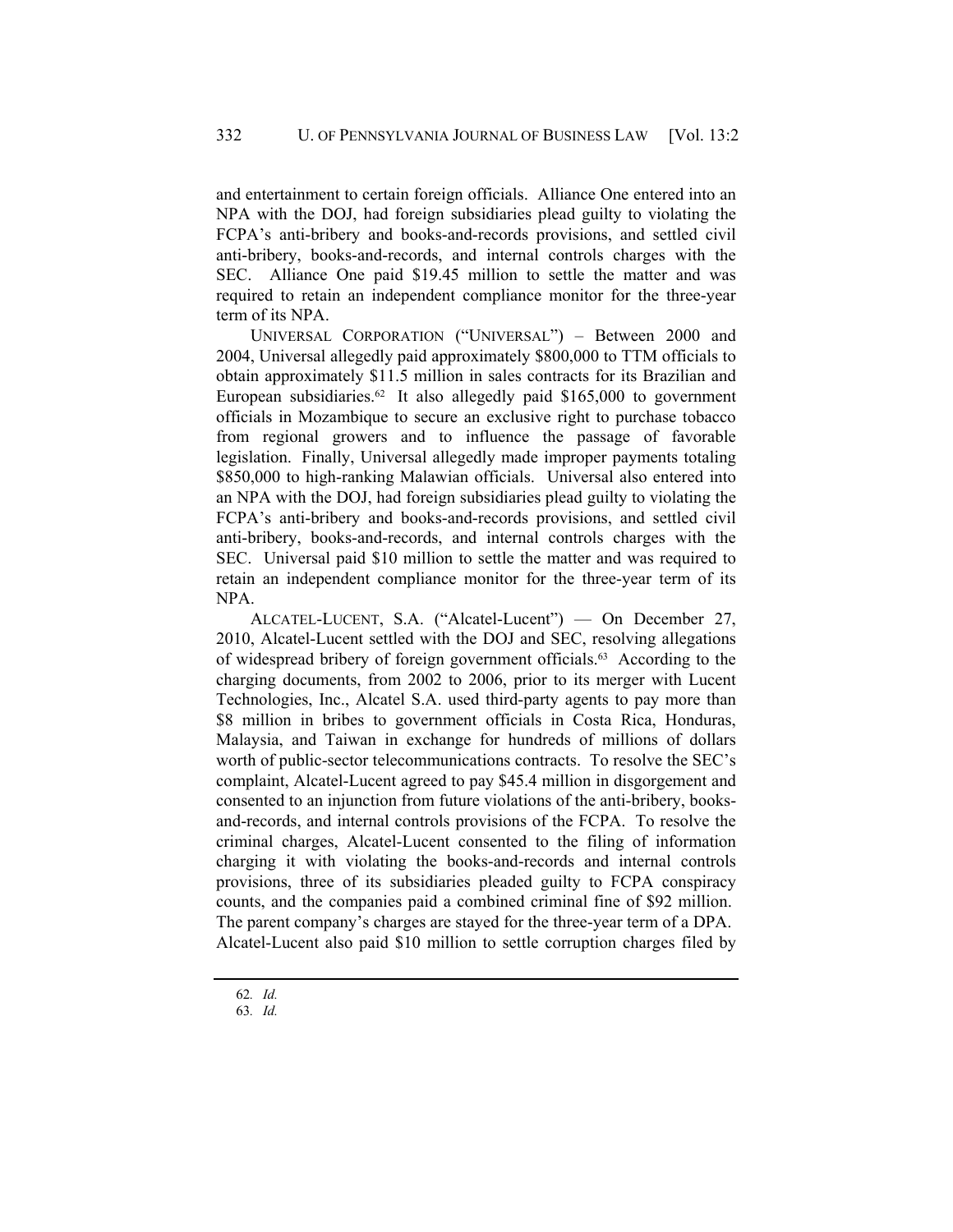Costa Rican authorities, the first time in Costa Rica's history that it has recovered damages from a foreign corporation for corruption of its own government officials. This case marks just the second time in the history of the FCPA—the first being Siemens AG ("Siemens") in 2008—that a company has resolved criminal internal controls charges.

Fifteen settlements did not require the retention of a compliance monitor:

NATCO GROUP INC. ("NATCO") — In February and September of 2007, a NATCO subsidiary, TEST Automation & Controls, Inc. ("TEST"), allegedly made improper payments totaling approximately \$45,000 to Kazakh government officials.<sup>64</sup> The bribes were paid in response to an extortion threat.<sup>65</sup> Kazakh immigration prosecutors had conducted audits and claimed that TEST Kazakhstan's expatriate workers were working without proper immigration documentation.<sup>66</sup> The prosecutors threatened the employees with fines, jail, or deportation if they did not pay cash "fines."<sup>67</sup> The employees capitulated and received reimbursement from TEST, which documented the payments as advances on a "bonus."68 In late 2007, NATCO discovered the payments during a routine internal audit review. NATCO conducted an internal investigation and voluntarily disclosed the matter to the SEC. $^{69}$  Allegedly, the company's "system of internal accounting controls failed to ensure that TEST recorded the true purpose of the payments."70 Without admitting or denying the allegations in the SEC's complaint, NATCO consented to the entry of a cease and desist order and agreed to pay a civil penalty of  $$65,000.<sup>71</sup>$  The SEC considered these remedial efforts when accepting NATCO's offer of settlement.<sup>72</sup>

NEXUS TECHNOLOGIES, INC. ("NEXUS") — From 1999 to May 2008, Nexus allegedly bribed foreign officials from Vietnam and Russia in an attempt to induce them to influence decisions of their respective governments and direct business to Nexus.73 The bribes were falsely

 <sup>64.</sup> SEC Files Settled Action Charging NATCO Group Inc. with Violations of the Foreign Corrupt Practices Act, Litigation Release No. 21374, Accounting and Auditing Enforcement Release No. 3102 (Jan. 11, 2010), *available at* http://www.sec.gov/litigation/ litreleases/2010/lr21374.htm.

<sup>65</sup>*. Id.*

<sup>66</sup>*. Id.*

<sup>67</sup>*. Id.*

<sup>68</sup>*. Id.*

<sup>69</sup>*. Id.*

<sup>70</sup>*. Id.*

<sup>71</sup>*. Id.*

<sup>72</sup>*. Id.*

 <sup>73.</sup> Press Release, Nexus Technologies Inc. and Three Employees Plead Guilty to Paying Bribes to Vietnamese Officials (Mar. 16, 2010), *available at* http://www.justice.gov/opa/pr/2010/March/10-crm-270.html.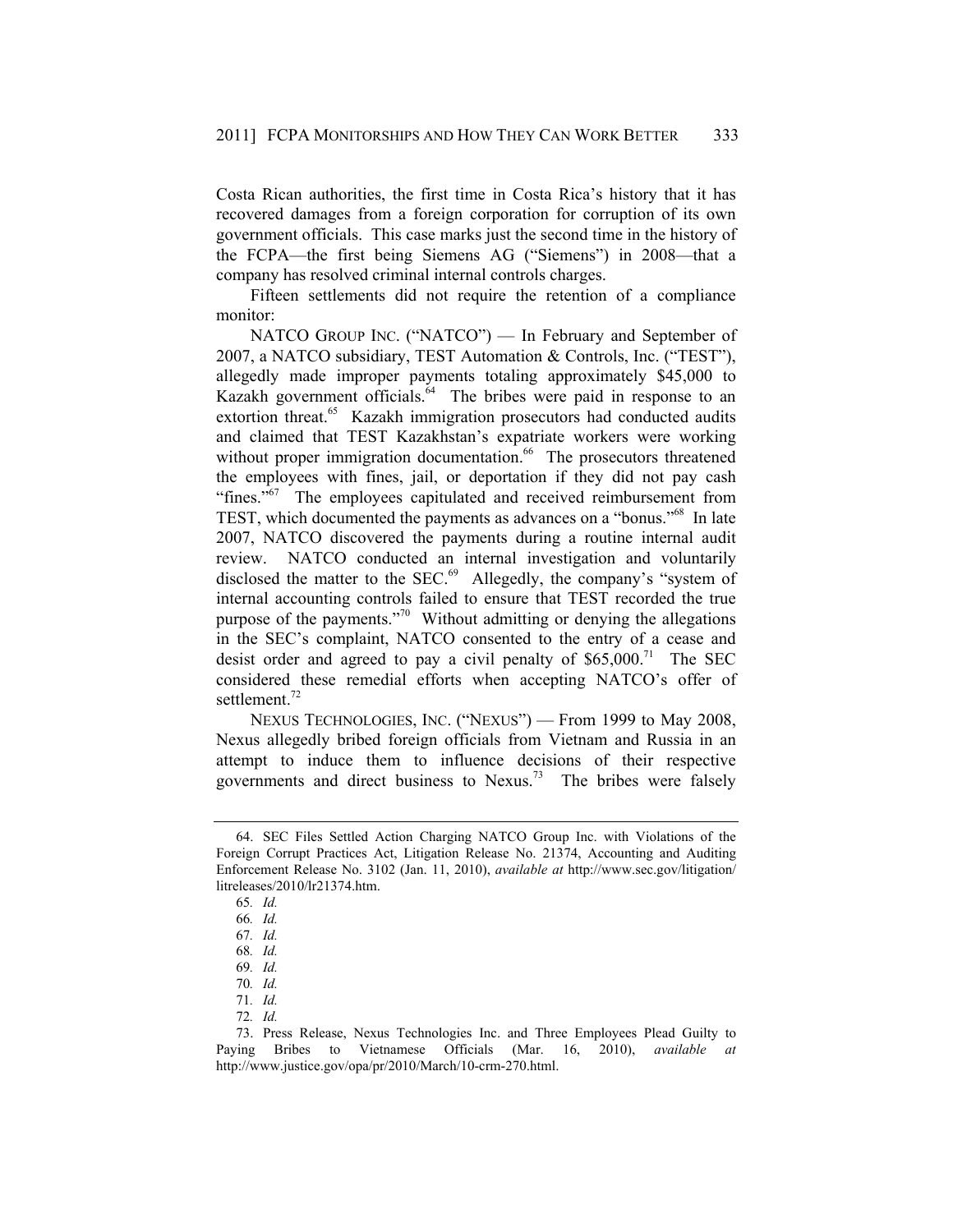described as "commissions" in the company's records.<sup>74</sup> As part of its guilty plea, Nexus agreed to cease operations.<sup>75</sup> On March 16, 2010, the company pleaded guilty to the charges;<sup>76</sup> on September 15, 2010, the district court imposed the "corporate death penalty" on Nexus, finding that Nexus was a "criminal purpose organization" under section 8C1.1 of the U.S. Sentencing Guidelines and ordering a dissolution of the organization, with all of its assets to be turned over to the court. Three Nexus employees and one business partner were also prosecuted as part of this scandal, two of whom received prison terms.

VERAZ NETWORKS, INC. ("VERAZ") — From 2007 to 2008, Veraz employed a consultant in China who allegedly gave gifts and offered improper payments to government officials, attempting to obtain business for Veraz.<sup>77</sup> The value of the gifts and payments was approximately \$40,000.<sup>78</sup> During the same period, a Veraz employee made improper payments to the CEO of a Vietnam government-controlled telecommunications company.<sup>79</sup> These improper payments were also given in an attempt to obtain business for Veraz.<sup>80</sup> The alleged misconduct was discovered when Veraz conducted an internal investigation in response to an SEC inquiry involving an unrelated issue. $81$  Veraz provided information regarding the improper payments to the SEC. $82$  On June 29, 2010, without admitting or denying the allegations in the SEC's complaint, Veraz consented to the entry of a final judgment enjoining it from future violations of portions of the Exchange Act and ordering it to pay a \$300,000 civil penalty. $83$ 

ENI S.P.A ("ENI") — Italian integrated energy company, ENI, and its Dutch subsidiary, Snamprogetti Netherlands B.V. ("Snamprogetti"), settled FCPA charges stemming from alleged bribes paid by its joint venture to senior Nigerian officials to obtain approximately \$6 billion worth of engineering, procurement, and construction contracts.<sup>84</sup> ENI and

83*. Id.*

<sup>74</sup>*. Id.*

<sup>75</sup>*. Id.*

<sup>76</sup>*. Id.*

 <sup>77.</sup> SEC Charges California Telecommunications Company with FCPA Violations, Litigation Release No. 21581 (June 29, 2010), *available at* http://www.sec.gov/litigation/ litreleases/2010/lr21581.htm.

<sup>78</sup>*. Id.*

<sup>79</sup>*. Id.*

<sup>80</sup>*. Id.*

<sup>81</sup>*. Id.*

<sup>82</sup>*. Id.*

 <sup>84</sup>*. See* Gibson, Dunn & Crutcher LLP, *2010 Year-End FCPA Update* (Jan. 3, 2011),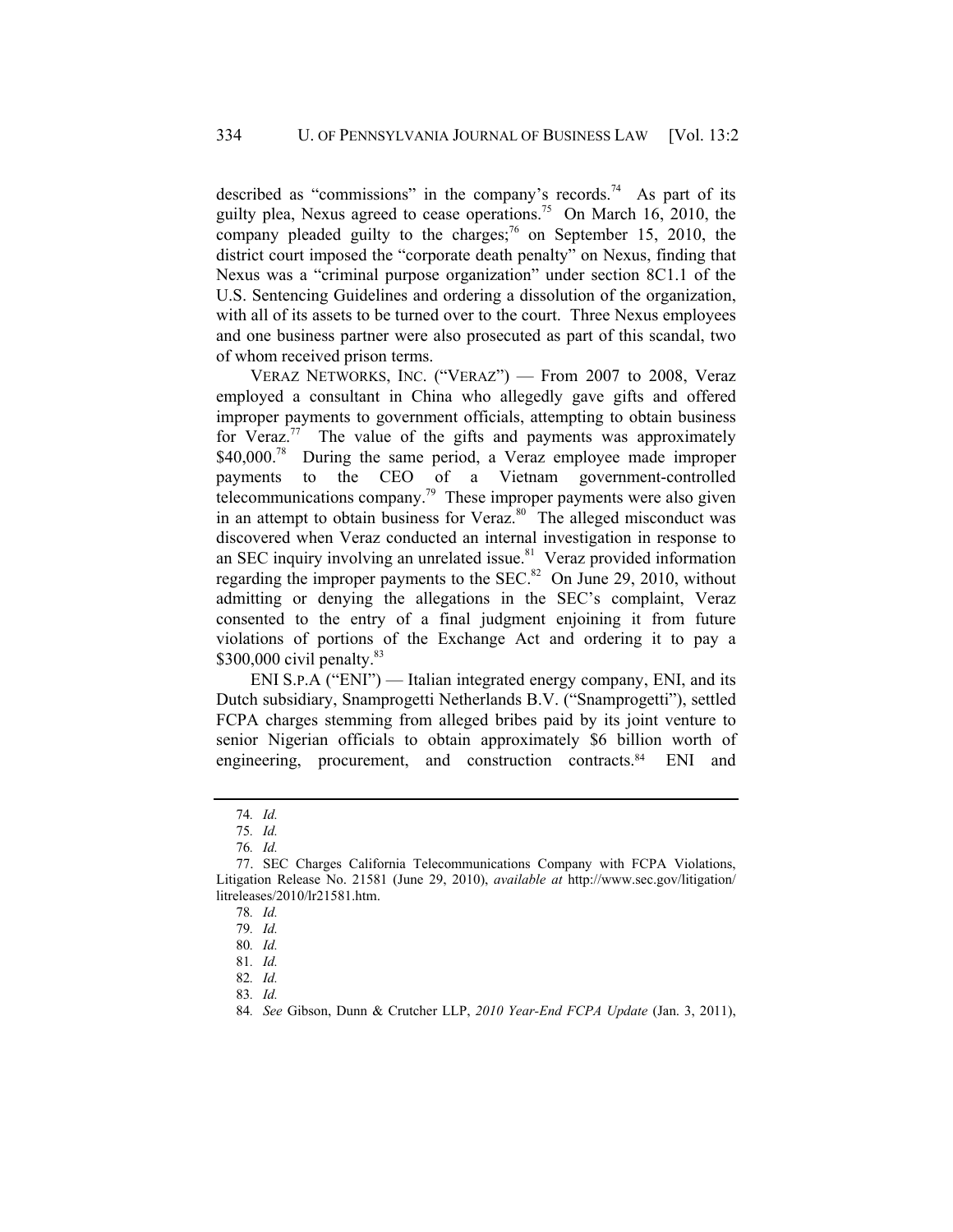Snamprogetti jointly consented to the entry of an injunction against future FCPA violations and agreed to disgorge \$125 million to the SEC. Snamprogetti also entered into a DPA with the DOJ and agreed to pay a \$240 million criminal fine. This case is related to the above-discussed Technip matter, which *did* involve the imposition of a monitor.

GENERAL ELECTRIC CO. ("GE") — On July 27, 2010, GE and two companies that were acquired by GE after they allegedly committed wrongdoing, Amersham plc and Ionics, Inc., settled civil charges alleging violations of the FCPA's accounting provisions arising from the participation of certain foreign subsidiaries in the OFFP.85 Without admitting or denying the SEC's allegations, GE, Amersham, and Ionics each consented to the entry of a permanent injunction against future violations of the books-and-records and internal controls provisions of the FCPA, GE paid a civil penalty of \$1 million, and all three entities collectively disgorged approximately \$22.5 million in profits plus prejudgment interest. GE's settlement is noteworthy among both OFFP settlements and FCPA settlements more broadly for at least two reasons. First, GE is the only company out of sixteen to settle OFFP-related charges that has avoided criminal prosecution. Second, this settlement marks an aggressive use of successor liability by the SEC, as GE was required to disgorge allegedly illicit profits earned by businesses independent of GE at the time of the wrongdoing.

MERCATOR CORP. ("MERCATOR") — On August 6, 2010, Mercator pleaded guilty to one count of violating the FCPA's anti-bribery provisions in connection with the 1999 gifting of two snowmobiles to senior officials of the Republic of Kazakhstan.<sup>86</sup> On November 19, 2010, the district court sentenced Mercator to pay a \$32,000 fine. This brought to an end one of the longest-running investigations in the history of the FCPA.

ABB LTD. ("ABB") — On September 29, 2010, Swiss ADR-issuer ABB resolved criminal and civil FCPA charges with the DOJ and SEC, arising from two separate allegedly improper payment schemes.<sup>87</sup> The first involved six ABB subsidiaries based in Europe and the Middle East that allegedly paid approximately \$810,000 (and agreed to pay an additional \$240,000) to the Iraqi government in connection with thirty OFFP contracts. The second, unrelated scheme concerned a U.S.-based subsidiary of ABB that, between 1997 and 2004, allegedly paid approximately \$1.9 million through various intermediaries to officials of state-owned utility companies in Mexico in exchange for approximately \$90 million in contracts. To resolve the criminal charges alleging

*supra* note 16.

 <sup>85</sup>*. Id.*

 <sup>86</sup>*. Id.*

 <sup>87</sup>*. Id.*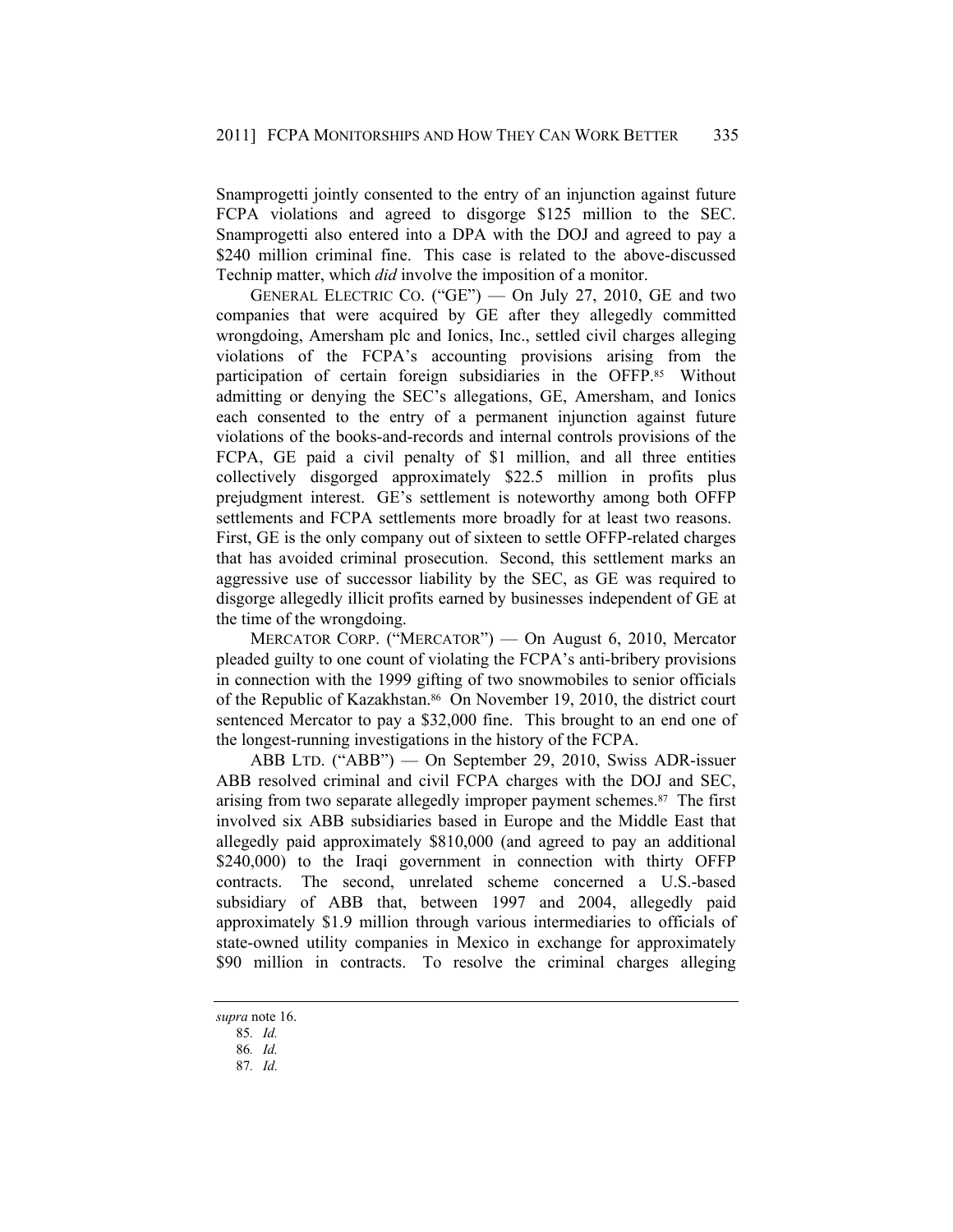conspiracies to violate the wire fraud statute and books-and-records provision of the FCPA, ABB entered into a three-year DPA and agreed to pay a criminal fine of \$1.9 million. Additionally, ABB's U.S. subsidiary pleaded guilty to violating and conspiring to violate the FCPA's antibribery provisions and paid a \$17.1 million fine (down from the \$28.5 million fine stipulated in the plea agreement, based on a finding by the district court that the U.S. subsidiary was not, as the DOJ had claimed, a recidivist violator of the FCPA). To settle civil charges with the SEC, ABB consented to the entry of a permanent injunction prohibiting future violations of the anti-bribery, books-and-records, and internal controls provisions of the FCPA and paid more than \$39.3 million in penalties, disgorgement, and prejudgment interest.

RAE SYSTEMS INC. ("RAE") - Between 2004 and 2008, two of RAE's majority-owned joint ventures in China provided their third-party agents with cash advances generated through false or misleading invoices, portions of which were passed on to Chinese officials.<sup>88</sup> RAE allegedly uncovered this practice during pre-acquisition due diligence for one of the joint ventures, but failed to implement a system of internal controls sufficient to stop the payments post-acquisition. With respect to the other joint venture, RAE allegedly failed to conduct any FCPA due diligence in connection with the transaction, and as a result, the company continued to make improper payments following the acquisition. To resolve the criminal allegations, RAE entered into an NPA with the DOJ, agreeing to pay a \$1.7 million fine. The DOJ cited RAE's substantial cooperation with the investigation and its voluntary disclosure of the conduct as factors relevant to the decision to resolve the matter with an NPA. With respect to the SEC, RAE consented to the entry of a civil injunction against future violations of the FCPA's accounting provisions and agreed to disgorge approximately \$1.1 million in allegedly ill-gotten profits, plus approximately \$100,000 in prejudgment interest.

The other seven 2010 corporate settlements were part of an industry sweep of the global oil and oil services industry.<sup>89</sup> Industry sweeps have become a typical approach of the DOJ and SEC in recent years. The companies involved were a global freight forwarder, PANALPINA WORLD TRANSPORT (HOLDING), LTD. ("Panalpina"), and six oil and oil service firms (most of which were Panalpina customers), ROYAL DUTCH SHELL PLC; TRANSOCEAN, INC. ("Transocean"); TIDEWATER MARINE INT'L, INC.; PRIDE INT'L INC.; NOBLE CORP.; and GLOBALSANTAFE CORP.

 <sup>88</sup>*. Id.* 

 <sup>89</sup>*. Id.*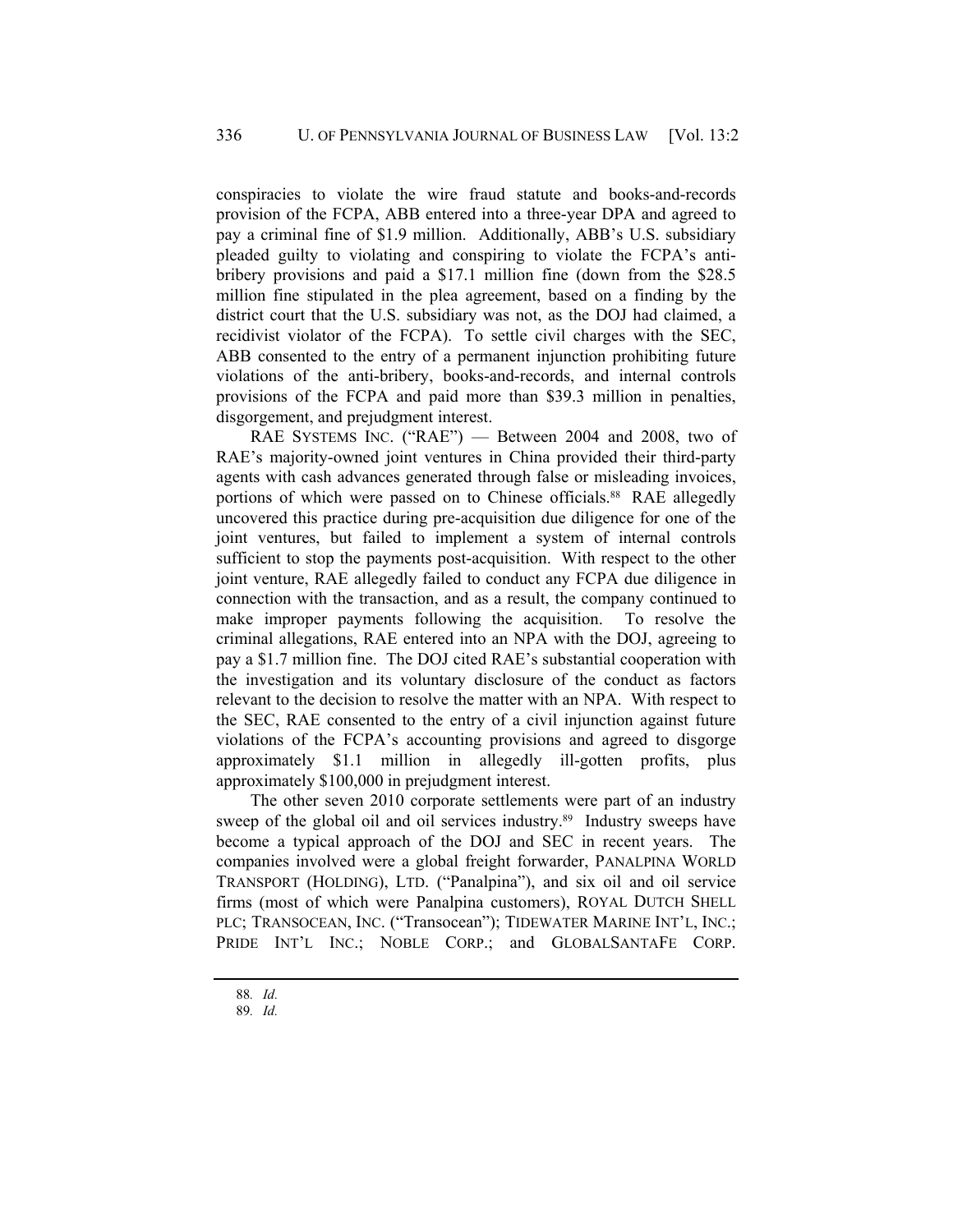("GlobalSantaFe"). The origin of much of this investigation dates back to February 2007, when three subsidiaries of global oil services company Vetco International Ltd. resolved FCPA charges arising from improper payments made on their behalf by Panalpina. In the wake of the Vetco settlement, on July 2, 2007, the DOJ sent letters to eleven oil and oil services companies, requesting information about their dealings with Panalpina. With the exception of GlobalSantaFe (which merged with Transocean in 2007, presumably making it subject to the terms of the Transocean agreement) each of these companies entered into a DPA or NPA with the DOJ and paid a substantial criminal fine. All seven corporations involved consented to the filing of a civil complaint or administrative action by the SEC and disgorged profits from the allegedly improper conduct. These seven settlements resulted in more than \$230 million in disgorgement, fines, and penalties.

# II. FACTORS INFLUENCING THE GOVERNMENT'S DECISION TO REQUIRE AN FCPA MONITOR

The settlements from 2010 demonstrate that it is hard to determine from the factual recitation of any given case precisely what factors prove dispositive in the government's desire for a compliance monitor as a condition of settlement. If anything, an examination of the past half-decade of FCPA settlements show that no single factor wholly determines whether the DOJ or SEC will require a company to retain a monitor. Although prosecutors consider a variety of issues,  $\frac{5}{90}$  at least two factors emerge as those most determinative of whether the FCPA settlement will include a monitorship: (1) the degree of ingrained corruption at the corporation; and (2) the existence of an effective corporate compliance program prior to the offense. Companies with a more entrenched culture of corruption and those lacking effective compliance programs seem most likely to receive FCPA monitors, while the nature of the actual underlying offenses appears to be a less important consideration.

#### *A. Culture of Corruption*

The pervasiveness of corrupt activity within a corporation seems to significantly affect whether or not it receives a compliance monitor. Past settlement agreements indicate that prosecutors look at the corporate

<sup>90</sup>*. See* Cristie Ford & David Hess, *Can Corporate Monitorships Improve Corporate Compliance?*, 34 J. CORP. L. 679, 698 (2009) (discussing multiple factors that are considered when deciding whether to require a corporate monitor as part of a settlement agreement); *see also* Morford Memo, *supra* note 28, at 2 (explaining that a "monitor should only be used where appropriate given the facts and circumstances of a particular matter").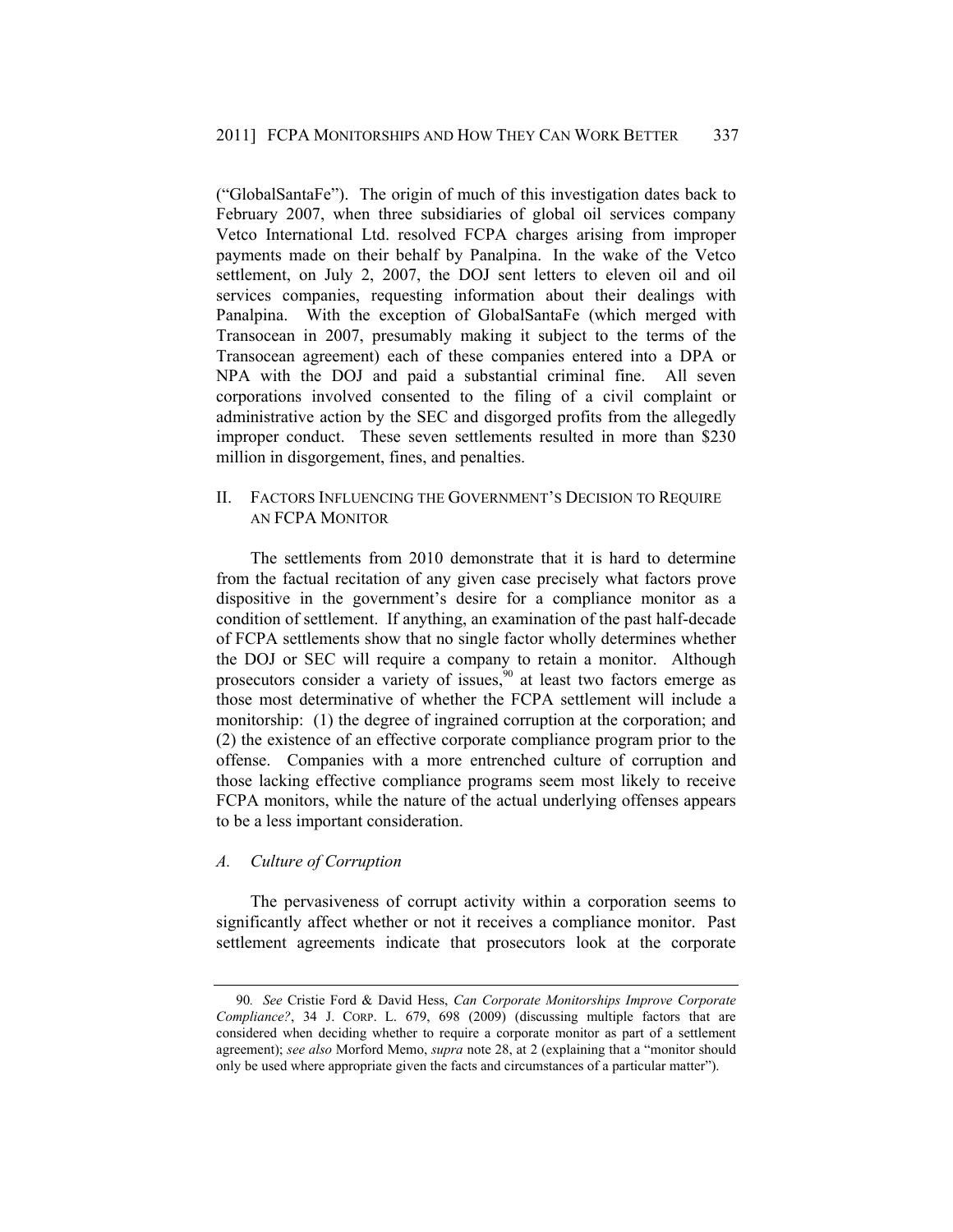culture and consider whether it itself is "corrupt" and in need of further reform and monitoring. Indicators of such a pervasive culture include the existence of widespread misconduct $91$  and whether wrongdoing is condoned by the organization's upper management.<sup>92</sup> This is in contrast to the misconduct of a few rogue actors.<sup>93</sup> In the latter situation, it appears that prosecutors are much less likely to demand a monitor.

The quintessential example of pervasive corporate corruption is the Siemens prosecution. Court filings alleged that Siemens made thousands of corrupt payments to third parties in a manner contemplated to obscure the purpose of the transactions and ultimate recipients of the money.<sup>94</sup> "At least 4,283 of those payments, totaling approximately \$1.4 billion, were used to bribe government officials in return for business to Siemens around

93. *See, e.g.*, Press Release, Dep't of Justice, Helmerich & Payne Agrees to Pay \$1 Million Penalty to Resolve Allegations of Foreign Bribery in South America (July 30, 2009), *available at* http://www.justice.gov/opa/pr/2009/July/09-crm-741.html (discussing the mitigating factors of Helmerich and Payne's voluntary disclosure and self-investigation, which ultimately allowed it to settle without a monitor being imposed).

 94. A collection of all of the most important court documents in the Siemens case is located on Siemens's website as a compiled document. *See* Complaint at 2, SEC v. Siemens Aktiengesellschaft, (D.D.C. Dec. 12, 2008) (No. 1:08-cv-02167), *available at* http://www.siemens.com/press/pool/de/events/2008-12-PK/SEC.pdf [hereinafter Siemens Complaint]; Final Judgment, SEC v. Siemens Aktiengesellschaft, (D.D.C. Dec. 12, 2008) (No. 1:08-cv-02167), *available at* http://www.siemens.com/press/pool/de/events/2008-12- PK/SEC.pdf [hereinafter Siemens Final Judgment]; Consent, SEC v. Siemens Aktiengesellschaft, (D.D.C. Dec. 12, 2008) (No. 1:08-cv-02167), *available at* http://www.siemens.com/press/pool/de/events/2008-12-PK/SEC.pdf [hereinafter Siemens Consent]; Certificate of Corporate Resolution, SEC v. Siemens Aktiengesellschaft, (D.D.C. Dec. 12, 2008) (No. 1:08-cv-02167), *available at* http://www.siemens.com/press/pool/ de/events/2008-12-PK/SEC.pdf; Civil Cover Sheet, SEC v. Siemens Aktiengesellschaft, (D.D.C. Dec. 12, 2008) (No. 1:08-cv-02167), *available at* http://www.siemens.com/press/ pool/de/events/2008-12-PK/SEC.pdf.

<sup>91</sup>*. See, e.g.*, Press Release, Dep't of Justice, Transcript of Press Conference Announcing Siemens AG and Three Subsidiaries Plead Guilty to Foreign Corrupt Practices Act Violations (Dec. 15, 2008), *available at* http://www.usdoj.gov/opa/pr/2008/December/ 08-opa-1112.html (describing Siemens's conduct as "egregious").

<sup>92.</sup> *See, e.g.*, Deferred Prosecution Agreement, United States v. AGA Med. Corp., No. 0:08-cr-00172-1 (D. Minn. June 3, 2008) (alleging that a high-ranking officer and part owner with power to set policy condoned violations). Interestingly, although this agreement requires that AGA Medical Corporation engage a monitor by August 2, 2008, we understand that, at least as of June 2010, no monitor has been approved. No public explanation for the delay has been issued. In the fourth quarter of 2010, St. Jude Medical, Inc., acquired AGA Medical Corporation, but relevant SEC filings do not indicate whether a monitor has been appointed. *See* St. Jude Medical, Inc., Form S-4 (Oct. 20, 2010), *available at* http://sec.gov/Archives/edgar/data/203077/000104746910008733/0001047469-10- 008733.txt.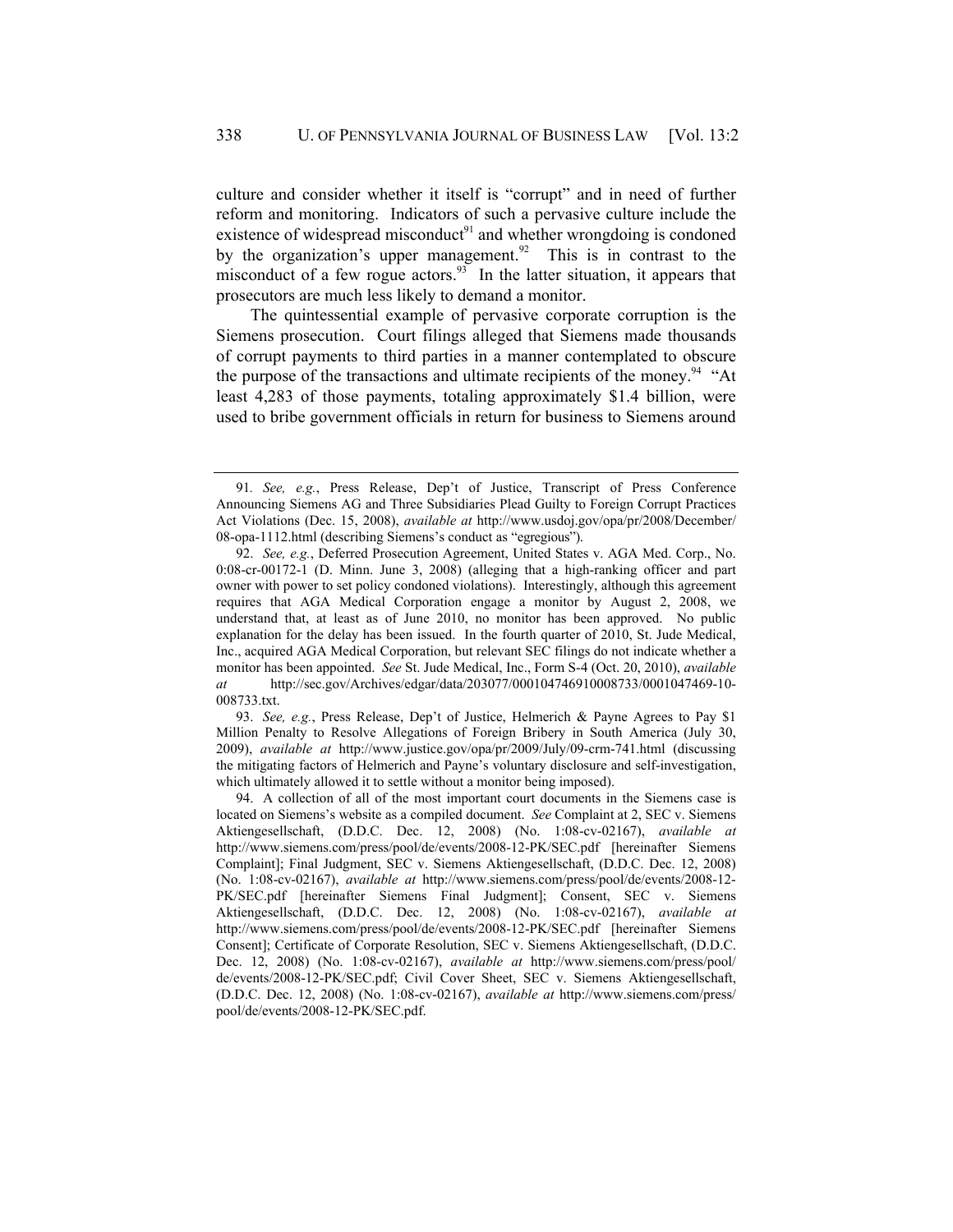the world."95 Multiple corporate segments at Siemens, including Communications, Industrial Solutions, Medical Solutions, Power Generation, Power Transmission, and Transportation Systems, allegedly engaged in bribery.<sup>96</sup> To make matters worse, investigations in Italy and other countries had alerted Siemens's top management well in advance to a corruption problem; and yet, according to prosecutors, nothing was done to bolster the company's internal compliance program. $\frac{97}{10}$  Unsurprisingly, Siemens received a compliance monitor, despite its herculean remediation efforts and expansive internal investigation.<sup>98</sup>

In the case of Faro Technologies, Inc. ("Faro"), the violations did not permeate the company as in the Siemens case, but rather just upper management, who allegedly knew about the corrupt payments.<sup>99</sup> The Director of Asia-Pacific Sales ("Sales Director") recommended a former employee of Faro's Chinese distributor for a new Country Sales Manager position.100 After the Country Manager was hired, he requested permission from the Director of Asia-Pacific Sales and two other Faro officers to "do business the Chinese way" and bribe officials. The request was officially denied, but soon after, the Sales Director authorized the Country Manager to make illegal cash payments to employees of Chinese state-owned companies to obtain contracts.<sup>101</sup> The Country Manager repeatedly expressed the need to provide cash in return for the award of contracts, and the Sales Director indicated his understanding of this need and continued to approve the transactions.102 To ensure the scheme was not discovered, the Sales Director instructed Faro-China's staff to alter account entries and delete those referring to improper payments.<sup>103</sup> While this conduct transpired, Faro failed to provide any training or education regarding the

 <sup>95.</sup> Siemens Complaint, *supra* note 94, at 2.

<sup>96</sup>*. Id.*

<sup>97</sup>*. Id.*

<sup>98</sup>*. See* MARTIN T. BIEGELMAN & DANIEL R. BIEGELMAN, FOREIGN CORRUPT PRACTICES ACT COMPLIANCE GUIDEBOOK: PROTECTING YOUR ORGANIZATION FROM BRIBERY AND CORRUPTION 112-14 (2010) (discussing Siemens's leniency and amnesty programs for current and former employees as tools to gain additional information and evidence).

<sup>99</sup>*. See* Press Release, Dep't of Justice, Statoil ASA Satisfies Obligations Under Deferred Prosecution Agreement and Foreign Bribery Charges are Dismissed (Nov 19, 2009), *available at* http://www.justice.gov/opa/pr/2009/November/09-crm-1257.html (discussing Statoil's acknowledgement that it had made corrupt payments and its agreement to pay a \$10.5 million penalty).

<sup>100</sup>*. See generally* Cease-and-Desist Order, Faro Techs., Inc., Exchange Act Release No. 57933, Accounting and Auditing Enforcement No. 2836 (June 5, 2008), *available at* http://www.sec.gov/litigation/admin/2008/34-57933.pdf [hereinafter Faro Techs. Cease-and-Desist Order].

<sup>101.</sup> *Id.*

<sup>102.</sup> *Id.*

<sup>103.</sup> *Id.*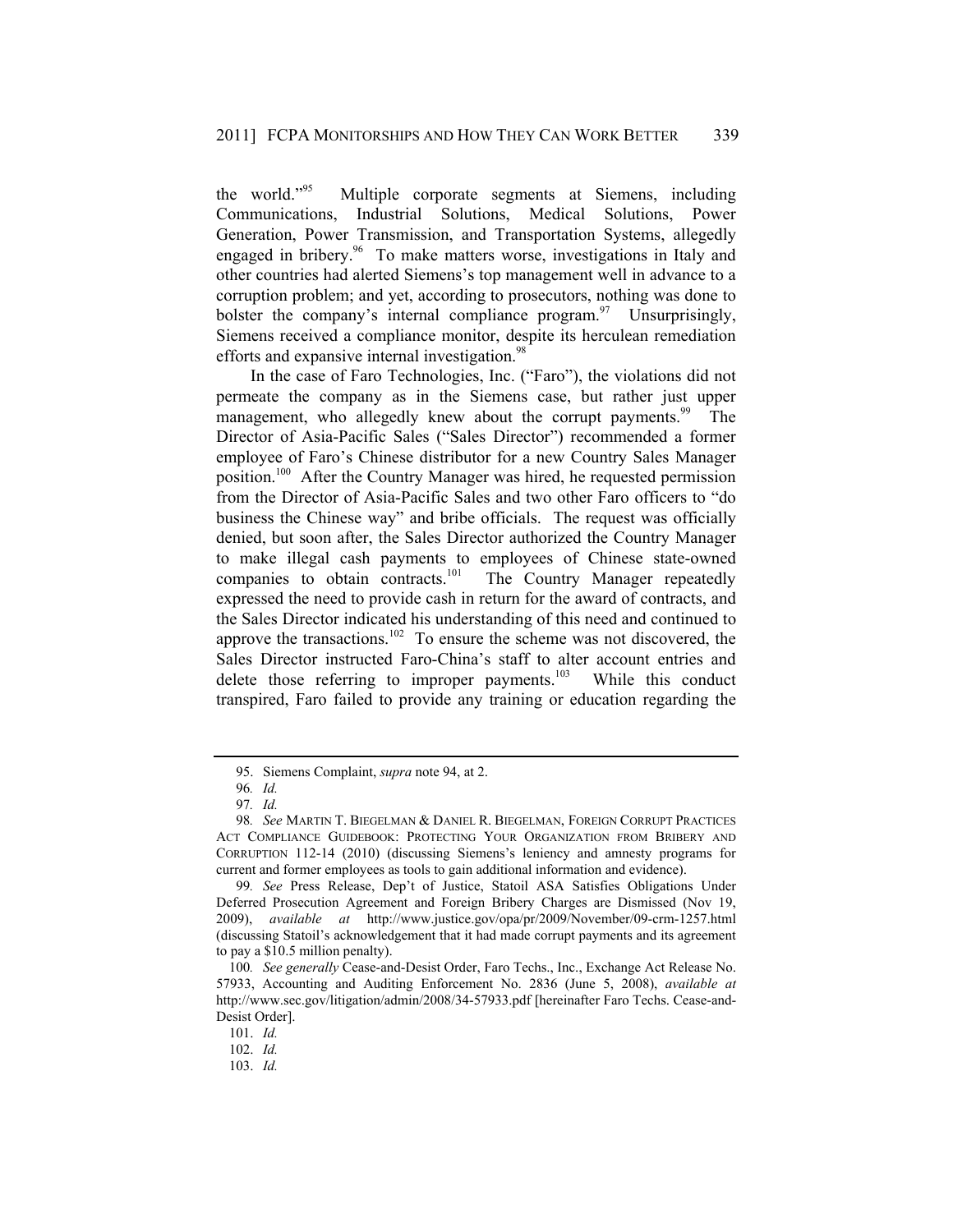FCPA to its employees, agents, or subsidiaries.<sup>104</sup> In addition, Faro lacked an established corporate program to monitor its business operations to ensure compliance with the FCPA. The U.S. prosecutors required Faro, like Siemens, to retain a monitor. $105$ 

In contrast, the relevant conduct generally seemed less pervasive at companies that were not required to retain a monitor. It appears, although it is by no means a rule, that the government tends not to impose monitors when the illegal conduct is limited to just a few individuals within a company or when the conduct was limited in its scope.<sup>106</sup>

In the case of hedge fund Omega Advisors, Inc., a single employee was responsible for the inappropriate conduct.<sup>107</sup> Indeed, there was no evidence of corruption or improper conduct outside the actions of the isolated employee.<sup>108</sup> Omega entered into an NPA, but was not required to retain an outside monitor. Similarly, the SEC did not require Oil States International ("Oil States") to retain a monitor to resolve wrongdoing at the company.109 Employees in the eastern Venezuelan branch office of an Oil States subsidiary, Hydraulic Well Control, LLC, allegedly made corrupt payments.110 The conduct was limited to this single branch office and did

<sup>104.</sup> *Id.*

 <sup>105.</sup> There are other instances where improper conduct involving the ratification of highlevel officials resulted in the imposition of an independent compliance monitor. *See, e.g.*, Deferred Prosecution Agreement, United States v. Willbros Group, Inc., No. 08-cr-0287 (S.D. Tex. May 14, 2008) [hereinafter Willbros Deferred Prosecution Agreement]; SEC Sanctions Westinghouse Air Brake Technologies Corporation for Improper Payments to Indian Government Employees, Litigation Release No. 20457 (Feb. 14, 2008), *available at* http://www.sec.gov/litigation/litreleases/2008/lr20457.htm.

<sup>106.</sup> *See, e.g.*, Cease-and-Desist Order, Oil States Int'l, Inc., Securities Exchange Act Release No. 53732, Accounting and Auditing Enforcement Release No. 2424 (Apr. 27, 2006) [hereinafter Oil States Cease-and-Desist Order] (finding that the illegal conduct was limited to employees of a subsidiary).

 <sup>107.</sup> Letter from Michael J. Garcia, U.S. Attorney for the Southern District of New York, to Robert J. Annelo, Morvillo, Abramowitz, Grand, Iason, Anello, & Bohrer, P.C. (June 19, 2007), *available at* http://www.law.virginia.edu/pdf/faculty/garrett/omegaadvisors.pdf; Press Release, U.S. Attorney's Office, S. Dist. N.Y., U.S. Announces Settlement with Hedge Fund Omega Advisors, Inc. in Connection with Omega's Investment in Privatization Program in Azerbaijan (Jul. 6, 2007), *available at* http://www.usdoj.gov/usao/nys/ pressreleases/July07/omeganonprospr.pdf.

 <sup>108.</sup> Similarly, the illegal conduct in the *Immucor* case was also limited to a single individual. Immucor was not required to hire a monitor. *See* SEC Files Action Naming Officer of Immucor, Inc., Litigation Release No. 20316 (Sept. 28, 2007), *available at* http://fcpaenforcement.com/FILES/tbl\_s31Publications/FileUpload137/4495/DeChirico

PressRelease.pdf (describing a final judgment ordering payment of a \$30,000 civil penalty).

 <sup>109.</sup> Oil States Cease-and-Desist Order, *supra* note 106.

<sup>110</sup>*. Id.*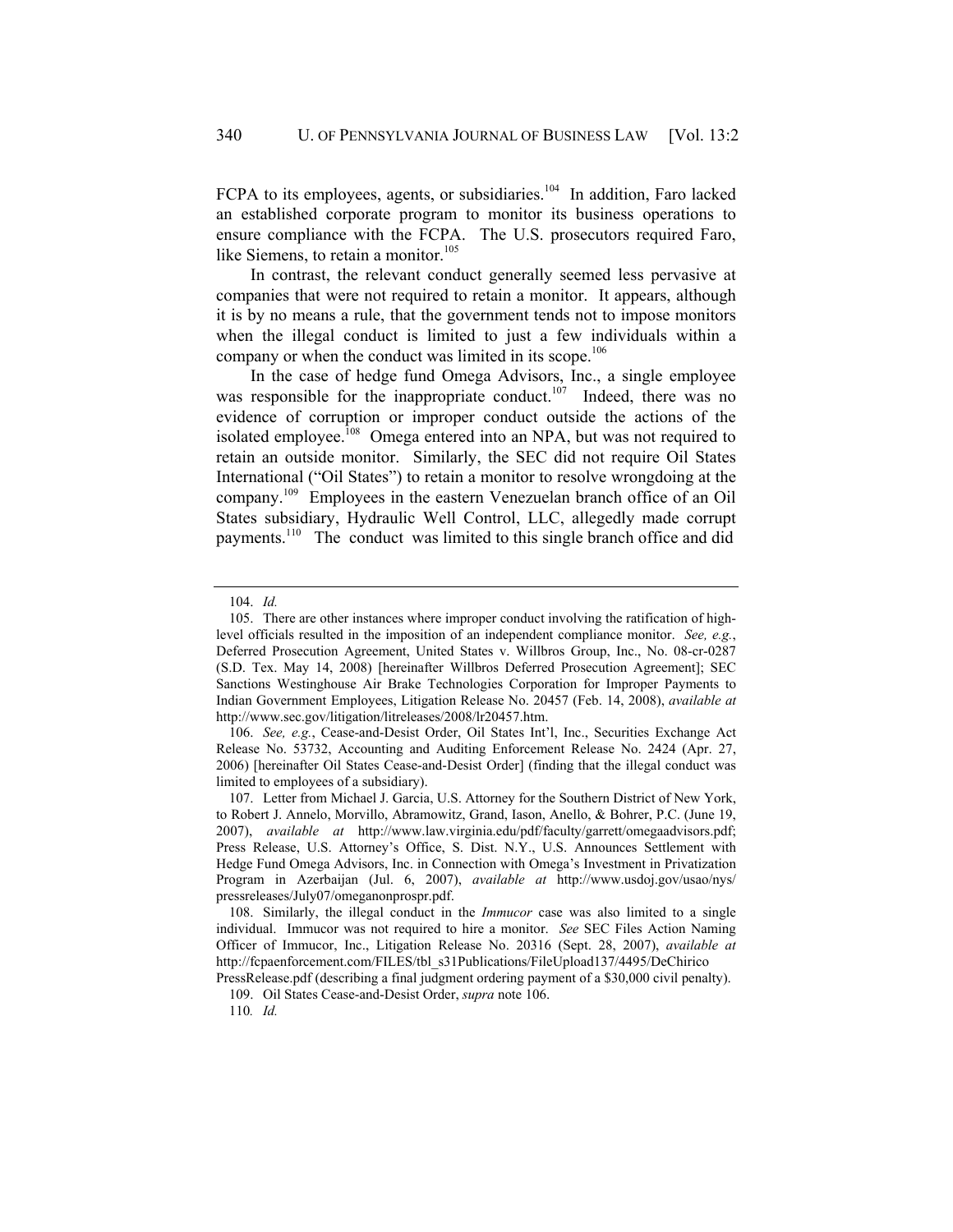not represent typical Oil States business dealings. Furthermore, the improper conduct was isolated to low-level employees; there was no indication that senior management was involved.

It is unsurprising for at least two reasons that prosecutors are more likely to require monitors in cases of pervasive FCPA violations. First, because the illegal conduct is widespread, eliminating it is more difficult and time-consuming. This may very well result from a culture of corruption within the company—ingrained business practices that are difficult to uproot. A more thorough review of a company's activities is probably necessary to engage employees in a range of businesses and locations and help the company stamp out lingering pockets of noncompliance. Such a task is well-suited for a monitor who can dedicate himself or herself to reviewing the various functions and businesses independently.

The second reason why monitors may make more sense in cases of pervasive corruption is that they also often point to an ineffective system of internal controls. Developing such a system is often a complex, laborious, and time-intensive project. Undoubtedly, by the time the monitor begins his or her work, the company will have embarked on a remedial augmentation of its internal controls; the monitor, however, can provide invaluable guidance on where weaknesses remain or risks linger, insufficiently addressed. Due to the expense and inconvenience of many internal controls, the monitor's independence and authority may aid the company in instituting needed controls in spite of grumbling from the business line.

# *B. Existence and Enforcement of Internal Compliance Programs*

In fact, the existence of an effective compliance program is perhaps independently the most important factor in whether or not a company receives a monitor. The Morford Memorandum specifically states that "it may be appropriate to use a monitor where a company does not have an effective internal compliance program, or where it needs to establish necessary internal controls."<sup>111</sup> In light of this guidance, prosecutors heavily weigh the pre-existence of an effective compliance program designed to detect and guard against illegal activity. For example, the Micrus Corporation ("Micrus")<sup>112</sup> and GE InVision Inc. ("InVision")<sup>113</sup>

<sup>111</sup>*. See* Morford Memo, *supra* note 28, at 2.

<sup>112</sup>*. See* Press Release, Dep't of Justice, Micrus Corporation Enters into Agreement to Resolve Potential Foreign Corrupt Practices Act Liability (Mar. 2, 2005), *available at* http://www.justice.gov/opa/pr/2005/March/05 crm 090.htm (requiring Micrus to retain an independent policy expert for a period of three years as a result of its criminal violations of the FCPA).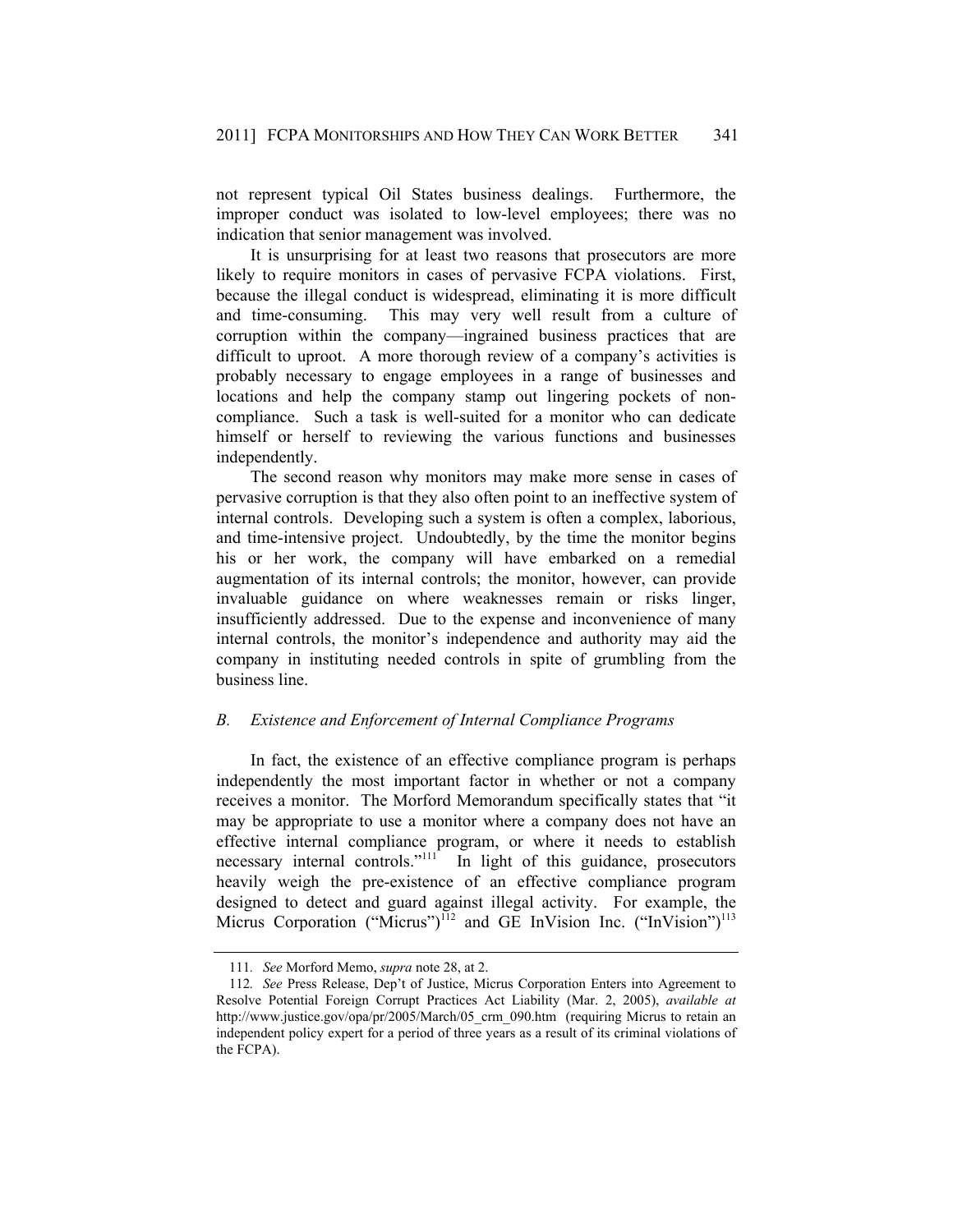agreements noted that the offending companies had no effective FCPA compliance programs; prosecutors required monitors in both cases. In contrast, the SEC did not impose a monitor on ITT. At the time of the allegedly improper conduct, the company already had in place a Corporate Compliance Ombudsman program to receive and respond to complaints of alleged wrongdoing throughout the organization.<sup>114</sup>

The mere existence of a compliance program, however, is not in itself enough to ward off the imposition of a monitor. Indeed, the government is particularly sensitive to instances where compliance programs were clearly ineffective or effectively ignored.<sup>115</sup> "Paper programs" are simply insufficient. The United States Sentencing Guidelines outline the requirements of an effective compliance and ethics program.<sup>116</sup> Organizations must (1) establish standards and protocols to prevent and detect criminal conduct; (2) require organizational leaders, including the board and senior management, to supervise the program; (3) use reasonable efforts to exclude individuals who have engaged in illegal activities or other improper conduct from supervising the compliance program; (4) regularly train employees and furnish them with information regarding the organization's compliance program; (5) monitor, evaluate, and publicize the organization's compliance program to ensure its continued effectiveness; (6) promote the compliance and ethics program through incentives to act in accordance with the program and disciplinary measures for failing to adhere to the program requirements; and (7) take reasonable

116*. See generally* U.S. SENTENCING GUIDELINES MANUAL § 8B2.1(b) (2010). Please note that this version of the Sentencing Guidelines went into effect on November 1, 2010.

<sup>113</sup>*. See* GE InVision Inc., Security Act Release No. 51199, Accounting and Enforcement Release No. 2186 (Feb. 14, 2005), *available at* http://www.sec.gov/litigation/ admin/34-51199.htm (describing an order instituting a cease-and-desist proceeding and indicating that "InVision provided no formal training or education to its employees . . . or its sales agents and distributors regarding the requirements of the FCPA" and "failed to establish a program to monitor its foreign agents and distributors for compliance with the FCPA").

<sup>114</sup>*. See* SEC Files Settled Charges Against ITT Corporation, Accounting and Auditing Enforcement Release No. 2934, Litigation Release No. 20896, *available at* http://www.sec.gov/litigation/litreleases/2009/lr20896.htm (discussing the failure of ITT to maintain proper books, records, and accounts with sufficient detail to account for the actions of its subsidiary, NGP).

<sup>115</sup>*. See, e.g.*, Press Release, Dep't of Justice, Baker Hughes Subsidiary Pleads Guilty to Bribing Kazakh Official and Agrees to Pay \$11 Million Criminal Fine as Part of Largest Combined Sanction Ever Imposed in FCPA Case (Apr. 26, 2007), *available at* http://www.justice.gov/opa/pr/2007/April/07\_crm\_296.html (describing Baker Hughes's agreement to hire an independent monitor for a period of three years to oversee its compliance program and make proper reports to the company and the DOJ).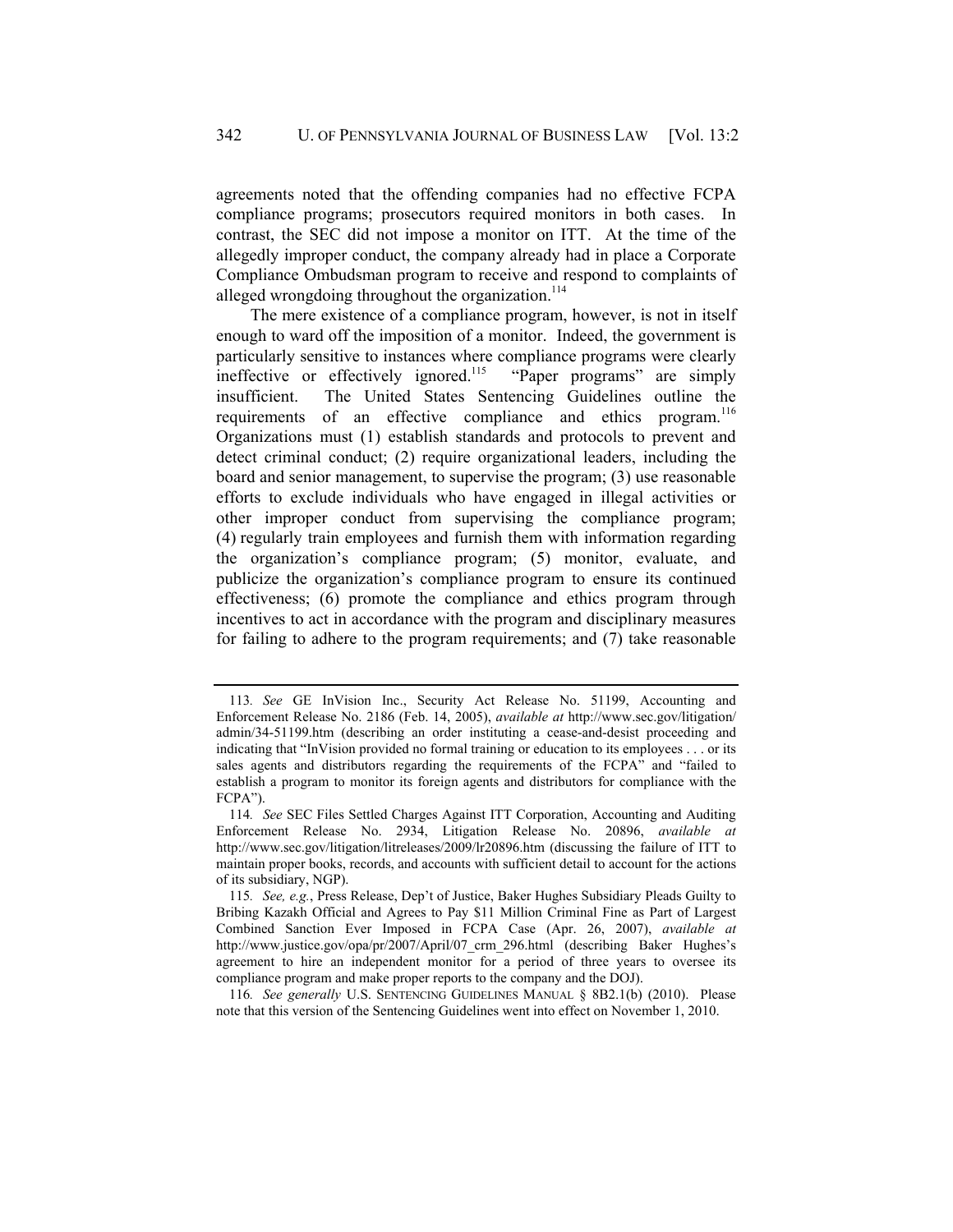steps, if criminal conduct is discovered, to address the conduct and make any needed changes to the organization's compliance and ethics program to prevent future misbehavior.<sup>117</sup>

# *C. No Clear Pattern Emerges From Other Aspects of the Enforcement Actions*

Surprisingly, the nature of the underlying improper payments that drive the enforcement action in the first place does not seem to be determinative (with the limited exception of the OFFP prosecutions).<sup>118</sup> An analysis of DPAs and NPAs formed since 2004 shows no clear, overarching pattern in this regard. It also suggests that factors such as whether a company voluntarily discloses the FCPA violations, the amount of bribes paid, and the amount of business gained by the bribes do not seem to have much predictable effect on whether a company must hire a monitor.

One might expect that the amount of bribes paid and the financial benefit they generated would play a major role in determining whether a company receives a monitor, but this does not appear to be the case. For example, the government did *not* require Lucent Technologies to hire a monitor after paying hundreds of thousands of dollars in benefits related to

 Second, the organization should act appropriately to prevent further similar criminal conduct, including assessing the compliance and ethics program and making modifications necessary to ensure the program is effective. The steps taken should be consistent with subsections (b)(5) and (c) and may include the use of an outside professional advisor to ensure adequate assessment and implementation of any modifications.

<sup>117</sup>*. Id.* at 32-34. The 2010 amendments to the Sentencing Guidelines provide an additional Application Note, which clarifies the meaning of  $\S$  8B2.1(b)(7). The addition states that subsection (b)(7) has two aspects:

First, the organization should respond appropriately to the criminal conduct. The organization should take reasonable steps, as warranted under the circumstances, to remedy the harm resulting from the criminal conduct. These steps may include, where appropriate, providing restitution to identifiable victims, as well as other forms of remediation. Other reasonable steps to respond appropriately to the criminal conduct may include self-reporting and cooperation with authorities.

U.S. Sentencing Commission, Amendments to the Sentencing Guidelines 34-35 (May 3, 2010), *available at* http://www.ussc.gov/Guidelines/2010\_guidelines/Proposed\_ Amendments/20100503\_Reader\_Friendly\_Proposed\_Amendments.pdf.

 <sup>118.</sup> Few OFFP-related settlements have resulted in the imposition of a compliance monitor. This may reflect the unusual nature of these cases, involving a unique U.N. program and improper conduct that was required by the highest levels of the Iraqi government. In fact, with the exception of the Ingersol-Rand settlement, only those cases that also involve other improper conduct outside of the OFFP (e.g., the Daimler, Innospec, and Siemens settlements) have resulted in a monitorship.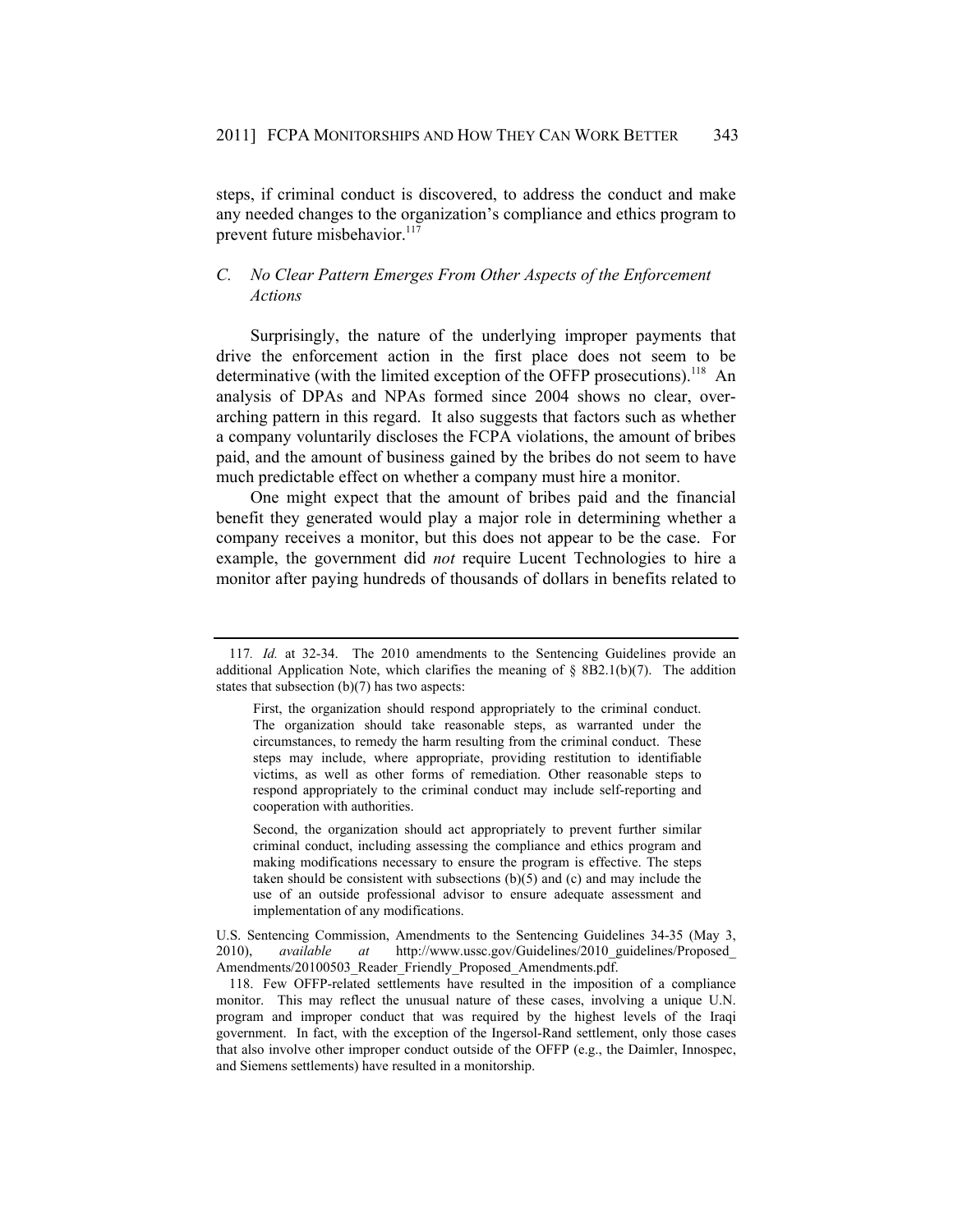approximately \$2 billion worth of potential business.<sup>119</sup> Compare this to the Monsanto Company agreement, which imposed a monitor when the underlying bribe was only  $$50,000$ .<sup>120</sup> Likewise, the Schering-Plough Corporation agreement mandated a monitor to settle a case involving only  $$76,000$  in improper payments.<sup>121</sup>

One of the most unusual incongruities in the U.S. government's imposition of FCPA monitors arose out of an FCPA case in which federal prosecutors alleged that four companies, Halliburton Co./KBR, Inc./ Kellogg Brown & Root LLC, Technip, Snamprogetti, and JGC Corporation of Japan, conspired to bribe Nigerian officials. (The Technip and Snamprogetti settlements are discussed above.) Surprisingly—and without explanation—the regulators imposed an FCPA compliance monitor on KBR, Inc., and Technip, but did not require a monitor as a term of its settlement with Snamprogetti.<sup>122</sup>

Other factors that one might reasonably anticipate would usually

121*. See generally* SEC v. Schering-Plough Corp., Litigation Release No. 18740, (June 9, 2004), *available at* http://www.sec.gov/litigation/litreleases/lr18740.htm. It is an open question, however, if these matters arose today in the current mega-monetary-sanction environment, whether the government would impose a monitor.

122*. See* Deferred Prosecution Agreement at 4, United States v. Technip S.A., No. H-10- 439 (S.D. Tex. 2010), *available at* http://www.justice.gov/criminal/fraud/fcpa/cases/docs/ 06-28-10-technip-agreement.pdf [hereinafter Technip Deferred Prosecution Agreement] (discussing Technip's conduct related to corrupt payments and false books); Press Release, Dep't of Justice, Snamprogetti Netherlands B.V. Resolves Foreign Corrupt Practices Act Investigation and Agrees to Pay \$240 Million Criminal Penalty (July 7, 2010), *available at* http://www.justice.gov/opa/pr/2010/July/10-crm-780.html (describing Snamprogetti's agreement to pay a \$240 million penalty for its involvement over a ten-year period in bribing Nigerian government officials to obtain various procurement and construction contracts); Press Release, Dep't of Justice, Kellogg Brown & Root LLC Pleads Guilty to Foreign Bribery Charges and Agrees to Pay \$402 Million Criminal Fine (Feb. 11, 2009), *available at* http://www.justice.gov/opa/pr/2009/February/09-crm-112.html (describing Kellogg's guilty plea relating to its participation in a decade-long scheme to bribe Nigerian government officials to grant various contracts); Press Release, Securities and Exchange Commission, SEC Charges KBR and Halliburton for FCPA Violations (Feb. 11, 2009), *available at* http://www.sec.gov/news/press/2009/2009-23.htm (discussing KBR Halliburton's agreement to pay \$177 million in disgorgement to settle its SEC fines).

 <sup>119.</sup> Lucent Technologies Inc. Non-Prosecution Agreement, *supra* note 5, at 2. *See* Complaint at 11, SEC v. Lucent Techs. Inc*.* (D.D.C. 2007), *available at* http://www.sec.gov/litigation/complaints/2007/comp20414.pdf (describing expectations of potential business opportunities reaching \$2-3 billion).

<sup>120</sup>*. See* Press Release, Dep't of Justice, Monsanto Company Charged with Bribing Indonesian Government Official: Prosecution Deferred for Three Years (Jan. 6, 2005), *available at* http://www.usdoj.gov/opa/pr/2005/January/05\_crm\_008.htm (describing the repercussions of Monsanto's attempted payment of \$50,000 to an Indonesian official to induce him to modify the requirements of an environmental impact statement).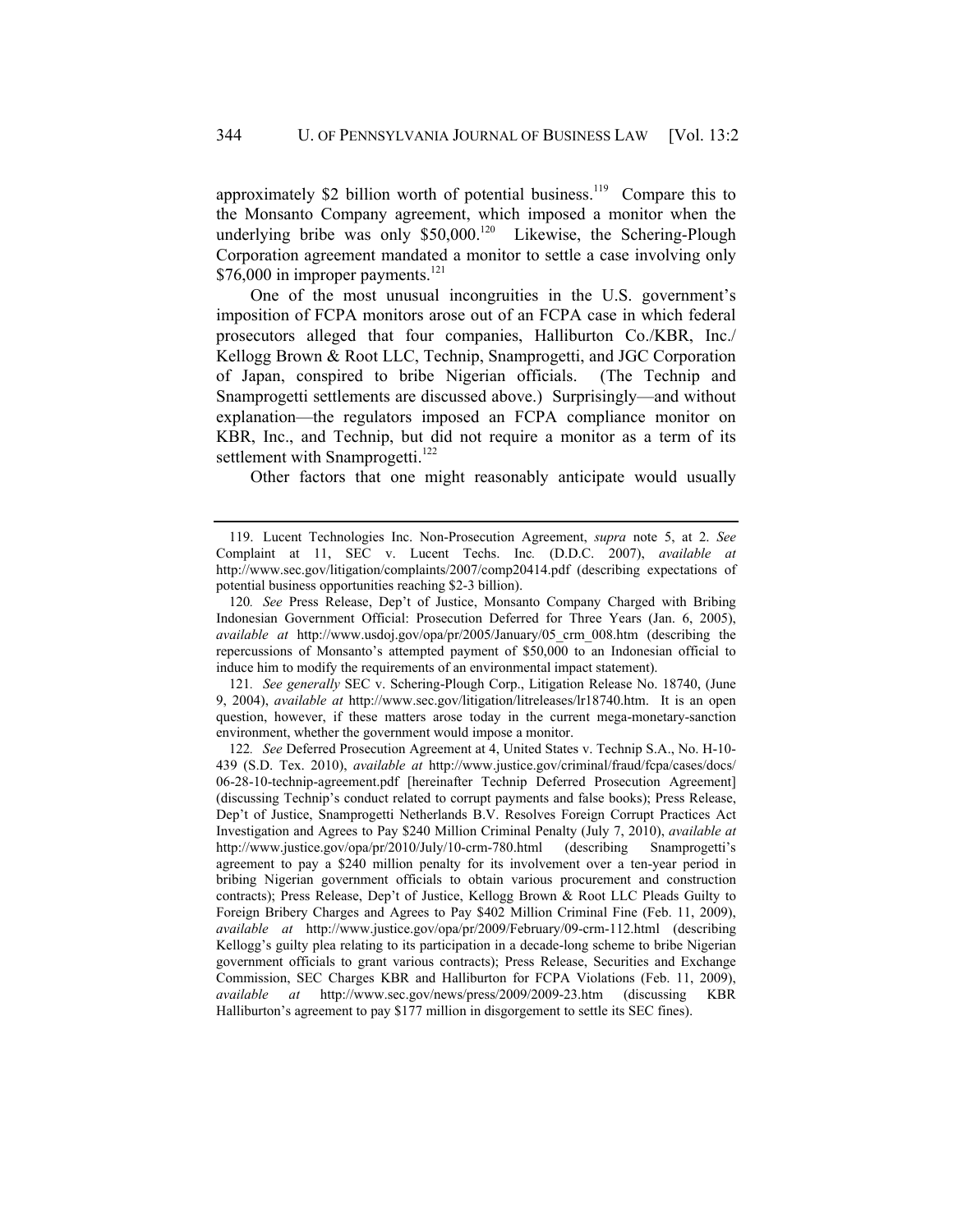influence a prosecutor's decision in this area are also not determinative. For example, a company's willingness to report its misconduct voluntarily or to cooperate with prosecutors does not seem to affect whether the government mandates the appointment of a monitor. In fact, in many settlements where prosecutors noted the company's efforts at self-reporting and willingness to cooperate, the government still required monitors. Of the thirty companies that received compliance monitors from 2004 to 2010, twenty voluntarily disclosed the improper conduct to the government, which seems to exemplify the adage that no good deed goes unpunished. All of this is not to say that factors such as the amount paid in bribes, the amount of business acquired through bribes, and a company's willingness to cooperate are irrelevant to prosecutors' decisions. But these factors have no consistently evident or measureable effects on whether the government will require a company to retain a monitor as a term of an FCPA settlement agreement.

# III. COMMON TERMS OF FCPA MONITORSHIPS

Today, no official definition of a compliance monitor exists, and this is unlikely to change. The United States Sentencing Commission recently considered a proposed amendment to § 8D1.4 of the United States Sentencing Guidelines. The proposed amendment would have required that a monitor be independent and properly qualified and that the scope of the monitorship be subject to court approval. On April 7, 2010, the Sentencing Commission rejected this proposal, leaving the status quo of DOJ and SEC oversight and control.<sup>123</sup>

Each FCPA monitorship is strictly a creation of the settlement with the government, and the settlement agreement, in effect a written contract,

 <sup>123.</sup> Corporate counsel were largely uneasy about having the Sentencing Guidelines formally address the issue of monitors. *See* Susan Hackett, Ass'n of Corporate Counsel, Testimony to the U.S. Sentencing Commission regarding proposals to amend Chapter 8 of the Guidelines Manual 3 (Mar. 17, 2010), *available at* http://www.ussc.gov/AGENDAS/ 20100317/Hackett ACC\_Testimony.pdf ("We believe that repeated insertion of a 'monitor option' into the Guidelines' Manual suggests that the Commission sees the practice as some kind of 'best' or common practice that judges should consider routinely, rather than the nuclear option that most folks who've ever worked in a monitor situation perceive it to be."); Gibson, Dunn & Crutcher LLP, *U.S. Sentencing Commission Amends Requirements for an Effective Compliance and Ethics Program* (Apr. 13, 2010), *available at* http://www.gibsondunn.com/publications/pages/USSentencingCommissionAmendsRequire mentsForEffectiveComplianceEthicsProgram.aspx ("As for the second component (steps to prevent future similar criminal conduct), the Commission's original version of the amendment would have stated that '[t]he organization may take the additional step of retaining an independent monitor to ensure adequate assessment and implementation of the modifications' to the compliance program. The reference to monitors drew criticism for appearing to endorse and encourage a tool that rarely is necessary or appropriate.").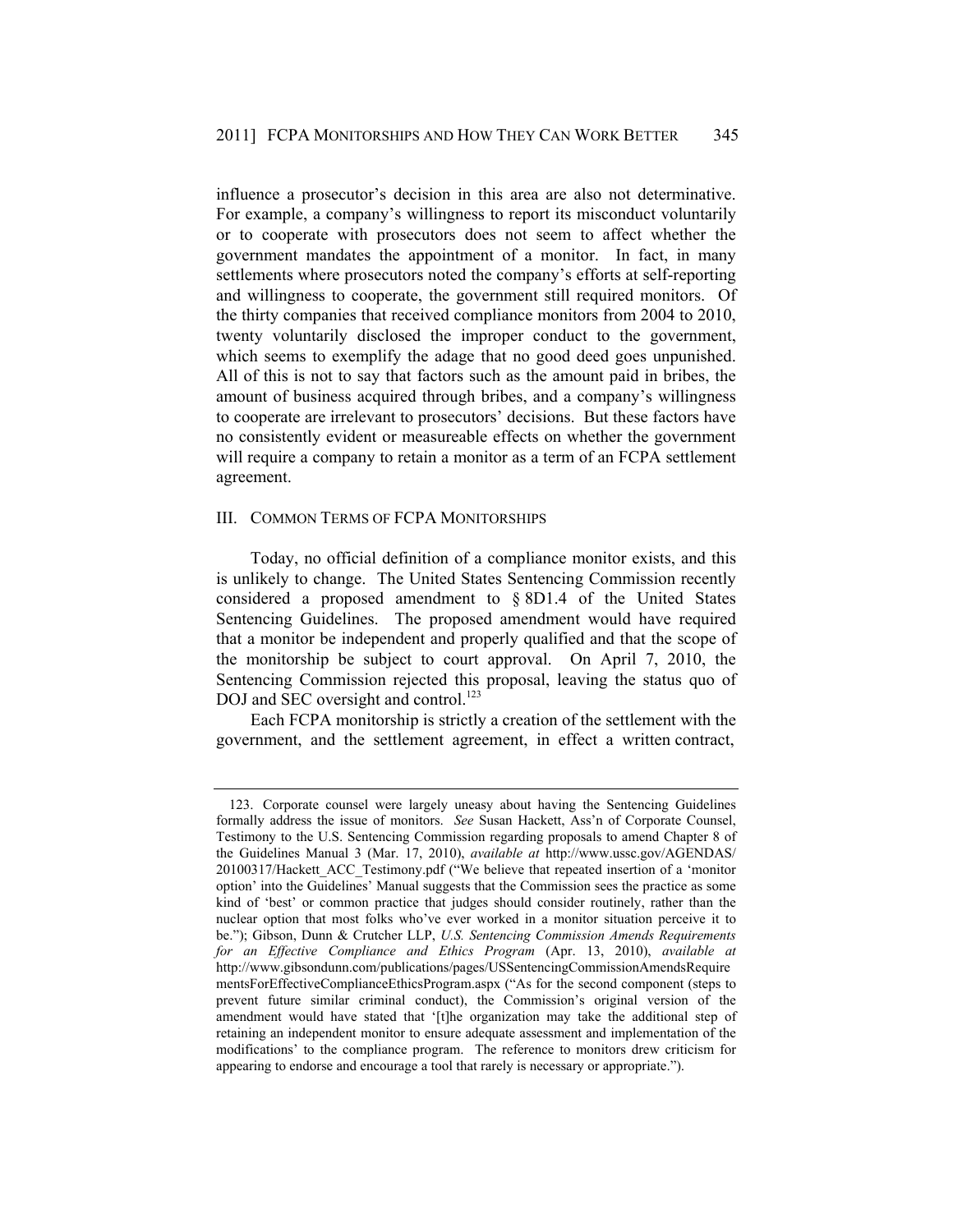defines its terms. Theoretically, the settlement agreements tailor each monitorship as is necessary to assuage the government's concerns and to help ensure compliance with the FCPA. In reality, however, some basic parameters tend to frame FCPA settlement agreements. The DOJ's Morford Memorandum, which was issued in 2008, has lent some standardization to the FCPA monitorship process by providing useful guidance for prosecutors on the selection and use of monitors.

The Morford Memorandum explains that a monitor should be selected based on his or her "merits."124 The selection process must ensure that (1) "a highly qualified and respected person or entity" is selected "based on suitability for the assignment and all of the circumstances," (2) "potential and actual conflicts of interest[]" are avoided, and (3) there is public confidence in the effectiveness of the monitorship.<sup>125</sup> To ensure that conflicts of interest do not arise, prosecutors are not permitted to veto a monitor candidate unilaterally, but instead must create a standing or ad hoc committee in the DOJ "component or office where the case originated to consider monitor candidates."<sup>126</sup> After the committee approves of a After the committee approves of a monitor candidate, the Office of the Deputy Attorney General must also approve the monitor. $127$ 

To garner public confidence in the monitorship, the government should decline to accept a monitor if he or she has "an interest in, or relationship with, the corporation or its employees, officers or directors that would cause a reasonable person to question the monitor's impartiality."<sup>128</sup> In addition, the corporation must agree not to employ or become affiliated with the monitor for at least one year from the date the monitorship is terminated.

Once a monitor is selected, the following principles must be followed:

A monitor's primary responsibility should be to assess and monitor a corporation's compliance with those terms of the agreement that are specifically designed to address and reduce the risk of recurrence of the corporation's misconduct, including, in most cases, evaluating (and where appropriate proposing) internal controls and corporate ethics and compliance programs.

. . . .

In carrying out his or her duties, a monitor will often need to

 <sup>124.</sup> Morford Memo, *supra* note 28, at 3.

<sup>125</sup>*. Id.*

<sup>126</sup>*. Id.*

<sup>127</sup>*. Id.*

<sup>128</sup>*. Id.*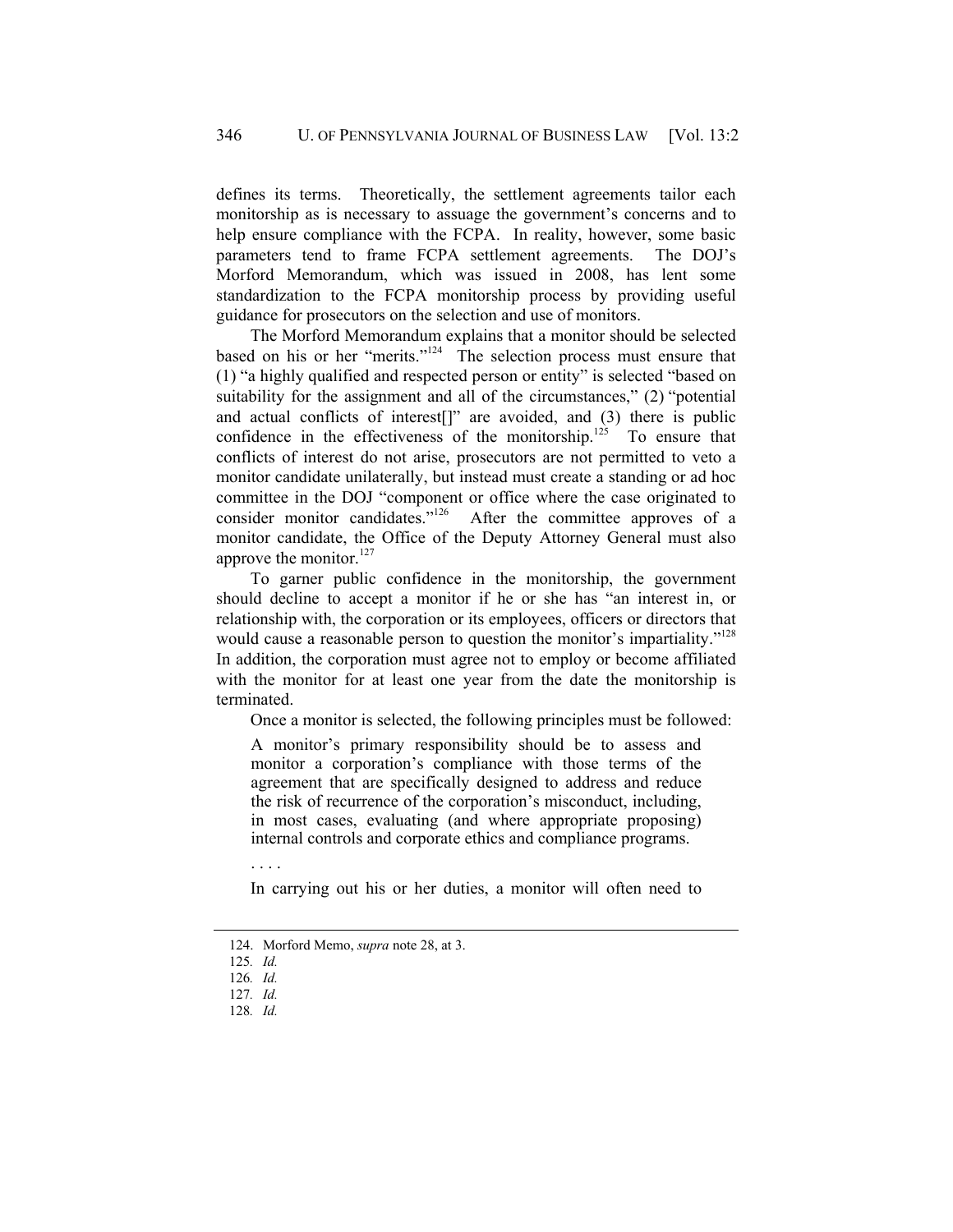understand the full scope of the corporation's misconduct covered by the agreement, but the monitor's responsibilities should be no broader than necessary to address and reduce the risk of recurrence of the corporation's misconduct.<sup>129</sup>

The Morford Memorandum, which addresses all compliance monitorships, not just those that involve FCPA enforcement, provides intentionally "flexible" guidelines.<sup>130</sup> This reflects the reality that monitorships will differ "[g]iven the varying facts and circumstances of each case.<sup>5131</sup> The past six years of FCPA settlements exemplify this anticipated diversity in the terms of monitorships. Of the thirty companies that received monitors in this time period as a result of an FCPA violation, surprisingly, no two formed settlement agreements with the government that had identical monitorship parameters. Terms vary as to the length of the monitorship, the process of selecting the monitor, the role of the monitor, and the scope of review. The agreements demonstrate that the requirements for FCPA compliance monitorship continue to evolve and that corporations have some flexibility in negotiating for terms that best fit their situations.

# *A. Length of Monitorship*

The length of FCPA monitorships has varied greatly, lasting anywhere from a few months to four years. Over time, the length of monitorships has generally increased; the most common monitorship length is three years. Between 2004 and 2010, seventeen companies received three-year FCPA monitorships, six companies received monitorships of less than one year, two companies had monitorships of eighteen months, and two companies had a two-year monitorship.

In December 2008, the government settled with Siemens and required a four-year monitorship—the first FCPA monitorship of its kind.<sup>132</sup> The agreement, however, contained a clause allowing the length of the monitorship to be decreased or increased depending on the results of periodic reports to the government. This flexibility in duration was also a first, and settlement agreements entered into after the Siemens agreement included language allowing the monitorship's timeframe to be decreased or increased if needed. The upside to this greater flexibility, of course, is the opportunity for the company to fix problems and exit the monitorship as soon as possible. Shortening the duration of the monitorship has the

<sup>129</sup>*. Id.* at 5-6.

<sup>130</sup>*. Id.* at 2.

<sup>131</sup>*. Id.*

 <sup>132.</sup> The change starting with Siemens may be attributable to the apparent failures of the Aibel monitorship, which is discussed below.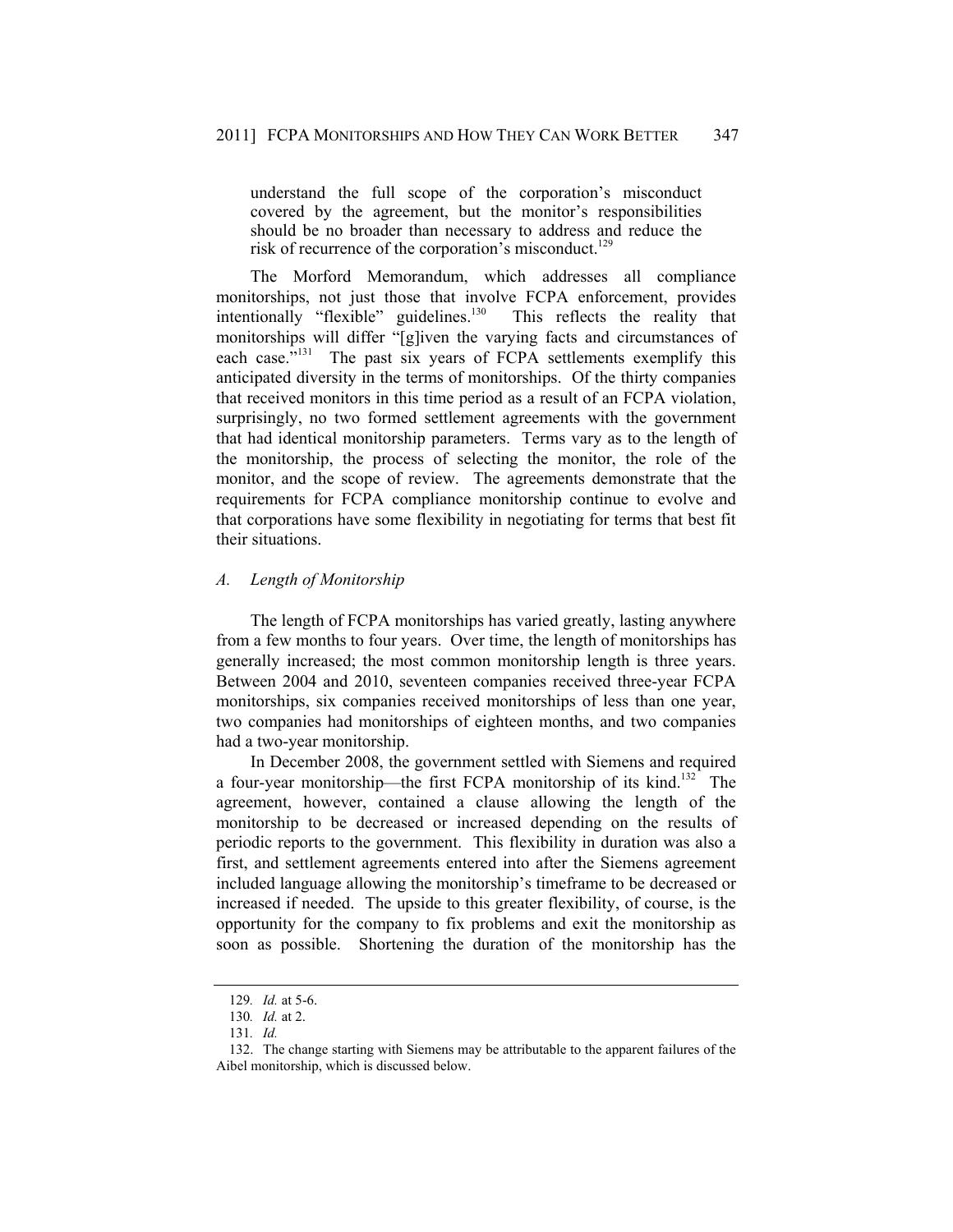potential of providing the company with large cost savings. If, however, the government determined that the monitor had not yet met with enough success, the company could be doomed to an expensive, seemingly neverending monitorship.

A company negotiating a settlement agreement that requires retaining a monitor should strongly consider whether it wants language similar to that found in the Siemens agreement. It may be worthwhile to push for a term that includes the ability to curtail the monitorship's duration, without the corresponding opportunity to increase its length.

#### *B. Number of Reports*

The number of reports an FCPA monitor must provide to the government varies and is usually tied to the length of the monitorship. Most settlement agreements require an initial report in the monitorship's first year and annual follow-up reports. In fact, there were only two exceptions to this pattern between 2004 and 2010: Micrus and Diagnostic Products Corporation entered into settlement agreements that mandated biannual reports to the government, resulting in a total of six reports over three years. These two minor exceptions aside, the duration of the FCPA monitorship generally determines the number of reports.

If the length of the monitorship increases or decreases based on language similar to that found in the Siemens agreement, then the number of required reports will also change. In addition to formal reports, the Siemens agreement included language requiring informal meetings among the company, monitor, and government to ensure that the monitorship is progressing in a positive and productive manner. This extra "check" on the monitorship is valuable, and companies and regulators alike should strongly consider including it in settlement agreements.

#### *C. Choosing a Monitor*

As is discussed in the Morford Memorandum, the selection of a monitor requires cooperation between the government and the company. Only four FCPA settlement agreements formed between 2004 and 2010 specified who the monitor would be: Paradigm BV, Ingersoll-Rand, Siemens, and Daimler.<sup>133</sup> If the agreement does not provide the monitor's

 <sup>133.</sup> *See* Deferred Prosecution Agreement, *supra* note 5 (specifying that Louis J. Freeh was proposed by Daimler and approved by the DOJ to serve as monitor); Deferred Prosecution Agreement, United States v. Ingersoll-Rand Italiana SpA, No. 1:07cr00294,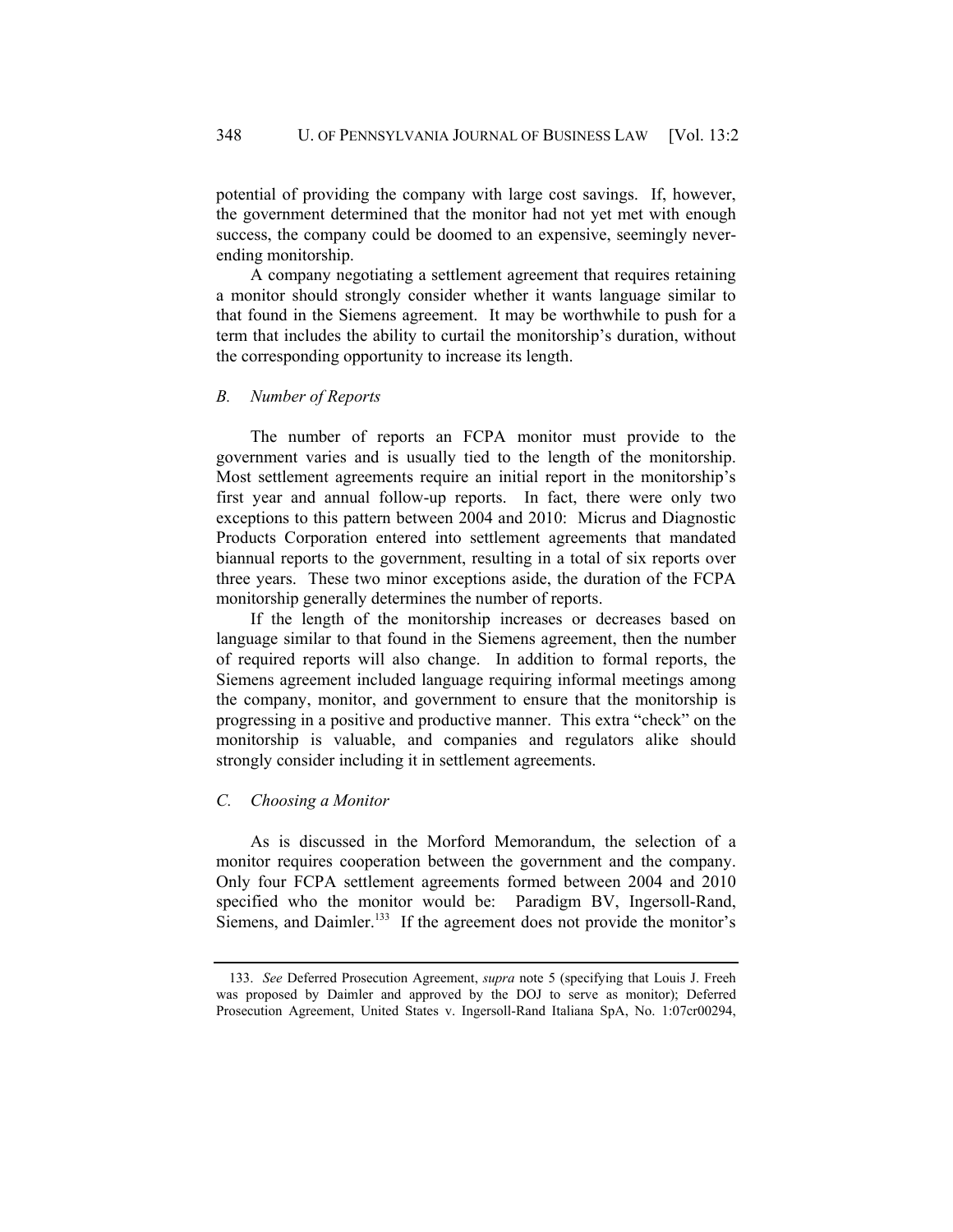identity, it will require the company to obtain government approval of the company's chosen candidates—usually within sixty days of the agreement's finalization.

This practice, however, was recently lambasted by the district court judge overseeing the guilty plea of Innospec.<sup>134</sup> She expressed concern that the monitor was not specified in the agreement.<sup>135</sup> And although she ultimately accepted the plea, the judge informed the government that she wanted to review the person selected as monitor, as well as the monitor's work plan.<sup>136</sup> The judge's reaction was unexpected, and it is unclear what effect this event may have on future monitorship agreements.<sup>137</sup> To date, FCPA settlement agreements have only required a monitor's selection and

134*. See* Christopher M. Matthews, *Judge Blasts Compliance Monitors at Innospec Plea Hearing*, MAIN JUSTICE, Mar. 18, 2010 *available at* http://www.mainjustice.com/2010/03/ 18/innospec-pleads-guilty-fcpa-charges/ (discussing U.S. District Judge Ellen Segal Huvelle's dissatisfaction with the Innospec agreement and critique of independent compliance monitors in general).

135*. See id.* ("Huvelle was disturbed that the monitor was not named in the plea agreement . . . 'I want to know how this is going to work, I have an obligation to the public to find out,' she said.").

136*. Id.*

<sup>(</sup>D.D.C. Nov. 14, 2007), *available at* http://www.justice.gov/criminal/fraud/fcpa/cases/docs/ ingersollrand-deferred-agree.pdf [hereinafter Ingersoll-Rand Deferred Prosecution Agreement] (specifying that Jeffrey M. Kaplan was retained as an outside consultant to review the compliance program of Ingersoll and its subsidiaries); Letter from Steven A. Tyrrell et al., Dep't of Justice, to Scott W. Muller and Angela T. Burgess, Davis Polk & Wardwell (Dec. 15, 2008), *available at* http://www.justice.gov/opa/documents/ siemens.pdf (specifying that Dr. Theo Waigel would serve as an independent monitor); Letter from Steven A. Tyrrell, Chief, Dep't of Justice, to Saul M. Pilchen, Skadden, Arps, Slate, Meagher & Flom LLP, at app. C (Sept. 21, 2007), *available at* http://judiciary.house.gov/ hearings/pdf/deferredprosecution/Paradigm070921.pdf [hereinafter Paradigm Deferred Prosecution Agreement] (specifying that the law firm of Skadden Arps Slate Meagher and Flom LLP was retained as outside compliance counsel)..

 <sup>137.</sup> The judge's reaction may reflect the very public controversy and ensuing criticism surrounding the (non-FCPA) monitorship of former Attorney General John Ashcroft, whose engagement, reportedly worth up to \$52 million, resulted from a no-bid referral from a former colleague at the Department of Justice. *See Transparency and Integrity in Corporate Marketing: Hearing Before the Subcomm. On Commercial and Administrative Law of the H. Comm. On the Judiciary*, 111th Cong. 1 (2009) (statement of Rep. Steve Cohen) *available at* http://judiciary.house.gov/hearings/printers/111th/111-64\_53640.PDF ("One notorious example, which we explored in our previous hearings, was the Zimmer case. That is when Caesar's wife was very disturbed. U.S. Attorney then, now governor-to-be Christopher Christie, selected former Attorney General John Ashcroft to serve as a corporate monitor, for which Mr. Ashcroft collected a fee of up to or in the neighborhood of or resembling or within the margin of error of \$52 million. A tidy sum, it could pay for some drycleaning for Mrs. Caesar's robes."); Nina Totenberg, *House Panel Questions Ashcroft on No-Bid Contract*, NPR: MORNING EDITION, Mar. 12, 2008, *available at*  http://www.npr.org/templates/story/story.php?storyId=88132206&ft=1&f=1006 (discussing the House Judiciary Committee's questioning of former Attorney General John Ashcroft about a no-bid contract that his consulting firm received from a former colleague in the Justice Department).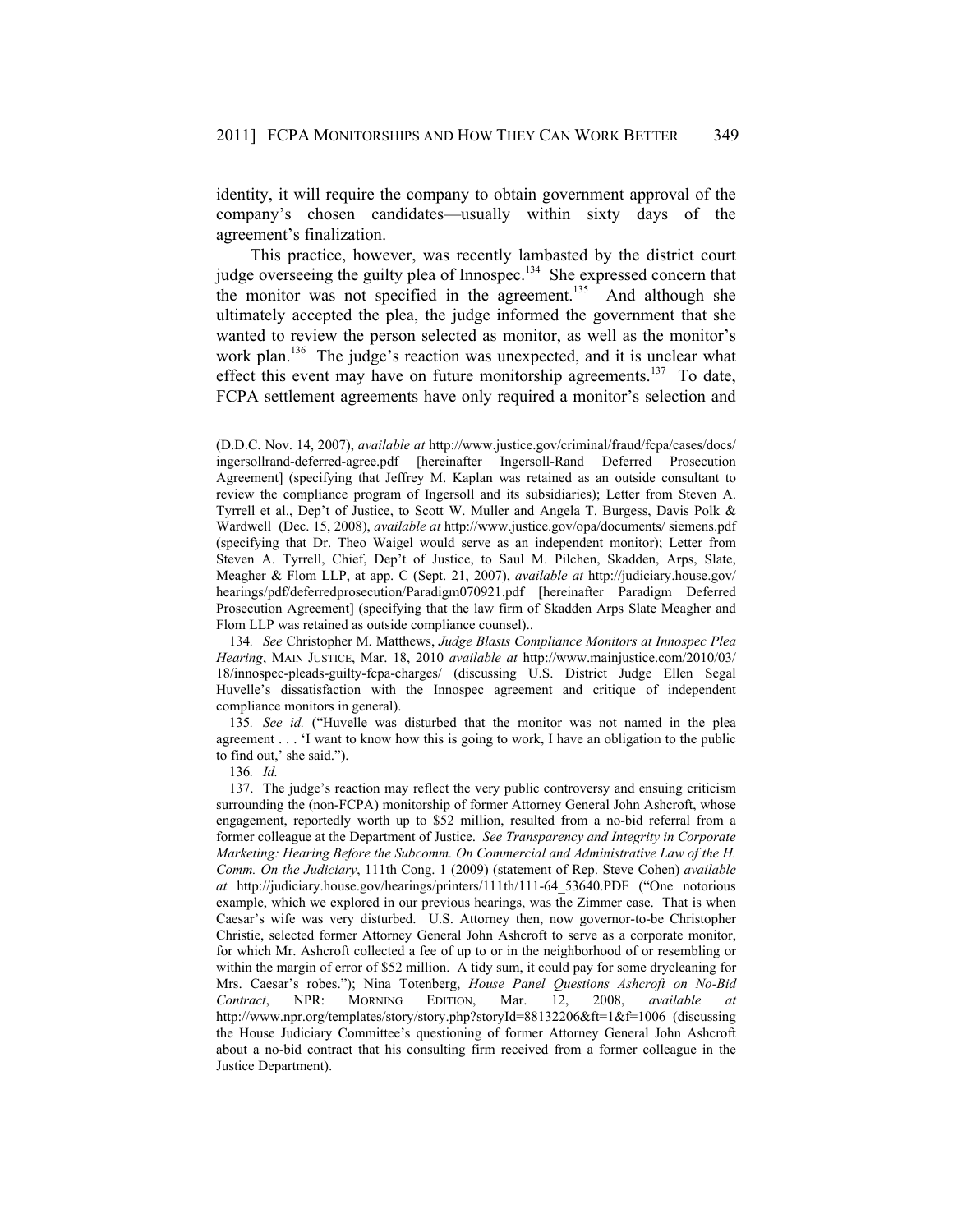work plan to be approved by the government; they have not included language mandating court approval as well. Adding a layer of judicial scrutiny could increase costs, as the monitor and the company would need to make court appearances and respond to the judge's requests, which would most likely be more unpredictable than those of the regulators, who regularly handle FCPA cases. On the other hand, courts could theoretically serve as a check on the government and even an out-of-control monitor.

Other factors related to the selection of monitors are much less standardized and include who selects the monitor and how the monitor is ultimately chosen, whether the same person serves as the monitor for related DOJ and SEC settlements, and how to handle a dispute between the monitor and the company. Typically, the government has allowed companies to identify and propose monitorship candidates. In some agreements, the company must submit a pool of acceptable candidates, leaving the government to select the monitor from that pool or request additional candidates.<sup>138</sup> In other instances, the government allowed the company to continue presenting prospective monitors to the government until agreement on a mutually acceptable candidate.<sup>139</sup> Occasionally, the government selected the monitor for the company, but the Morford Memorandum has presumably put an end to that practice.<sup>140</sup> The DOJ recently exercised its authority to reject a monitor picked by a corporation. As discussed above, in March 2010, BAES entered into a settlement agreement with the DOJ that required the imposition of a monitor.<sup>141</sup>

141. Christopher M. Matthews, *Justice Department Opposed BAE Monitor Picks*, MAIN

<sup>138</sup>*. E.g.*, Plea Agreement, United States v. Kellogg Brown & Root, LLC, No. H-09- 071, (S.D. Tex. Feb. 11, 2009), *available at* http://www.justice.gov/criminal/fraud/fcpa/ cases/docs/kbr-plea-agree.pdf [hereinafter Kellogg Brown & Root Plea Agreement].

<sup>139</sup>*. E.g.*, Letter from Steven A. Tyrrell, Chief, Fraud Section, Dep't of Justice, to Gregory S. Bruch, Willkie Farr & Gallagher LLP., at app. C (June 3, 2008), *available at* http://www.corporatecrimereporter.com/documents/FaroAgreement.pdf. It appears to have taken Faro and the DOJ nearly two years to agree on a monitor. Mike Koehler, *Faro's Monitor – Late and Expensive*, FCPA Professor Blog (Dec. 27, 2010, 5:21 AM), *available at* http://fcpaprofessor.blogspot.com/2010/12/faros-monitor-late-and-expensive.html.

<sup>140</sup>*. See, e.g.*, Deferred Prosecution Agreement at 10, United States v. York Int'l Corp*.*, No. 07-CR-00253 (D.D.C. Oct. 15, 2007), *available at* http://www.justice.gov/criminal/ fraud/fcpa/cases/docs/ 10-15-07york-agree.pdf [hereinafter York Int'l Deferred Prosecution Agreement] (allowing the DOJ to choose the monitor if the DOJ and company could not decide on a mutually agreeable monitor within thirty days); Deferred Prosecution Agreement at 12, United States v. Baker Hughes, Inc., No. 07-CR-130 (S.D. Tex. Apr. 11, 2007), *available at* http://www.justice.gov/criminal/fraud/fcpa/cases/docs/04-11- 07bakerhughes-prosecution.pdf [hereinafter Baker Hughes Deferred Prosecution Agreement] (allowing the DOJ to choose the monitor if the DOJ and company could not decide on a mutually agreeable monitor within thirty days).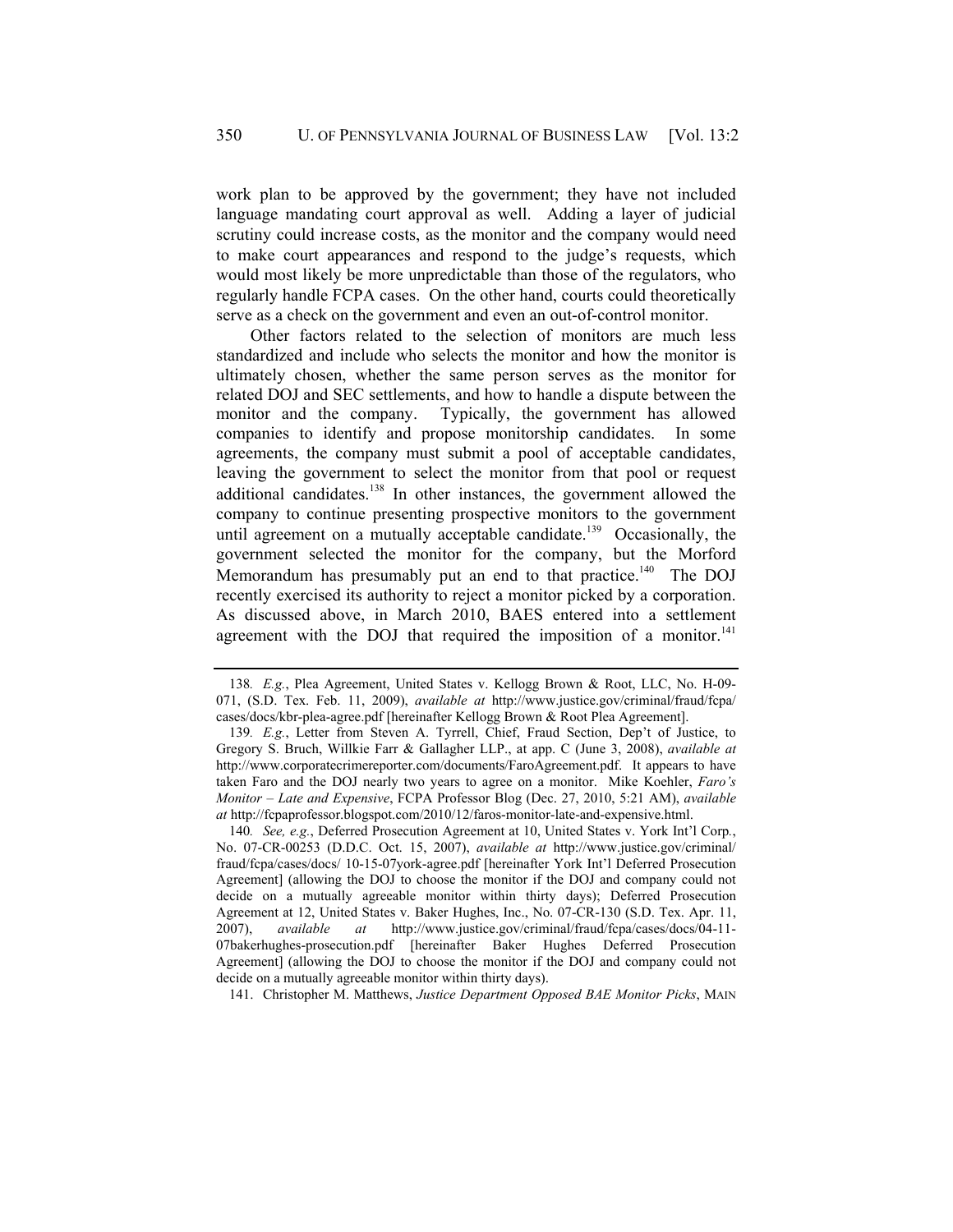Under the terms of the agreement, BAES had ninety days in which to hire a monitor, but the DOJ rejected the proposed candidates because they "appeared to lack experience establishing or monitoring the effectiveness of compliance programs," in addition to other perceived weaknesses.<sup>142</sup> Regardless of the process involved, the government may veto the chosen monitor, and the court may, as is evidenced by the agreement with Innospec, also weigh in on the selection.<sup>143</sup>

Frequently, both the SEC and the DOJ have required the imposition of a monitor for related FCPA conduct. The agreements with each agency, however, typically employ different language to impose the requirement. Strikingly, few FCPA settlement agreements include language requiring that the monitor be the same individual for both the DOJ and SEC settlements. In fact, only two companies entered into agreements between 2004 and 2010 that indicate that the DOJ and SEC are to have the same monitor: Schnitzer Steel Industries, Inc. ("Schnitzer Steel") and InVision. It is possible that, in the absence of such of provision, the SEC and DOJ may not agree on a prospective monitor. But because the agencies usually coordinate so closely on FCPA enforcement, this is unlikely.<sup>144</sup>

One wrinkle in FCPA monitor selection has been the increasing frequency with which the government imposes monitors on non-U.S. offenders. Indeed, FCPA settlements with non-U.S.-based multinational corporations implicate a range of thorny conflict of law questions. The FCPA settlement with Technip, for instance, mandates that the monitor be a French citizen, as French criminal law prohibits a foreign investigation in France.<sup>145</sup> Similarly, Alcatel-Lucent, which publicly announced its pending CPA settlement, agreed with the U.S. government that the monitor must

JUSTICE, June 3, 2010, *available at* http://www.mainjustice.com/2010/06/03/justicedepartment-opposed-bae-monitor-picks/print/#comments\_controls.142*. Id.* Although BAES's alleged conduct included actions that could be deemed violative of the FCPA, the company did not technically plead guilty to violations of the FCPA.

 <sup>143.</sup> Letter from Kathleen M. Hamann, Dep't of Justice, to Laurence Urgenson, Kirkland & Ellis LLP 8 (Mar. 5, 2010), *available at* http://fcpa.shearman.com/files/b62/ b621ad75bdd7f13a615b7d90a994e415.pdf?i=0b2e9227a0b54ac8bd3942b083fa9605.

 <sup>144.</sup> The two agencies did, however, diverge in handling the recent FCPA enforcement actions against Alliance One International. The DOJ filed charges in the District Court for the Eastern District of Virginia; the SEC pursued the case in federal court in Washington, D.C. Press Release, Dep't of Justice, Alliance One International Inc. and Universal Corporation Resolve Related FCPA Matters Involving Bribes Paid to Foreign Government Officials (Aug. 6, 2010), *available at* http://www.justice.gov/opa/pr/2010/August/10-crm-903.html; Complaint, SEC v. Alliance One International Inc., Case No. 1:1O-cv-01319 (D.D.C. Aug. 6, 2010), *available at* http://www.sec.gov/litigation/complaints/2010/ comp21618-alliance-one.pdf. This means that different judges will oversee the company's monitorship.

 <sup>145.</sup> Technip Deferred Prosecution Agreement, *supra* note 122, at Attachment D.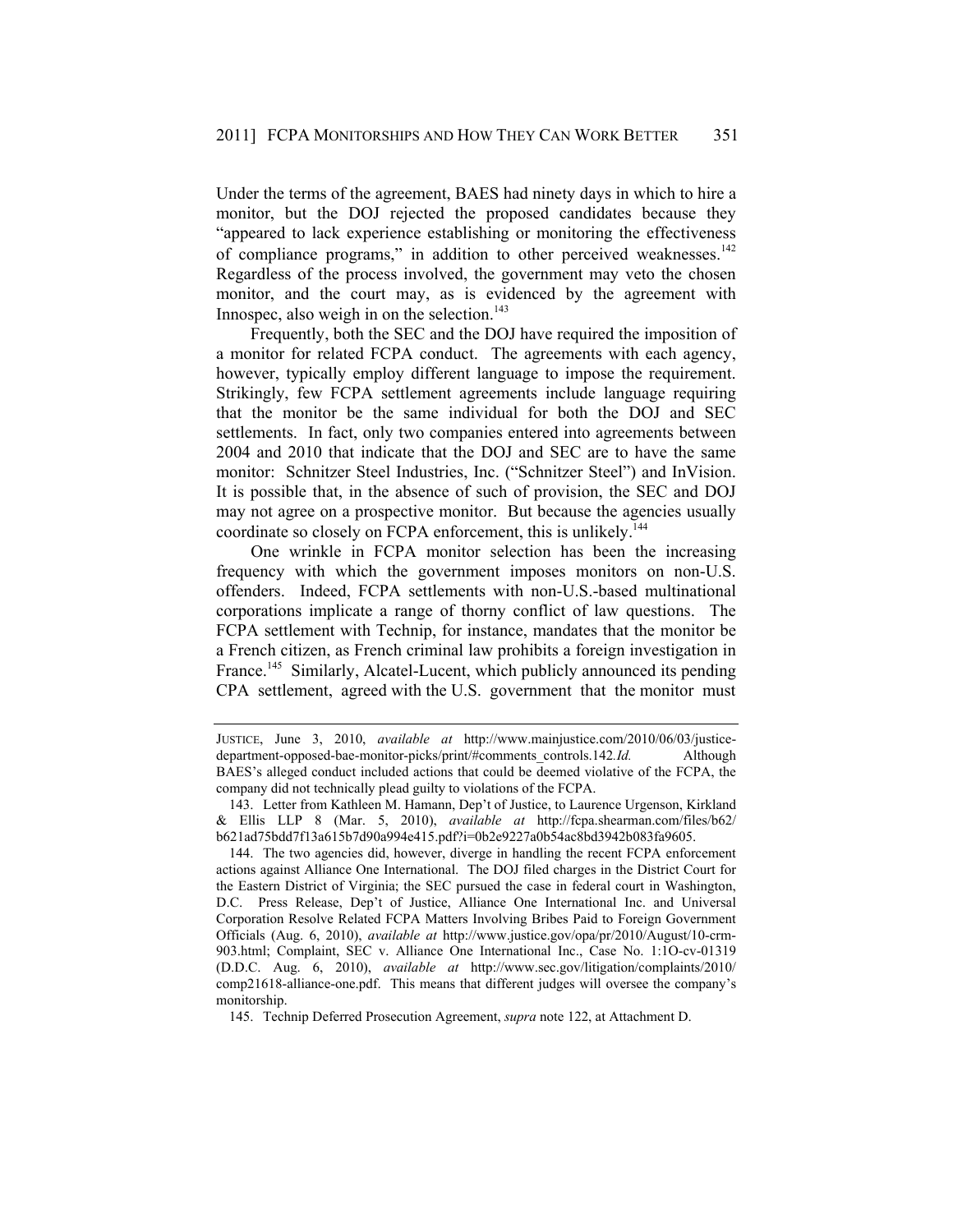be French.<sup>146</sup> Finally, the Siemens FCPA settlement explicitly provides for a German monitor, Dr. Theo Waigel, former German Minister of Finance, supported by independent U.S. counsel. $147$  In contrast, other Europe-based multinationals, like Daimler and Statoil ASA ("Statoil"), opted for U.S. based monitors.<sup>148</sup>

Finally, FCPA settlement agreements differ in the procedures outlined for resolving disputes between the company and the monitor regarding the monitor's recommendations to the company for compliance program improvement. Ten FCPA settlement agreements formed between 2004 and 2010 required the company to submit to the monitor's decision if the company and monitor are unable to reach an agreement within a specified amount of time. This language leaves the company at the mercy of the monitor. Four companies were required to notify the government of the dispute without having a discussion of how the dispute would be resolved. Ten companies, nine of which were Siemens and the eight cases requiring monitors that settled after Siemens, specified that the government would settle disputes between the company and monitor. One company was required to consult France's Central Service for the Prevention of Corruption ("SCPC"), a department attached to the French Ministry of Justice.149 If after consultation with the SCPC, the company and monitor failed to reach agreement, the monitor was required to take into consideration the view of the SCPC and make the ultimate decision as to whether the company should adopt the monitor's recommendation.

Language similar to that found in the Siemens agreement is the most beneficial to the company. It allows the company to present alternatives to the monitor's recommendations and ensures that the monitor is held accountable by the government. It also enhances the probability that the recommendations will ultimately serve the government's goals. The DOJ

 <sup>146.</sup> *Alcatel-Lucent Consolidated Financial Statements at December 31, 2009*, at 114 (Nov. 2, 2010), *available at* http://www1.alcatel-lucent.com/4q2009/pdf/Consolidated-Financial-Statements-2009-GB11\_feb10.pdf.

 <sup>147.</sup> Letter from Steven A. Tyrrell et al., Dep't of Justice, to Scott W. Muller and Angela T. Burgess, Davis Polk & Wardwell (Dec. 15, 2008), *available at* http://www.justice.gov/opa/documents/siemens.pdf.

 <sup>148.</sup> Daimler retained former FBI Director, Judge Louis Freeh; Statoil selected F. Joseph Warin. Daimler Deferred Prosecution Agreement, *supra* note 5, at 10; Statoil, Annual Report (Form 20-F) (Mar. 26, 2010), *available at* http://www.statoil.com/ AnnualReport2009/en/Sustainability/Society/EthicsAndTransparency/Pages/HortonCaseClo sedContinuedFocusOnEthicsAndAnti-Corruption.aspx.

<sup>149</sup>*.* Deferred Prosecution Agreement, United States v. Technip, No. H-10-439, (D.D.C. June 28, 2010), *available at* http://www.justice.gov/criminal/fraud/fcpa/cases/docs/06-28- 10-technip-agreement.pdf [hereinafter Technip Deferred Prosecution Agreement].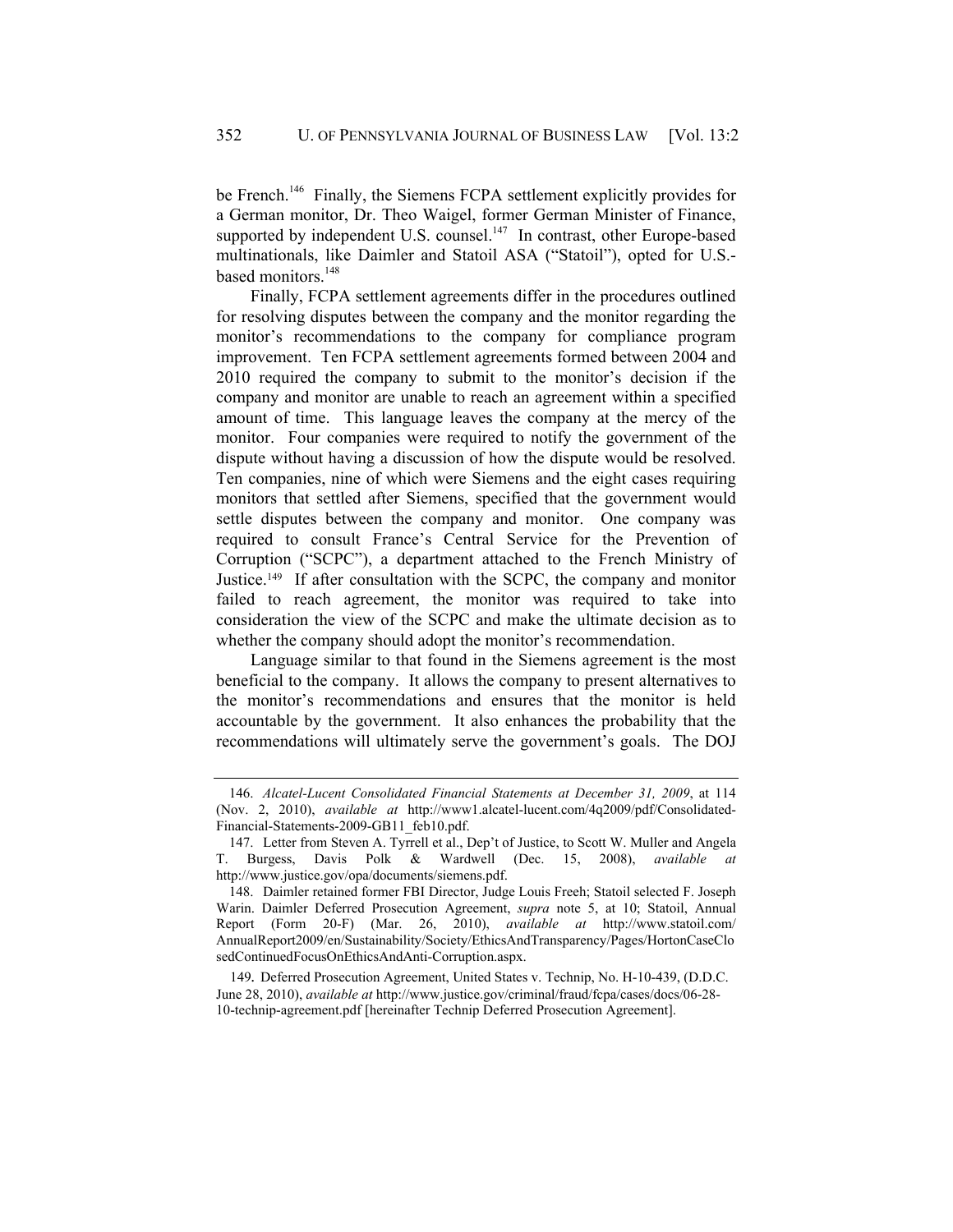recently issued additional guidance to prosecutors via the Grindler Memorandum regarding the drafting of settlement agreements, stating that "an agreement should explain what role the Department could play in resolving any disputes between the monitor and the corporation, given the facts and circumstances of the case."<sup>150</sup> Thus, future FCPA settlement agreements should resemble the Siemens agreement in this respect.

#### *D. Attorney-Client Privilege*

Companies required to retain monitors today typically agree *not* to enter into an attorney-client relationship with the monitor. This was not always the case. Some earlier agreements did not strictly prohibit the company from forming an attorney-client relationship with the monitor, but any attorney-client privilege had to be waived with respect to the agency with which the company settled.<sup>151</sup> Today, however, the vast majority of agreements expressly forestall the creation of an attorney-client relationship.<sup>152</sup> The most recent agreements simply state that there is no such relationship.<sup>153</sup> Because this language is so explicit, companies may find it extremely difficult to assert attorney-client privilege if an outside party attempts to gain access to information communicated by the company to the monitor.

Regardless of the language used, the lack of an attorney-client relationship between the monitor and the company can pose a significant risk of further legal exposure for the company. Because the monitor is independent, actively reviews the company's practices, and reports to the

 <sup>150.</sup> Memorandum from Gary G. Grindler, Acting Deputy Attorney General, to Heads of Department Components United States Attorneys, on Additional Guidance on the Use of Monitors in Deferred Prosecution Agreements and Non-Prosecution Agreements with Corporations (May 25, 2010), *available at* http://www.justice.gov/dag/dag-memo-guidancemonitors.html.

<sup>151</sup>*. See, e.g.*, Deferred Prosecution Agreement at 7, United States v. Monsanto Co., 1:05-cr-00008 (D.D.C. Jan. 6, 2005), *available* http://www.corporatecrimereporter.com/documents/monsantoagreement.pdf [hereinafter Monsanto Deferred Prosecution Agreement] ("To the extent that . . . the attorney-client privilege could conceivably be applicable, it shall be a condition of that retention that Monsanto Company shall waive . . . .").

 <sup>152.</sup> The Statoil agreement, however, acknowledged that the monitor would maintain the company's trade secrets and other confidential information in conformity with Norwegian law. Deferred Prosecution Agreement at ¶ 12, United States v. Statoil, ASA, No. 06-cr-00960 (S.D.N.Y. Oct. 12, 2006) [hereinafter Statoil Deferred Prosecution Agreement], *available at* http://www.abanet.org/intlaw/fall07/materials/StatoilDeferredProsecution Agreement.pdf.

<sup>153</sup>*. See, e.g.*, Kellogg Brown & Root Plea Agreement, *supra* note 138; Plea Agreement, United States v. Control Components, Inc., SA CR No. 09-162 (C.D. Cal. July 24, 2009) *available at* http://www.justice.gov/criminal/fraud/fcpa/cases/control-components.html [hereinafter Control Components Plea Agreement].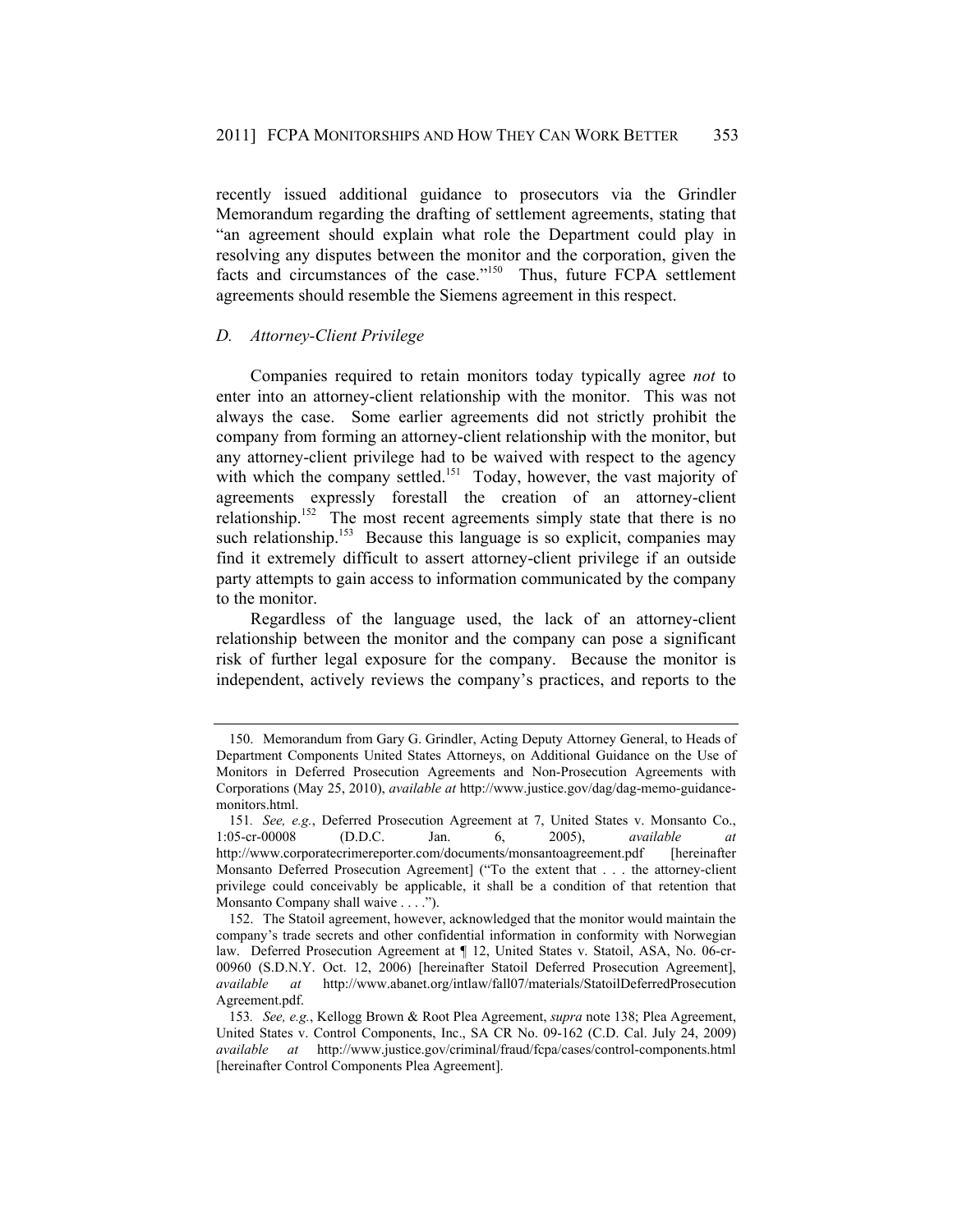government, the monitor might discover and reveal previously undisclosed wrongdoing. Any such wrongdoing may or may not be FCPA related, but if found by a monitor, it can lead to further scrutiny by the government and additional penalties. For example, in May 2008, Willbros Group, Inc. ("Willbros") entered into FCPA settlement agreements with the DOJ and SEC.<sup>154</sup> On May 20, 2010, Willbros filed an 8-K with the SEC, which stated that its monitor's recent report to the DOJ

sets out for the DOJ's review the monitor's findings relating to incidents that came to the monitor's attention during the course of his review which he found to be significant, as well as recommendations to address these incidents. We and the monitor have met separately with the DOJ concerning certain of these incidents. The monitor, in his report, did not conclude whether any of these incidents or any other matters constituted a violation of the FCPA. We do not believe that any of these incidents or matters constituted a violation of the FCPA based on our own investigations of the incidents and matters raised in the report. Notwithstanding our assessment, the DOJ could perform further investigation at its discretion of any incident or matter raised by the report.<sup>155</sup>

The implications of this lack of attorney-client privilege and how companies may address it are discussed further in Part V.D.

#### *E. Conflict of Interest*

The monitor is supposed to perform an independent review of the company's FCPA compliance policy and procedures. One of the reasons that FCPA settlement agreements forbid an attorney-client relationship is that it could undermine the monitor's independence. Similarly, it is important that the company not retain the monitor as legal counsel immediately after the monitorship concludes. Even if doing so would not actually undermine the monitor's independence during the course of the monitorship, the public's perception of the effectiveness of monitors could be diminished if companies routinely hired monitors upon their monitorships' conclusion. Because of this, almost every company entering into an FCPA monitorship has been required to agree to a provision

 <sup>154.</sup> Willbros Deferred Prosecution Agreement, *supra* note 105.

 <sup>155.</sup> Willbros Group, Inc., Annual Report (Form 8-K), Exhibit 99.2: Risk Factors (May 20, 2010).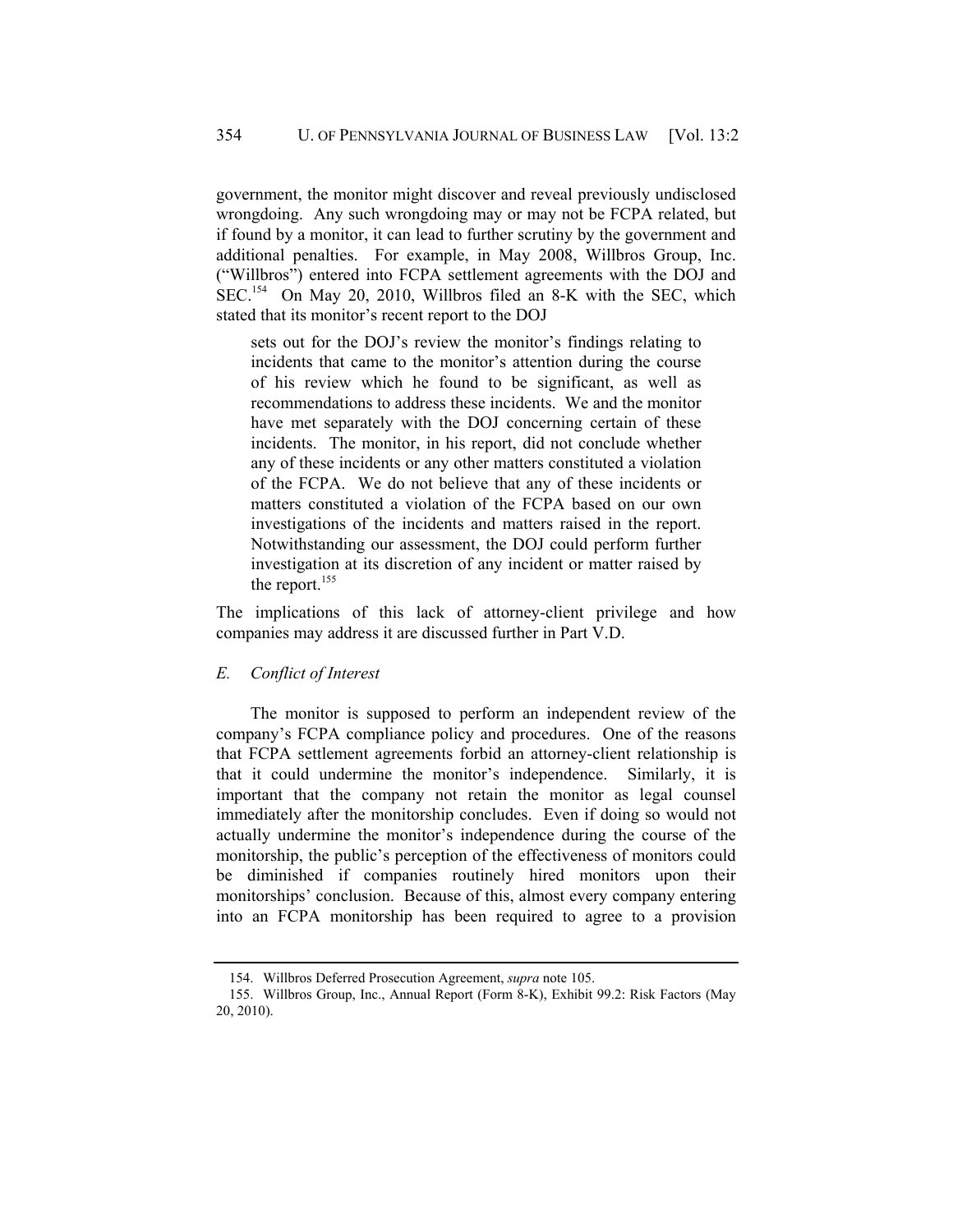prohibiting it from affiliating with or hiring a monitor for one or two years after the monitorship term expires. Only five companies entered into agreements without this cooling-off-period language between 2004 and 2010. The current trend is for the recusal period to last for one year.<sup>156</sup>

# *F. Language Describing Monitor's Responsibility*

FCPA monitors typically develop a work plan and then issue recommendations to the company throughout the course of executing that plan. The language used in describing the monitor's responsibilities regarding the recommendations he or she must issue varies only slightly from agreement to agreement, but those minor variations can sometimes have significance. The following represents the types of language contained in agreements. Recommendations that

are "reasonably designed" to achieve; will "ensure": are "reasonably designed to ensure"; are "necessary and appropriate" to achieve; are "appropriately designed and implemented to ensure"; or are "appropriately designed to accomplish" FCPA compliance.<sup>157</sup>

Note that the language choice leads to very different base-line standards for the monitor's recommendations. Recommendations that are "reasonably designed" to achieve FCPA compliance will likely be less severe than those that are given to "ensure" compliance. "Ensuring" compliance is an elevated standard and may result in the company being forced to adhere to recommendations that will severely burden aspects of the company's business. Companies should carefully negotiate this type of

<sup>156</sup>*. See, e.g.*, Plea Agreement at app. C, ¶ 3, United States v. Universal Leaf Tabacos Ltda., No. 3:10-cr-225 (E.D. Va. Aug. 6, 2010), *available at* http://www.justice.gov/criminal/fraud/fcpa/cases/universal-leaf/08-06-10universal-leafsentencing-memo.pdf ("The Company agrees that it will not employ or be affiliated with the Monitor for a period of not less than one year from the date the Monitor's work has ended."); Letter from Denis J. McInerney, Dep't of Justice, to Edward J. Fuhrapp, Hunton and Williams LLP. C, ¶ 4 (Aug. 6, 2010), *available at* http://www.justice.gov/criminal/fraud/fcpa/cases/docs/08-06-10alliance-one-npa.pdf

<sup>(&</sup>quot;Alliance agrees that it will not employ or be affiliated with the Monitor for a period of not less than one year from the date the Monitor's work has ended.").

<sup>157</sup>*. See, e.g.*, Willbros Deferred Prosecution Agreement, *supra* note 105; Agreement between Dep't of Justice and Micrus (Feb. 28, 2005), *available at* http://www.justice.gov/criminal/fraud/fcpa/cases/docs/02-28-05micrus-agree.pdf; Ceaseand-Desist Order, Westinghouse Brake Tech. Corp., Exchange Act Release No. 57333, Accounting And Auditing Enforcement Release No. 2785 (Feb. 14, 2008), *available at* http://www.sec.gov/litigation/admin/2008/34-57333.pdf; Ingersoll-Rand Deferred Prosecution Agreement, *supra* note 133; Monsanto Deferred Prosecution Agreement, *supra* note 151.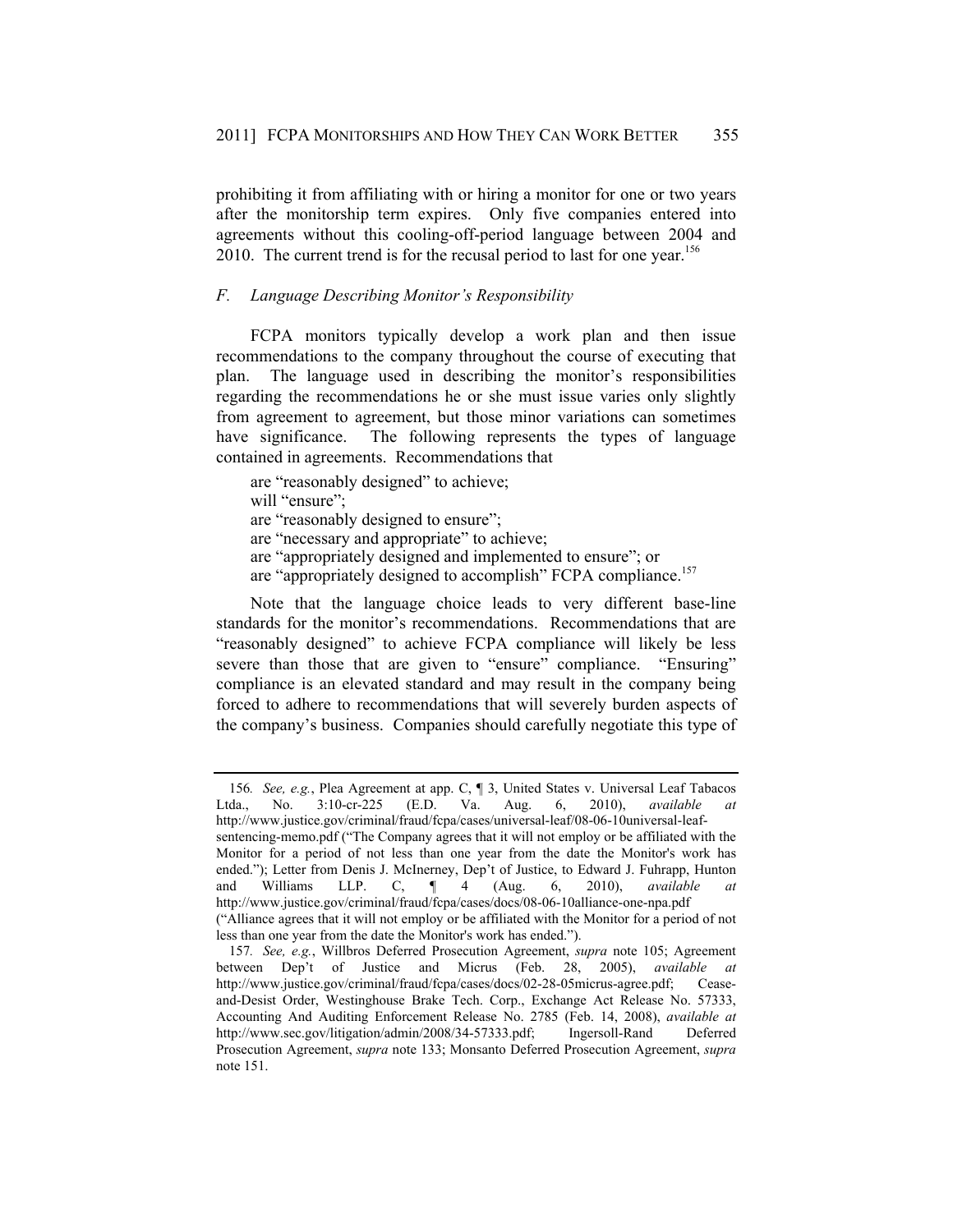language to make sure reasonable expectations are established.

#### *G. Differences in Monitorship Requirements in DOJ and SEC Settlements*

If a company is settling with both the DOJ and SEC, it will have to negotiate independently with each agency. In the past, this circumstance has often resulted in two settlement agreements that include different requirements. For example, Baker Hughes, Inc. ("Baker Hughes") entered into a DPA with the DOJ and submitted to the entry of a Final Judgment to settle with the SEC.<sup>158</sup> The DPA and SEC Final Judgment, however, risked conflicts for the company. The DPA specified the length of the monitorship as thirty-six months, but the SEC agreement did not include this information.<sup>159</sup> The DOJ required three reports—one initial review within 120 days of the monitor's retention, a follow-up review one year after the initial review, and another follow-up review a year from the first follow-up.<sup>160</sup> The SEC required one report—150 days after the monitor's retention.161 The DPA stated that if the DOJ and Baker Hughes could not agree upon a monitor within thirty days, the DOJ "in its sole discretion" would select the monitor. This did not, however, guarantee that the DOJ's choice would be acceptable to the SEC, which required its own approval of the monitor.<sup>162</sup> The wording of these agreements could have resulted in Baker Hughes having to retain two monitors. Even a single monitor may have needed to issue two separate work plans.

This is in stark contrast to the FCPA settlements that Schnitzer Steel entered into with the DOJ and SEC.<sup>163</sup> Unlike most FCPA agreements negotiated with multiple agencies, Schnitzer Steel's agreements closely mirror each other. The DPA specified that the Monitor should be the same

 <sup>158.</sup> Baker Hughes Deferred Prosecution Agreement, *supra* note 140; Final Judgment, SEC v. Baker Hughes Inc., No. H-07-1408 (S.D. Tex. May 1, 2007) [hereinafter Baker Hughes Final Judgment].

 <sup>159.</sup> Baker Hughes Deferred Prosecution Agreement, *supra* note 140, at 12.

<sup>160</sup>*. Id.* at 15-17.

 <sup>161.</sup> Baker Hughes Final Judgment, *supra* note 158, at 7.

<sup>162</sup>*. Id.* at 5.

 <sup>163.</sup> Cease-and-Desist Order, Schnitzer Steel Industries, Inc., Exchange Act Release No. 54606, Accounting and Auditing Enforcement Release No. 2493 (Oct. 16, 2006), *available at* http://www.sec.gov/litigation/admin/2006/34-54606.pdf [hereinafter Schnitzer Steel Cease-and-Desist Order]; Deferred Prosecution Agreement, Schnitzer Steel Industries, Inc. (Oct. 16, 2006), *available at* http://www.sec.gov/Archives/edgar/data/912603/ 000107261306002130/exh10-1\_14656.htm [hereinafter Schnitzer Steel Deferred Prosecution Agreement].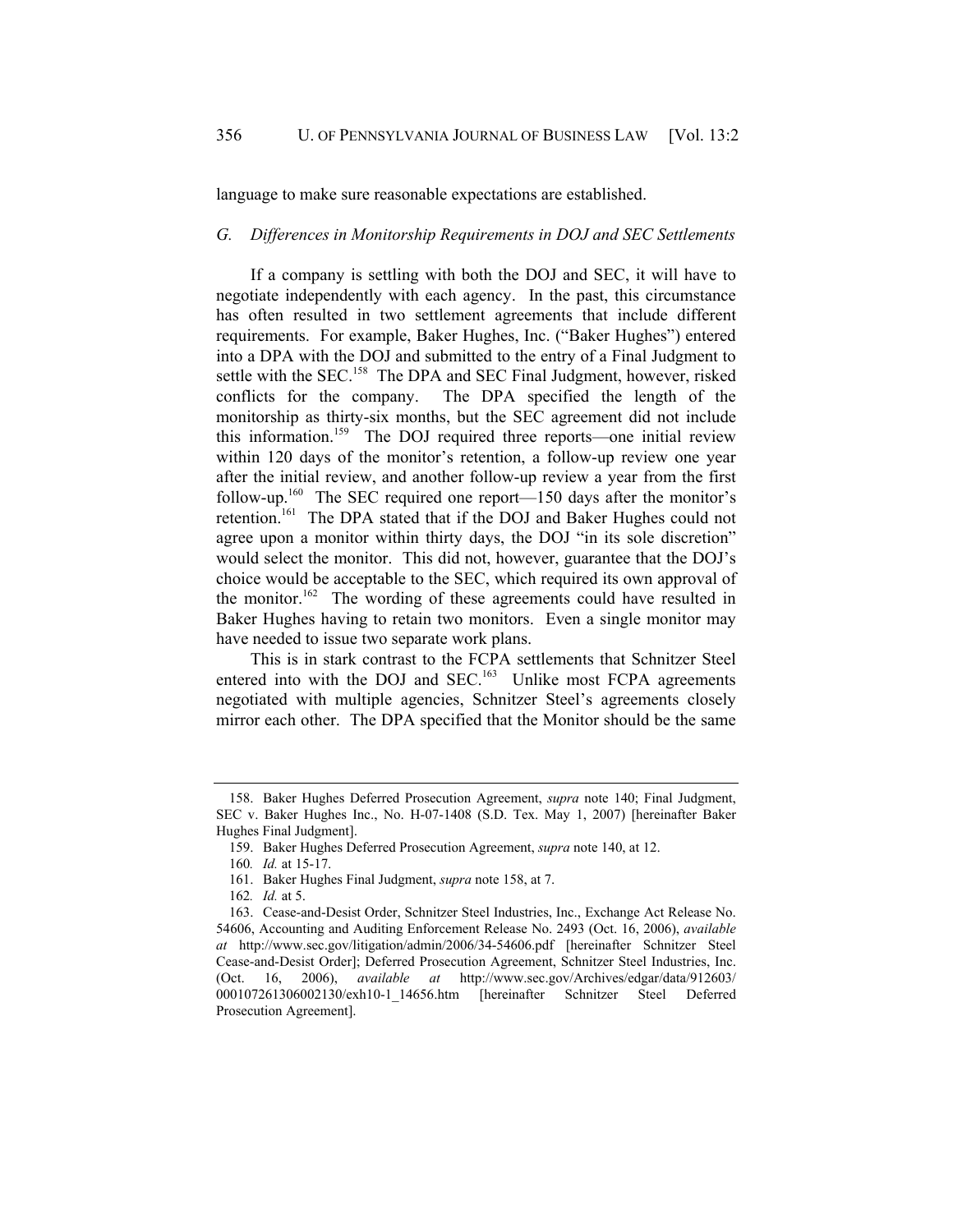person appointed pursuant to an agreement with the SEC.<sup>164</sup> Both the DPA and SEC Order (1) stated that the monitor's reports should go to both agencies, $165$  (2) required Schnitzer Steel to retain a monitor for thirty-six months,<sup>166</sup> (3) required three reports from the monitor,<sup>167</sup> (4) explained that the monitor was to assess and make recommendations "reasonably designed to improve Schnitzer Steel's programs, policies, and procedures for ensuring compliance with the FCPA" and other applicable laws,<sup>168</sup> and (5) dictated that the company could not hire the monitor for two years after it completed its work under the DPA and SEC Order.<sup>169</sup>

#### *H. Outliers*

Several FCPA settlement agreements formed between 2004 and 2010 fall outside the norm. Two, in particular, are worth highlighting. In September 2007, Paradigm BV ("Paradigm") entered into an NPA with the DOJ.<sup>170</sup> The NPA mandated probably the least onerous monitorship terms ever imposed by an FCPA settlement. It specifically named the compliance monitor—who, ironically, was the company's defense counsel—but did not include typical FCPA monitorship language. $171$  In fact, the text outlining Paradigm's responsibilities under the monitorship fill only about half of a sheet of paper.<sup>172</sup> This stands in contrast to other FCPA agreements that expend multiple pages to define the imposed monitorship. The length of the monitorship was eighteen months—also unusual—and the agreement did not explicitly specify the requirements for reporting to the DOJ.<sup>173</sup> The only relevant term similar to the standard FCPA settlement agreement was the requirement that the monitor "[r]ecommend, where necessary and appropriate, enhancements to Paradigm's compliance code, policies and procedures as they relate to the FCPA."<sup>174</sup>

The Aibel Group's FCPA settlement represents another outlier. The company entered a guilty plea after it failed to adhere to the terms of its DPA.<sup>175</sup> The DPA required Aibel to (1) establish a Compliance Committee

 <sup>164.</sup> Schnitzer Steel Deferred Prosecution Agreement, *supra* note 163, at 9.

<sup>165.</sup> *Id.* at 12; Schnitzer Steel Cease-and-Desist Order, *supra* note 163, at 6.

 <sup>166.</sup> Schnitzer Steel Deferred Prosecution Agreement, *supra* note 163, at 3, 5.

 <sup>167.</sup> *Id.* at 6-7, 11.

 <sup>168.</sup> *Id.* at 6, 11-12.

 <sup>169.</sup> *Id.* at 8, 17.

 <sup>170.</sup> Paradigm Deferred Prosecution Agreement, *supra* note 133.

<sup>171</sup>*. Id.* at app. C.

<sup>172</sup>*. Id.* at 2.

<sup>173</sup>*. Id.* at 1.

<sup>174</sup>*. Id.*

 <sup>175.</sup> Plea Agreement at 1, United States v. Aibel Group Ltd., No. CR H-07-005 (S.D. Tex. 2008), *available at* http://www.fcpaenforcement.com/documents/document\_detail.asp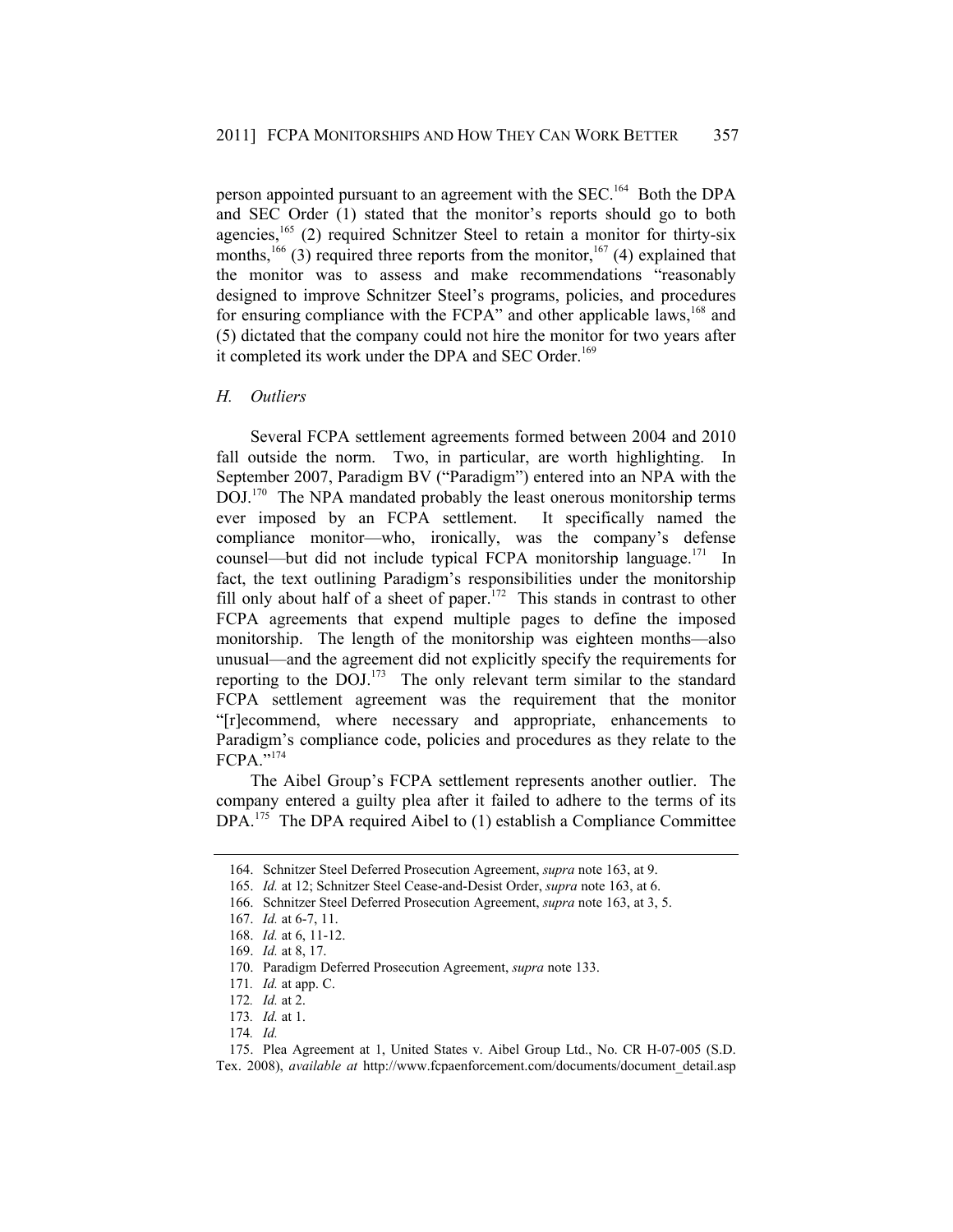of its Board of Directors, (2) engage outside compliance counsel to monitor its duties and obligations under the DPA, and (3) establish and effectively implement a compliance program with respect to the FCPA.<sup>176</sup> The guilty plea noted that Aibel "committed substantial time, personnel, and resources to meeting the obligations of the DPA.177 Despite that fact, [Aibel] failed to meet its obligations."<sup>178</sup> Aibel pleaded guilty and paid a  $\frac{64.2}{2}$  million fine,<sup>179</sup> which, from a cost perspective, is probably a better deal than living with a monitor for another year. On its own, the facts surrounding this plea would qualify Aibel Group as a company falling outside the typical route of companies required to implement monitorships. But what is arguably even more interesting is the changes in subsequent agreements after Aibel's guilty plea.

The companies that entered into settlement agreements after Aibel pleaded guilty had strikingly different language in their agreements. First, the agreements changed the handling of disputes between the company and the monitor regarding the monitor's recommendations. Instead of deferring to the monitor, the disputes are now referred to the appropriate agency's staff, and the agency makes the determination as to whether the company should abide by the monitor's recommendation. Further, pending the agency's determination, the company is no longer required to implement any contested recommendations. In addition, the agreements contain a provision requiring the company and the agency to meet at least annually to discuss the monitorship and any suggestions, comments, or improvements the company may wish to propose. These changes may indicate that the relationship between Aibel and its monitor became untenable.

# IV. WHAT AN EFFECTIVE FCPA MONITORSHIP LOOKS LIKE

Having described the nature of FCPA monitorships and examined how they have varied, the remainder of this article turns to a discussion of how they can work better. Volumes have been written on virtually all professional activities that lawyers may undertake. Indeed, many practitioners can offer lengthy advice on what an effective deposition, oral argument, brief, or internal investigation looks like. This is certainly true with regard to FCPA enforcement generally and for designing effective

<sup>?</sup>ID=5488&PAGE=2.

<sup>176</sup>*. Id.* at 10.

<sup>177</sup>*. Id.*

<sup>178</sup>*. Id.*

<sup>179</sup>*. Id.* at 9.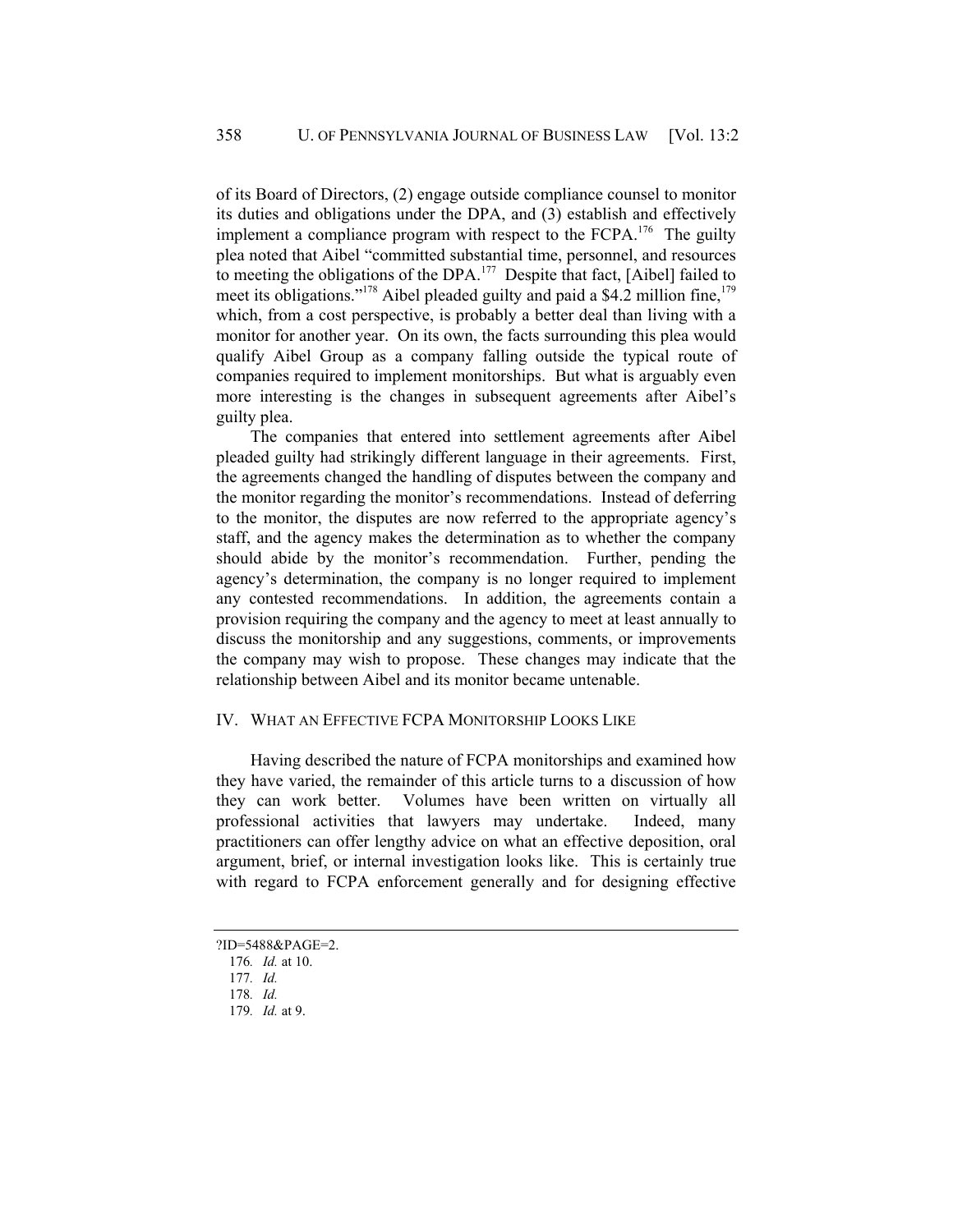compliance programs to avoid FCPA violations. There is, however, very little guidance on how to conduct an effective monitorship.

One only needs to look at the very public questioning of now-Deputy Attorney General Jim Cole's performance as AIG compliance monitor to see that even extremely knowledgeable commentators may not always have a clear view of the monitor's role.<sup>180</sup> The benchmark for any monitor's success is fulfilling the terms of the applicable settlement agreements. And yet, in that particular case, no critics actually attempted to measure Mr. Cole's performance against his mandate. As the Morford Memorandum clearly states, "[a] monitor's primary responsibility should be to assess and monitor a corporation's compliance with those terms of the [settlement] agreement that are specifically designed to address and reduce the risk of recurrence of the corporation's misconduct . . . . .<sup>"181</sup> In other words, Mr. Cole's success or failure turns on meeting the four corners of the settlement agreement between AIG and the government, not whether AIG subsequently had financial troubles.

This is also true of FCPA monitorships. Success or failure hinges on fulfilling the monitor's mandate. Yet, there are certainly better and worse ways to approach the core tasks that generally constitute the FCPA monitorship. As shown above, the mandates for FCPA monitorships are sufficiently similar such that practitioners in this field can begin to sketch out some best practices. This section attempts to start that conversation.

# *A. The Settlement Agreements Constitute the Monitor's Bible*

The cardinal rule for any monitor is that he or she must, at all times, abide by the terms of the agreements with the DOJ and SEC. As it is the deal for which the company bargained, it is incumbent upon all actors to honor this contract and for the monitor to appreciate that his or her very existence is a function of the settlements. The settlement agreements dictate many of the key components of the specific FCPA monitorship: the length of the monitorship, when and for how long the monitor will conduct reviews, any certifications that a monitor may have to make, the nature and general structure of fieldwork, and any work product that the monitor must submit to the government and the company.

In short, the settlement agreements are the monitor's bible. But, as with biblical texts, exegeses can differ, and the monitor will certainly at

<sup>180</sup>*. See, e.g.*, Sue Reisinger, *It's Broken: AIG's Federal Monitor Failed to Curtail Bad Behavior. Is it Time to Reexamine the Program?*, CORPORATE COUNSEL (July 1, 2009), *available at* http://www.law.com/jsp/cc/PubArticleCC.jsp?id=1202431504805 (discussing the challenges faced by AIG's DOJ-imposed monitor and questioning the value of the monitor program in light of its massive failure).

 <sup>181.</sup> Morford Memo, *supra* note 28, at 5.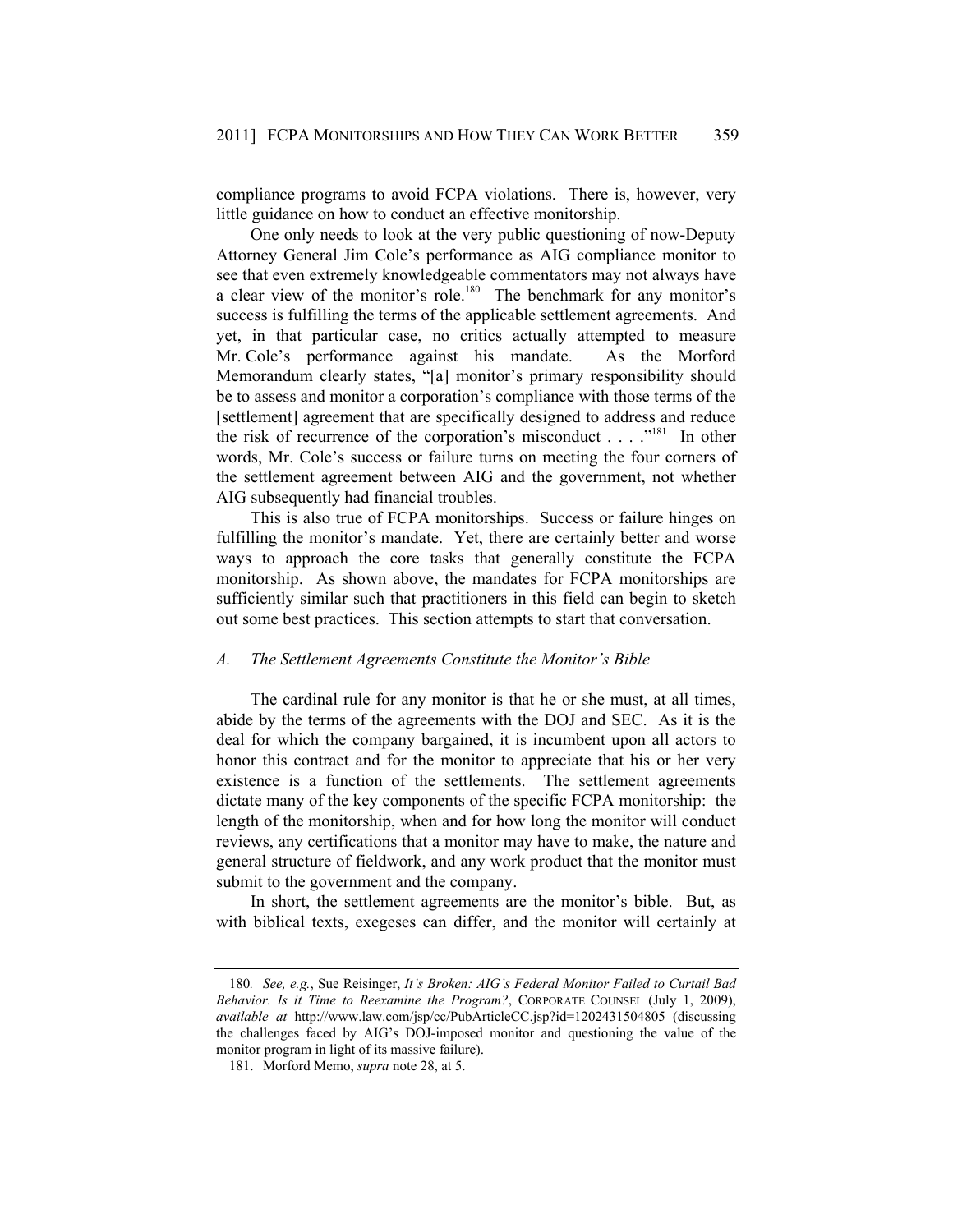times disagree with the company. Currently, FCPA settlements normally provide that any disputes are resolved by the government,<sup>182</sup> but monitors and companies alike should avoid resorting to this. Successful monitorships run on trust and cooperation. The minute a dispute is appealed to the SEC or DOJ, the relationship may be irrevocably damaged. Monitors and companies should therefore try to iron out any differences and align their understandings of the monitorship mandate well in advance of any fieldwork or report writing.

The best place to do this is in the monitor's work plan. Just as a legal opinion starts with a statute and builds out from the text, so too does an effective work plan clearly construct the monitor's reasoning for the company, based on the settlement. To avoid squabbles in front of the regulators, the monitor should allow the company to review and comment on the draft work plan to be sure that both sides understand how the monitor interprets his or her mandate. Once both sides agree, the mandate discussion in the work plan can serve as a gloss on the settlement agreement to be applied in subsequent years of the monitorship.

One difficulty that the company and the monitor may face during these early goings is that the monitor only has the text of the settlement agreements to interpret. The company, on the other hand, will inevitably have the thrust and parry of the lengthy negotiations coloring its view of the ultimate agreements. Despite protestations from the company, the monitor cannot allow any parol evidence from the negotiations to influence his or her view of the settlement agreements. It is, after all, unfair to allow the company to change the monitor's interpretation without similar evidence from the government. If, however, the government and the company agree that a drafting error obscures the true intention behind the settlement agreements, the monitor could adjust his or her approach. The alteration of a monitorship based on settlement agreements approved by a court would also require judicial sign-off, of course.

The terms of the settlement agreement not only empower monitors. They also serve to protect the company from the monitor's overreach. For instance, the time period provided for the initial and follow-up reviews should limit any impulses that the monitor may have to conduct a yearround review. Further, FCPA settlements sometimes provide explicitly that the monitor need not reinvestigate the old conduct that led to the settlement.<sup>183</sup> This restricts the monitor and his or her team to testing and

183*. See, e.g.*, Letter from Paul E. Pelletier, Dep't of Justice, to Lawrence Bryne,

<sup>182</sup>*. See, e.g.*, Control Components Plea Agreement, *supra* note 153; Kellogg Brown & Root Plea Agreement, *supra* note 138.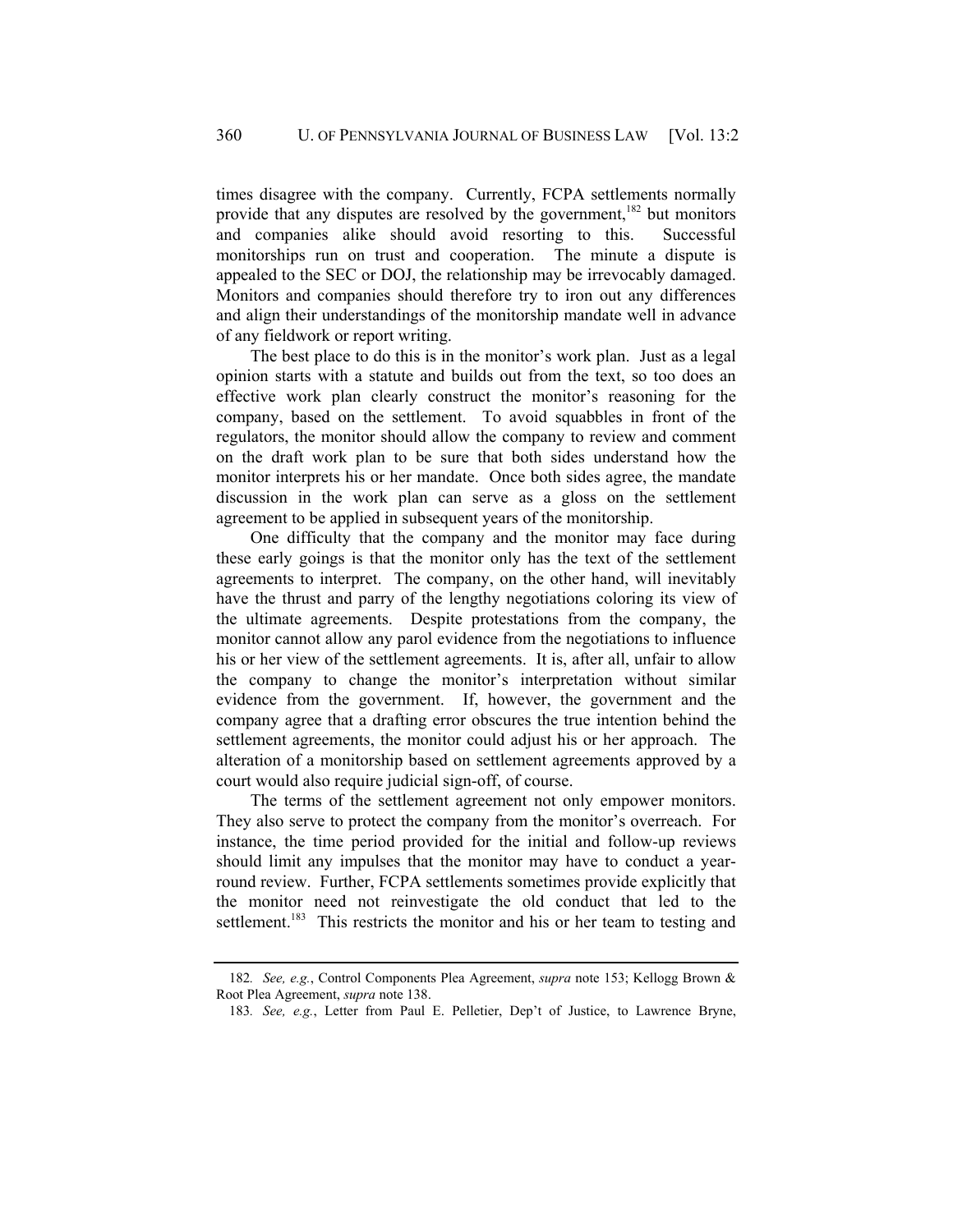evaluating, not investigating. The company and the monitor should both rigorously adhere to the time commitments in the settlement document and avoid mission creep in the duties of the monitor.

# *B. The Monitor's Work Must Reflect Knowledge of the Business*

It is easy for a monitor to focus on a company's compliance program to the exclusion of all else. The compliance program is, after all, the monitor's core concern. The monitor will almost certainly have a strong background in the area of internal compliance programs, so he or she will focus like a laser on the program and how it can be improved. Comparing the company's compliance program to past programs the monitor has worked with or designed is relatively straightforward. More challenging, however, is understanding the business that the controls seek to safeguard. Although obtaining such an understanding can be tedious and difficult, it is essential.

There are a number of reasons why knowledge of the business is so important. First, the monitor cannot begin to develop an initial risk profile for the company if he or she fails to learn the business. The monitor's fieldwork should reflect the risks that attend the business. The intersection of internal controls and difficult business environments that potentially expose the company to corruption should consume much of the monitorship team's initial focus. Without understanding the business, developing this focus is virtually impossible. Second, the monitor cannot effectively evaluate the controls unless he or she knows how they work with the business. Indeed, the company may boast controls that function perfectly but fail to respond fully to the *actual* risks faced by the business. Without understanding the company's business, the monitor will never detect this problem.

Finally, an understanding of the business is essential for crafting

Pedersen & Houpt (Feb. 4, 2010), *available at* http://www.justice.gov/criminal/pr/ documents/03-01-10bae-plea-%20agreement.pdf ("In order to conduct an effective initial review of the Anti-bribery and Export Control Policies and Procedures, the Monitor's initial work plan shall include such steps as are reasonably necessary to develop an understanding of the facts and circumstances surrounding any violations that may have occurred, but the parties do not intend that the Monitor will conduct his or her own inquiry into those historical events."); *see also* Siemens Final Judgment, *supra* note 94, at 8 ("The Monitor's work plan for the initial review shall include such steps as are reasonably necessary to conduct an effective initial review in accordance with the Mandate, including by developing an understanding, to the extent the Monitor deems appropriate, of the facts and circumstances surrounding any violations that may have occurred before the entry of the Final Judgment, but in developing such understanding the Monitor is to rely to the extent possible on available information and documents provided by Siemens, *and it is not intended that the Monitor will conduct his or her own inquiry into those historical events*.") (emphasis added)).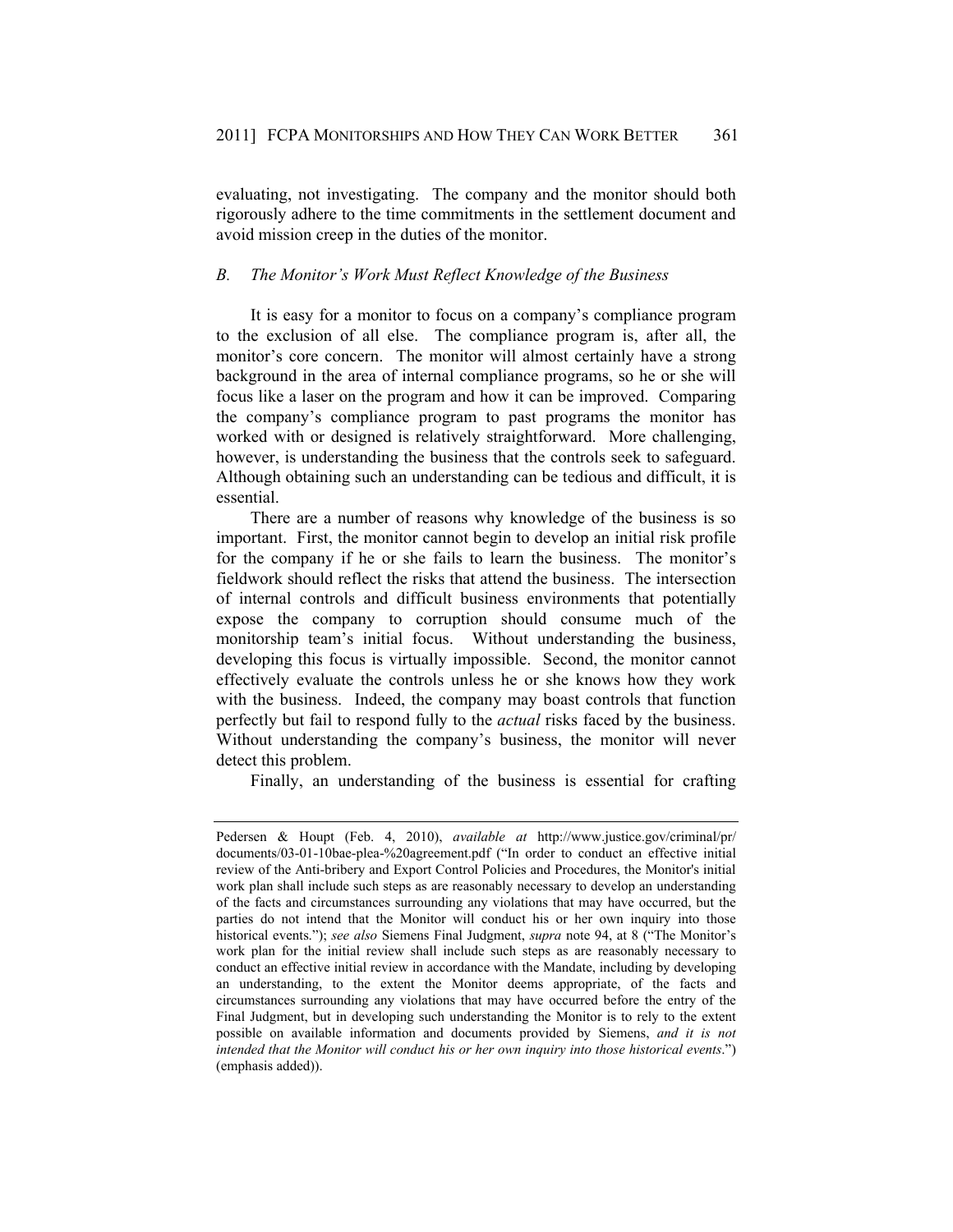workable recommendations. During the course of the monitorship, the monitor and his or her team will develop an in-depth understanding of the company's anti-corruption compliance program. This is, of course, the team's main activity. But without an appreciation for what the business does and how it does it, the monitor's work may consist of mere abstractions. Often what appear to be ideal solutions flounder when judged against the realities of the business, existing controls, and management structures. And anti-bribery controls should secure the business without fundamentally changing the way in which the business operates. Indeed, substantive changes to the business to address a compliance problem, although sometimes necessary, are a last resort. Whenever possible, any recommendations should work within the current size and structure of the company's existing compliance program, and the monitor's recommendations should be practical given the existing organization, its business model, and its culture.

# *C. Detailed Work Plans Establish Transparency and Trust*

An effective work plan for an FCPA monitorship establishes in sufficient detail the contours of the monitor's work for that review period. Although the monitor should build in contingencies and must not slavishly follow the plan in the face of significantly changed circumstances, the monitor as much as possible should endeavor to execute the work plan as drafted. The monitorship will already be traumatic for the company, and the uncertainty of a vague or unfocused work plan only will exacerbate institutional unease. Further, it is important that the U.S. regulators have a clear view of what precisely the monitor will do. A detailed work plan gives the government and company alike a chance to comment.

Importantly, it is impossible to construct a detailed work plan for the initial monitorship review without some advance fieldwork. The company may allow its key compliance and business employees to present to the monitor and his or her team pertinent information on the company and the compliance program. By collecting and synthesizing such background information, the monitor can craft a work plan that appropriately targets the review and minimizes any dead ends or fruitless exercises. The production of the detailed work plan following these information sessions then gives the company a chance to correct any misunderstandings or erroneous conclusions on the part of the monitor. By hiding the ball from the company or the government with a vague work plan, the monitor may create more work, engender mistrust, and waste the company's resources.

A sufficiently detailed work plan will address all of the core activities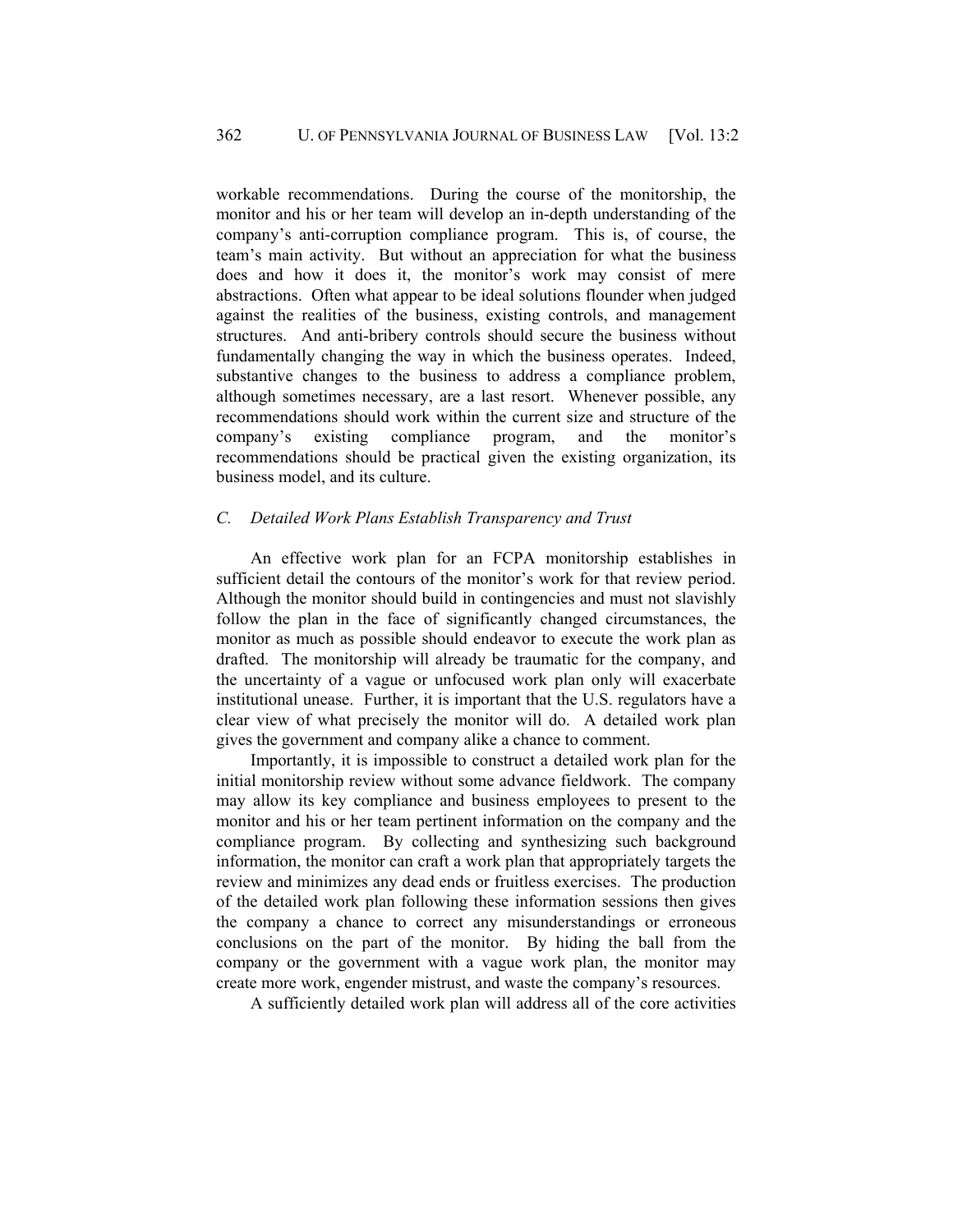that the monitor anticipates in that year. It will typically include the following:

- An overview of the monitor's role and objectives, rooted in the text of the settlement agreements, to ensure that all parties understand how the monitor views his or her mandate;
- A proposed timeline for the monitorship based on the settlement agreements, including the date on which the monitor will submit a final report to the government and company;
- A description of relevant compliance policies and procedures to evaluate;
- A list of relevant documents to review;
- A list of interviewees (company employees and others, like independent directors, external auditors, ombudsmen, and maybe even external vendors);
- A list of proposed site visits (with proposed dates); and
- A list of tests, studies, and analyses to conduct and how they will be conducted (including whether external or internal audit resources will be utilized).

The more detailed the work plan is, the easier the process will be for the company, and the more useful it will be for the monitor as a map of the necessary work. It is important, however, that the work plan genuinely reflect the tasks reasonably anticipated and that the monitor and his or her team strive to adhere to it at all times. This includes meeting the proposed dates for completion of fieldwork and submission of reports to the company and the U.S. government. Delays in producing annual reports may occur due to unanticipated events beyond the monitor's control. But even under such trying circumstances, the monitor should try to produce the report on time. Failure to do so can sap credibility from the monitorship, complicate the company's efforts to implement recommendations in a timely manner, and engender cynicism about the process.

# *D. The Monitor's Report Should Give the Parameters of the Review, Along With the Recommendations*

An FCPA compliance monitor's initial written report should detail the scope of the review, the monitor's evaluation of the company's compliance program, and any recommended enhancements to the compliance program.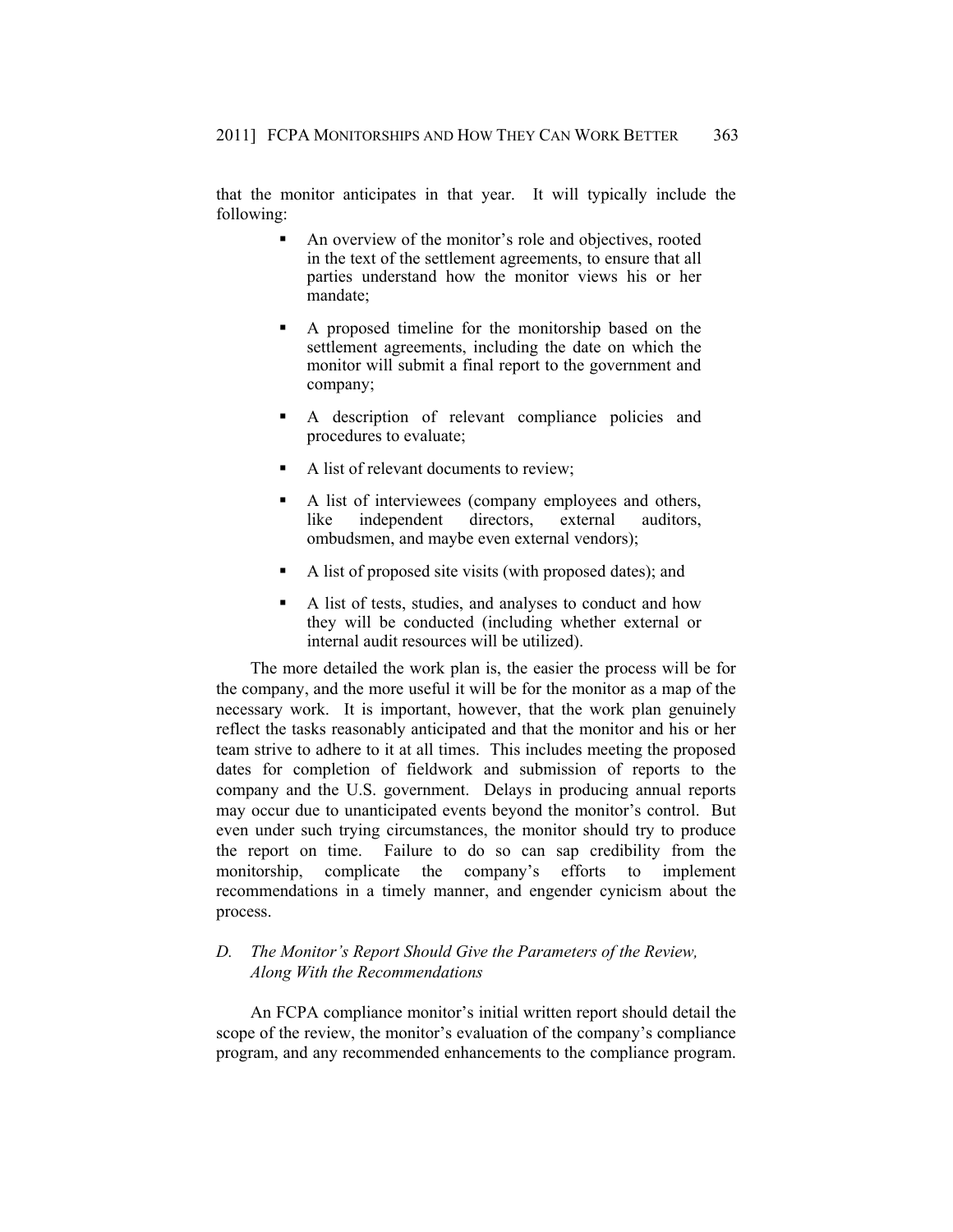In terms of scope, it is important that the company and the U.S. regulators understand not only the areas of the company (geographic and otherwise) on which the monitor concentrates, but the monitor's methodology as well. For instance, if the monitor wishes to engage an external auditor to assist him or her in conducting tests, studies, or analyses of key controls, he or she should use the work plan and then the report to explain the reason for this (and why it is necessary to use an external auditor, instead of in-house resources). When detailing the monitor's evaluation, the report should catalogue all of the work that the monitor and his or her team performed and explain why this work was sufficient to gain the information needed to arrive at substantive conclusions. In light of this, it is important that, during fieldwork, the monitor's team carefully documents all of its activities. Among the review metrics that this portion of the initial report should provide are the number of employees interviewed and their corresponding functions and levels, the number and nature of the site visits conducted, and any past or external work relied upon to reach conclusions (like past compliance evaluations, anti-bribery risk assessments, or auditor reports). Finally, and perhaps most importantly, the initial report must provide the recommendations. The recommendations are the only mandatory action items for the company that spring from the report. Therefore, in addition to vetting all recommendations fully in advance with the company (and allotting time in the work plan to do so), the monitor should present in the text of the report a sufficient evidentiary basis for each recommendation. The monitor should seek the utmost clarity in explaining the contours of, rationale for, and evidence supporting a set of concrete, specific, and implementable recommendations.

# *E. Cooperation Is Vital*

Finally, the monitor must strive whenever possible to have a cooperative—not an adversarial—relationship with the company. The goal should be to add real value to the organization by enhancing its compliance program. To achieve this goal, the monitor must ensure that the company, including the board of directors and senior management, supports the monitor's work. In addition, the monitor should identify an individual or committee with knowledge of the corporation's compliance policies and procedures to serve as the monitor's primary point of contact and to assist with each review. The goal should be no surprises for either the monitor or the company, so constant communication is imperative and should include iterative work plans, planning meetings prior to any substantive work, and mid-review meetings, to name a few.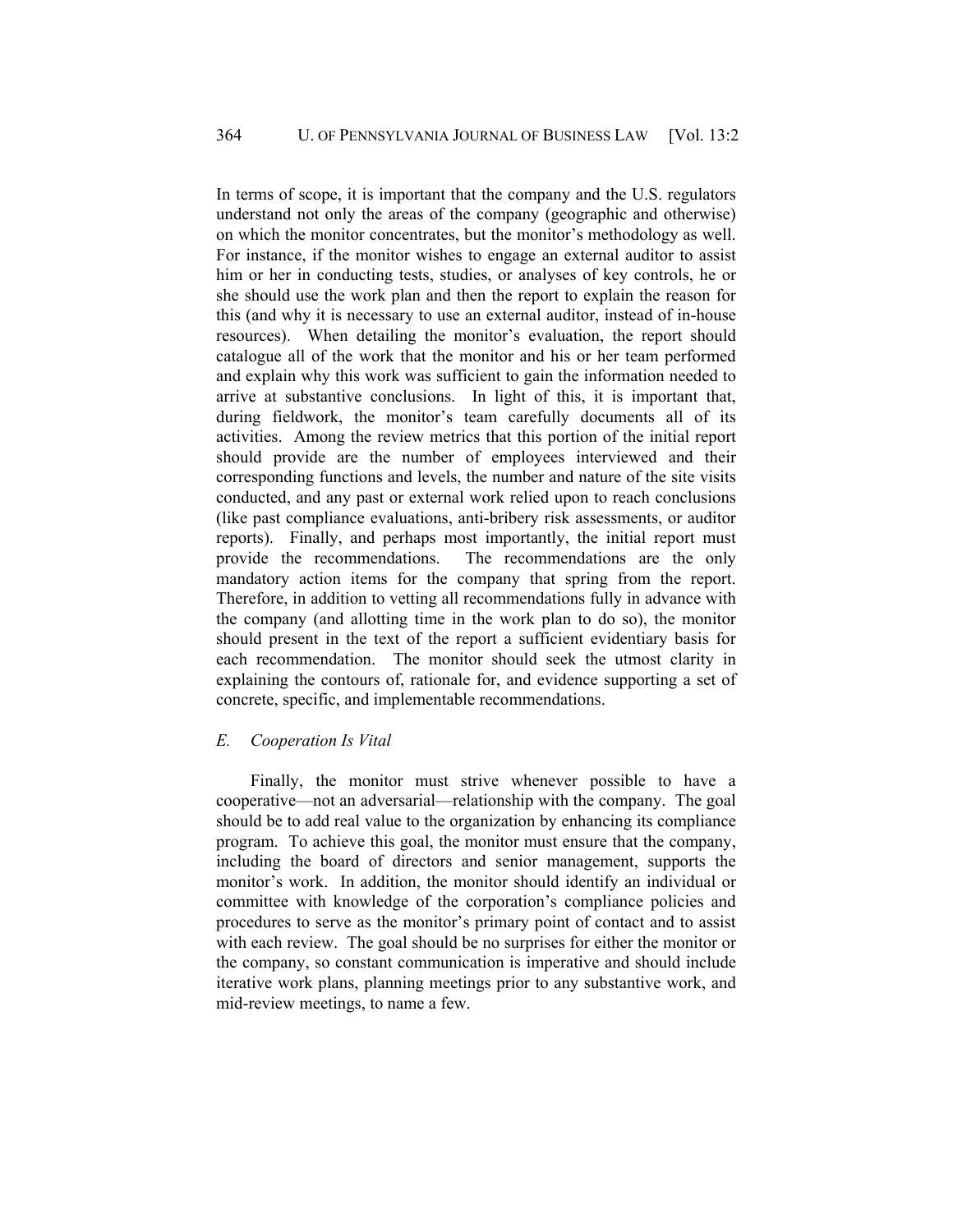#### V. SOME GUIDANCE FOR COMPANIES FACING AN FCPA MONITORSHIP

After exploring thoroughly the nature of FCPA monitorships and offering some advice on how they can work better, this article concludes with some guidance for companies that face an FCPA monitor. As discussed in the introduction, there are few punishments that companies dislike more than a monitor. The monitor is an uninvited guest who almost always outstays his or her welcome, but as with typical in-laws, the company must continue to welcome the monitor and his or her annual raft of recommendations with open arms. What follows are some tips on how a company can minimize the pain of this experience and realize greater value from the monitorship process.

# *A. Carefully Negotiate the Terms of the Settlement Agreement*

As discussed above, a monitor acts in accordance with the settlement agreement between the government and the company. Before the company even begins to consider the process of selecting an FCPA compliance monitor, it must focus on negotiating the best agreement possible with, hopefully, the least onerous burdens as are feasible to help ensure compliance with the FCPA. Many FCPA settlement agreements contain inconsistencies and imprecise language that could permit a monitor to make unreasonable demands. The company must read, analyze, and negotiate each sentence of the settlement agreement extremely carefully. During this scrubbing process, it should insert clarifying text wherever possible.

One area where companies have negotiated different wording is in the certification required of the monitor during the follow-up reviews. Small changes can make a big difference in the obligations imposed on the monitor and, ultimately, the inconvenience and cost inuring to the company. Like most FCPA settlements, the terms of Statoil's monitor requirement provide that during each of his follow-up reviews, Statoil's monitor must "certify whether Statoil's anti-bribery compliance program, including its policies and procedures, is appropriately designed and implemented to *ensure* compliance with the FCPA."<sup>184</sup> The requirement that Statoil's policies and procedures ensure compliance with the FCPA is in tension with the monitor's mandate in the same document. The mandate is to determine "whether Statoil's policies and procedures are reasonably

 <sup>184.</sup> Statoil Deferred Prosecution Agreement, *supra* note 152, at 11 (emphasis added); Cease-and-Desist Order, Statoil, Exchange Act Release No. 54599 (Oct. 13, 2006), *available at* www.sec.gov/litigation/admin/2006/34-54599.pdf (emphasis added) [hereinafter Statoil Cease-and-Desist Order].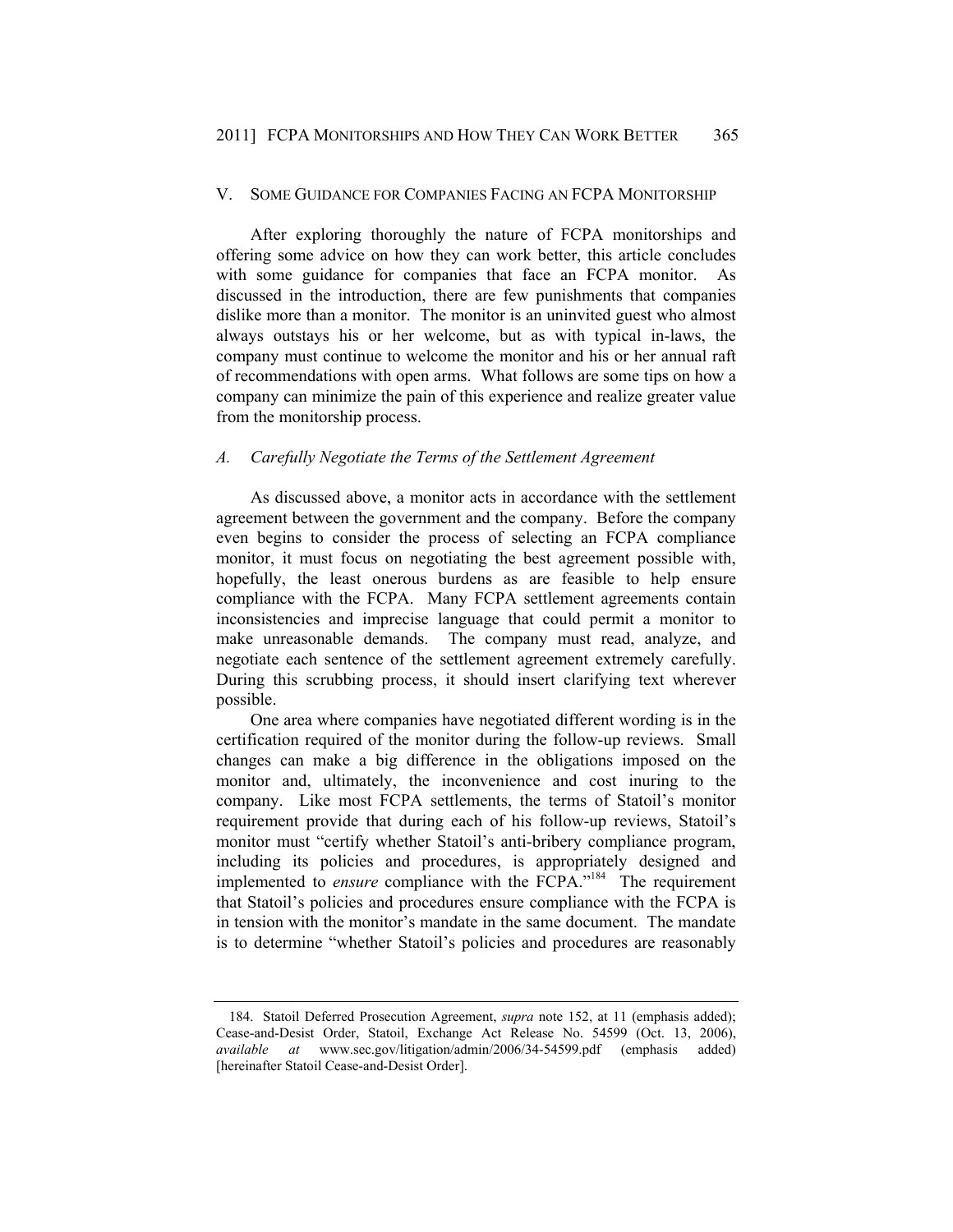designed to *detect* and prevent violations of the FCPA."<sup>185</sup> The concept that an effective program inevitably involves the detection of violations implicitly acknowledges that no compliance program, even the most effective ever created, is airtight. This is an unassailable contention, as large multinational companies will inevitably have employees who intentionally circumvent internal controls or worse. Therefore, the existence of the word "ensure," which connotes total security, complicates the duty of the monitor and will almost certainly lead to a more exacting review.

In its global FCPA settlement, Siemens headed off this problem. The certification mandate for the monitor mirrors his actual review mandate: he must "certify whether the compliance program of Siemens, including its policies and procedures, is reasonably designed and implemented to detect and prevent violations within Siemens of the anti-corruption laws."<sup>186</sup> This simple change comforts the monitor since the program need only be calibrated to the level of corruption risk facing the entity and not to an ultimately quixotic level of anti-bribery compliance. In doing so, it may save the company millions of dollars in monitor's fees and internal costs to implement additional controls.

Indeed, the Siemens settlement featured a number of deviations from the standard FCPA monitorship mandate. Notably, it provided that the monitor's review did not need to be comprehensive: "The Monitor is not expected to conduct a comprehensive review of all business lines, all business activities or all markets."<sup>187</sup> Undoubtedly, Siemens was concerned that its monitorship would involve probes of all of its countless business lines and geographically ubiquitous operations. It included this language to guard against just such abuses. Likewise, other companies facing FCPA monitorships should consider how their monitor could spin out of control, identify the aspects of the business he or she may find particularly vexing, as well as the compliance risks that are likely to become an unwarranted focus, and try to guard against such problems by inserting appropriate

<sup>185</sup>*. Id.*

 <sup>186.</sup> Siemens Final Judgment, *supra* note 94, at 10-11; Statement of Offense at Attachment 2, ¶ 6, United States v. Siemens Aktiengesellschaft, No. 08-367 (D.D.C. 2008), *available at* http://www.justice.gov/opa/documents/siemens-ag-stmt-offense.pdf [hereinafter Siemens Statement of Offense].

 <sup>187.</sup> Siemens Final Judgment, *supra* note 94, at 7-8; Siemens Statement of Offense, *supra* note 186, at Attachment 2 at ¶ 3. *See also* Siemens Consent, *supra* note 94, at 5-6 ("The Monitor's work plan for the initial review shall include such steps as are reasonably necessary to conduct an effective initial review in accordance with the mandate . . . to the extent the Monitor deems appropriate . . . .").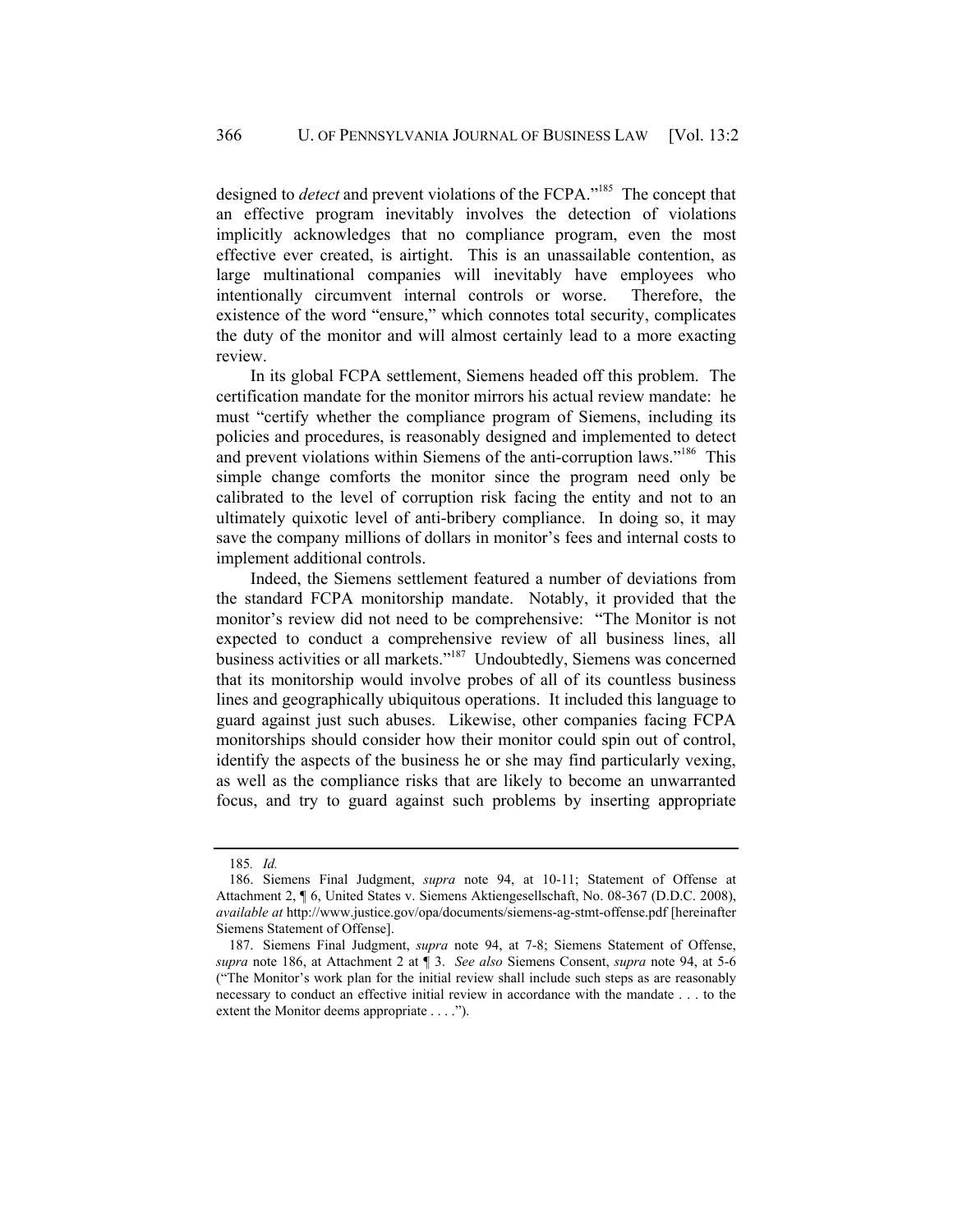language in the settlement documents. Among the explicit parameters all settlement agreements should feature are clear deadlines for annual reviews and reporting, adoption of recommendations, and completion of the monitorship. The timelines for performing certain tasks are one of the key ways to hem in costs and guard against abuses. Of course, it is vital that the relevant language be identical for both the DOJ and SEC agreements if the company settles with both agencies. Indeed, all settlement documents should contain substantively identical descriptions of the company's responsibilities and the monitor's role. Differences can only foment confusion.

When focusing on timelines and obligations, companies should not neglect their own duties. One area of confusion in some FCPA settlements is whether the company must "implement" or "adopt" the monitor's recommendations within 120 days. The standard settlement agreement discusses "the time period for implementation" of the monitor's recommendations, while also noting that the company must "adopt all recommendations in the report."188 Clearly, an organization can formally adopt a particular reform long before it implements it globally. In fact, most multinationals will find 120 days an alarmingly short time period to roll out any significant changes.<sup>189</sup> Unless companies are extremely careful in negotiating with the government for the right words in their settlement agreements, they can face significant burdens during the monitorship. Other thorny areas that should be clearly addressed in the settlement agreements include the reporting obligations if the monitor uncovers potentially illegal conduct or encounters intentionally uncooperative employees.

Finally, the settlement agreements provide an opportunity for the company to try to limit the expenses incurred during the monitorship. A number of innovations are potentially available to the settling entity. Most usefully, it can try to obtain a provision allowing for a sunset of the monitorship under certain conditions. Nothing will save as much money as simply having the monitorship terminate early. The Morford Memorandum stated that "in most cases, an agreement should provide for early termination if the corporation can demonstrate to the government that there exists a change in circumstances sufficient to eliminate the need for a monitor."<sup>190</sup> Accordingly, most post-Morford Memorandum settlement

 <sup>188.</sup> Siemens Final Judgment, *supra* note 94, at 14; York Int'l Deferred Prosecution Agreement, *supra* note 141, at 13-14; Statoil Deferred Prosecution Agreement, *supra* note 152, at 10-11; *see also* Control Components Plea Agreement, *supra* note 153 (stating that all recommendations must be adopted).

 <sup>189.</sup> To avoid further complicating this challenge, it is helpful to map out the various holidays and corporate priorities that could complicate implementation.

 <sup>190.</sup> Morford Memo, *supra* note 28.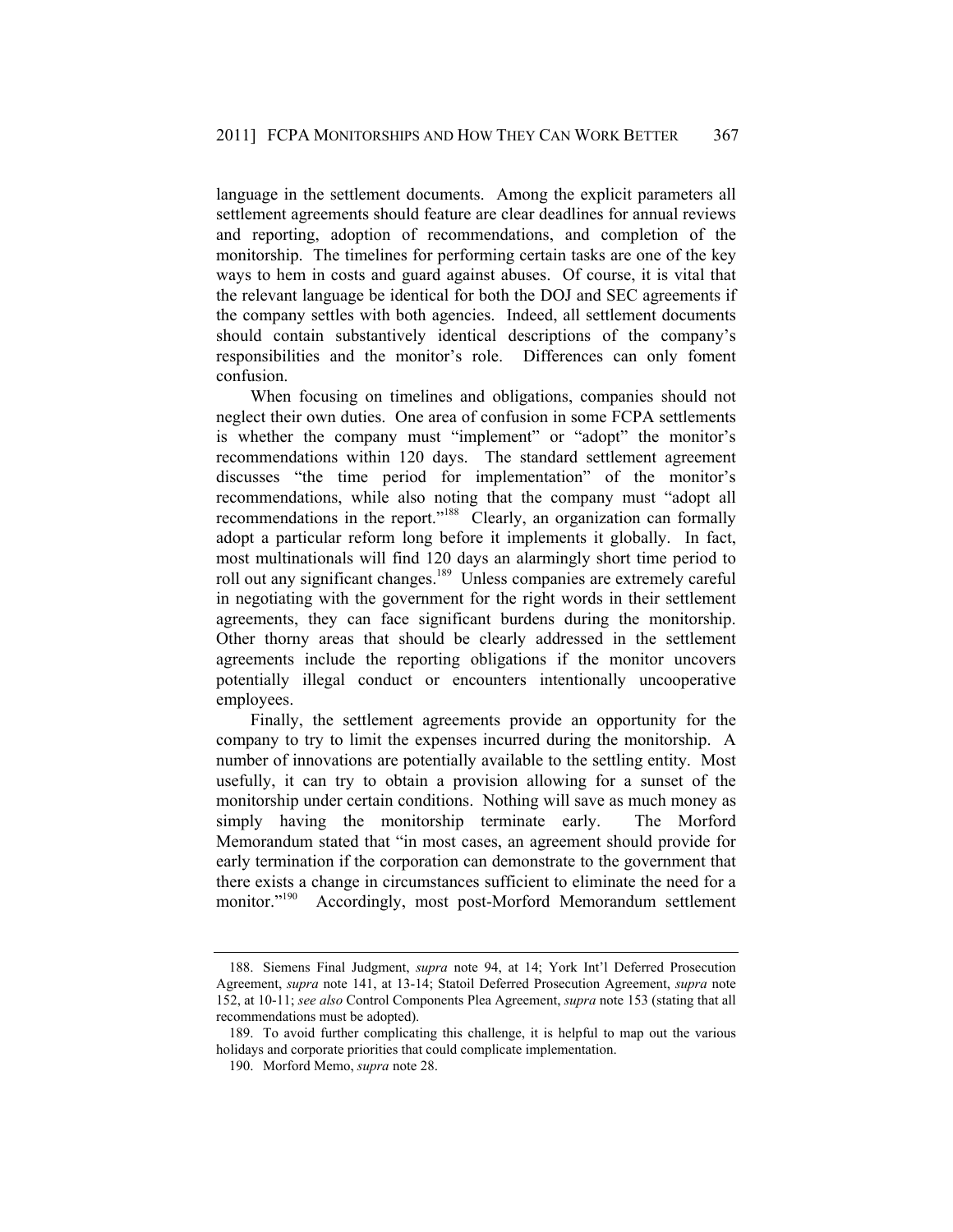agreements include a sunset provision, including those of Willbros, $191$ KBR,192 AGA Medical,193 Siemens,194 and Daimler.195 Companies also should try to negotiate agreements that rely on the company's own internal resources for some of the analyses, studies, and testing. This is another area where the Siemens settlement provides a good example: "[T]he Monitor is encouraged to coordinate with Siemens personnel including auditors and compliance personnel and, to the extent the Monitor deems appropriate, he or she may rely on Siemens processes, on the results of studies, reviews, audits and analyses conducted by or on behalf of Siemens and on sampling and testing methodologies."<sup>196</sup> Additionally, although it may prove a difficult negotiation point, if the alleged misconduct was limited in scope, the company could attempt to negotiate an agreement where the monitor only oversees the rogue business unit, or at the very least, to have the monitor concentrate primarily on the main area or areas that caused the underlying violations.

Although it is tempting to focus on the dollar figures associated with the settlement and the need for the organization to move forward and put the criminal matter behind it, it is important to negotiate the terms of the settlement agreement very carefully and make sure that the company's three-year guest has clear ground rules under which to operate.

<sup>191</sup>*. See* Willbros Deferred Prosecution Agreement, *supra* note 105, at 3 ("Conversely, in the event the Department finds, in its sole discretion, that there exists a change in circumstances sufficient to eliminate the need for the Monitor, the term of the Agreement may be terminated early.").

<sup>192</sup>*. See* Kellogg Brown & Root Plea Agreement, *supra* note 138, at Exhibit 2 at 6 ("[T]he Monitor may apply to the Department for permission to forego the second follow-up review.").

 <sup>193.</sup> Deferred Prosecution Agreement, United States v. AGA Medical Corp., No. 0:08 cr-00172 (D. Minn. June 3, 2008) *available at* http://www.justice.gov/criminal/fraud/fcpa/ cases/docs/06-03-08aga-agree.pdf ("Conversely, in the event the Department finds, in its sole discretion, that there exists a change in circumstances . . . the Term of the Agreement may be terminated early.").

 <sup>194.</sup> Siemens Final Judgment, *supra* note 94, at 10 ("[T]he Monitor may apply to the Commission staff for permission to forego the third follow-up review.").

 <sup>195.</sup> Daimler Deferred Prosecution Agreement, *supra* note 5 ("Conversely, in the event the Department finds, in its sole discretion, that there exists a change in circumstances . . . the Term of the Agreement may be terminated early.").

 <sup>196.</sup> Siemens Consent, *supra* note 94, at 5-6; Siemens Final Judgment, *supra*, note 94, at 7-8; Siemens Statement of Offense, *supra* note 186, Attachment 2, ¶ 3. *See also* Technip Deferred Prosecution Agreement, *supra* note 122 (requiring terms that rely on company's internal resources in a deferred prosecution agreement); Control Components Plea Agreement, *supra* note 153 (outlining terms that utilize existing resources in a plea agreement).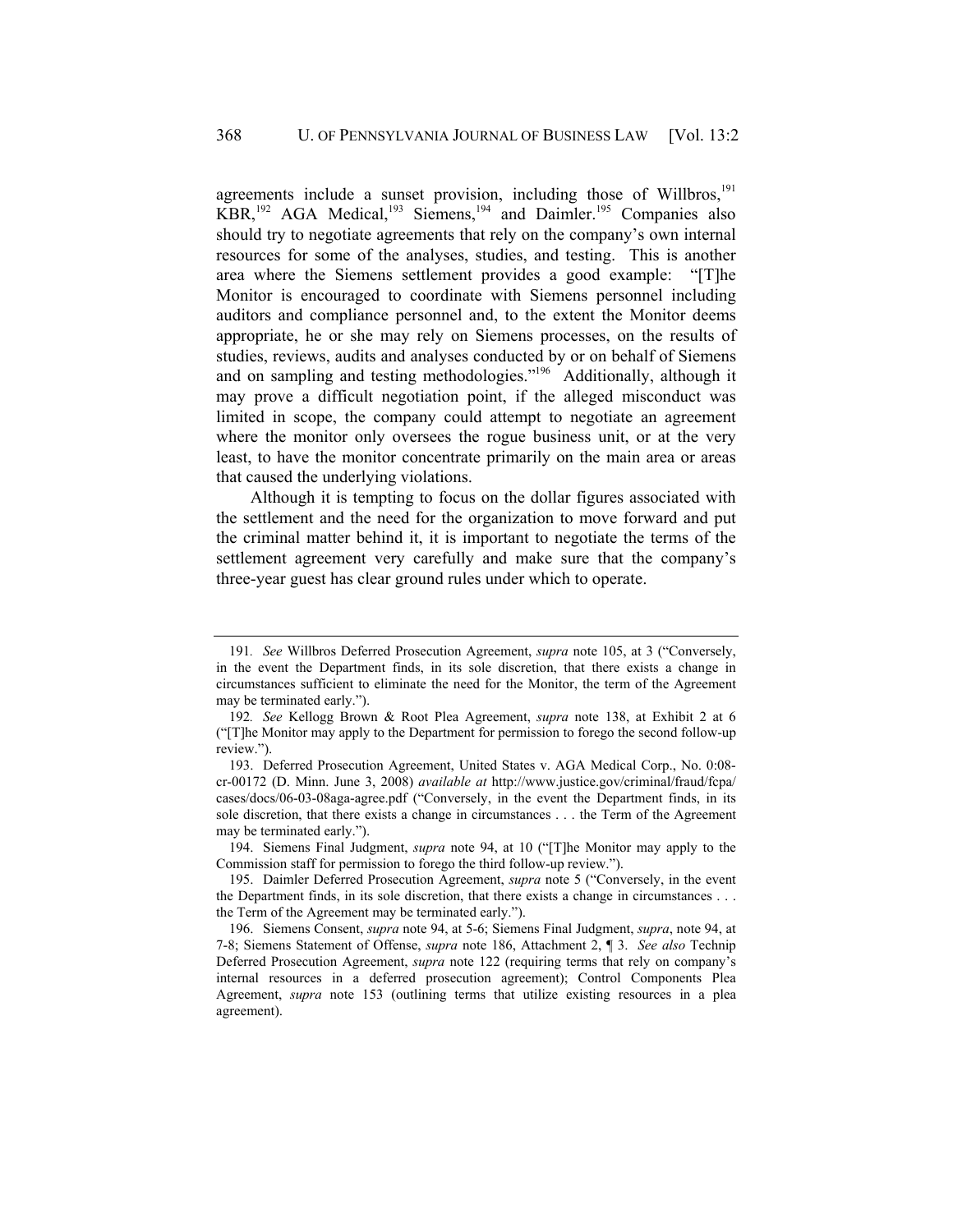#### *B. Selection of a Monitor*

Generally, the company must select a monitor who is acceptable to the government.<sup>197</sup> As discussed above, the government will ultimately play an active role in this selection process—a reality that BAES experienced first hand. Indeed, for this reason, the company should communicate constantly with the government during the process, so that the prosecutors understand the company's methodology and its good faith in selecting the most effective and efficient monitor. The monitor selection process is yet another area where the company needs to exercise the utmost caution and perform extensive due diligence. Remember that even well-crafted settlement agreements will still surely grant the FCPA monitor a great deal of control over the company. If a monitor becomes abusive, runs up massive fees, or exceeds his or her mandate, the corporation may be stuck in an unproductive and costly relationship. Ultimately, a handful of key characteristics should serve as the central points of inquiry in selecting the monitor. These include the FCPA background of the prospective monitor, his or her experience with similarly situated companies, and his or her view of the role of an FCPA monitor.

# 1. FCPA Background

Possibly nothing is more important than the background and reputation of the prospective FCPA monitor. The company should contact as many clients and practitioners as possible to develop a clear picture of how the particular candidate behaves professionally. As an obvious prerequisite, the monitor and his or her firm must have a large, dynamic FCPA practice. This is important for a number of reasons. First, the company does not want the monitor and his or her colleagues to be developing an understanding of the FCPA or best practices relating to internal controls and compliance policies during the monitorship. They should know all of this already, so that the company pays only for the actual analysis of its own systems.

Ideally, the monitor and his team will also have substantive experience with FCPA monitorships, either in the role of monitor or counsel to a

<sup>197</sup>*. See, e.g.*, Control Components Plea Agreement, *supra* note 153, at 14 ("The Department retains the right, in its sole discretion, to accept or reject any Monitor proposed by CCI pursuant to the Agreement."); Faro Techs. Cease-and-Desist Order, *supra* note 100, at 5 ("Retain . . . an independent consultant . . . not unacceptable to the staff of the" SEC.); Cease-and-Desist Order at 5, Delta & Pine Land Co. and Turk Deltapine, Inc., Exchange Act Release No. 56138, Accounting and Auditing Enforcement Release No. 2658 (July 26, 2007) *available at* http://www.sec.gov/litigation/admin/2007/34-56138.pdf ("Retain, through Delta & Pine's Board of Directors, within 60 days after the entry of this order, an independent consultant . . . not unacceptable to the staff of the Commission.").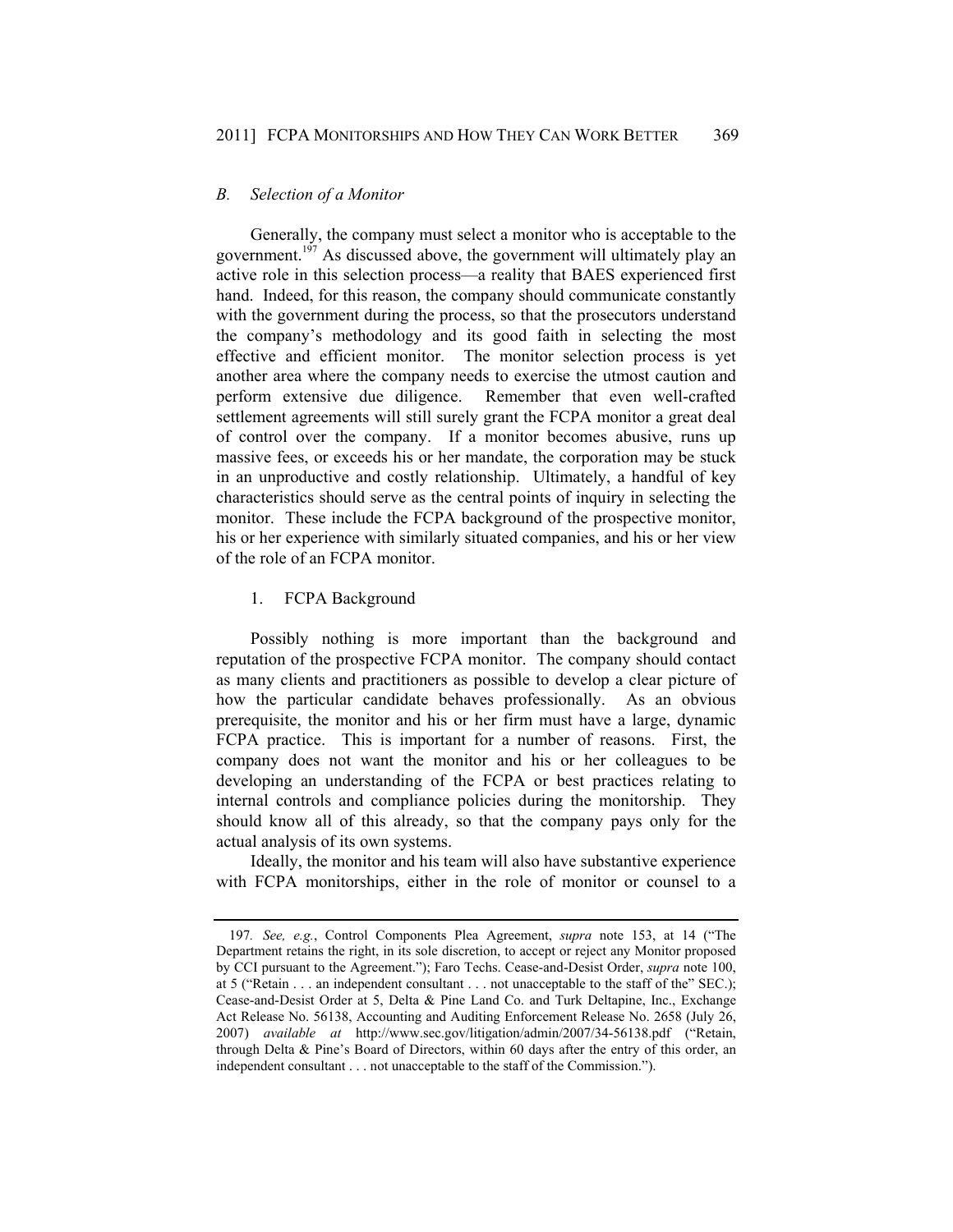company that has had an FCPA monitor. As with most lawyers' professional conduct generally, the past tends to be prologue. If the monitor was abusive in his last engagement, he will probably be abusive in future monitorships.

Deep experience with a wide variety of clients and in a number of different settings will also make it more likely that the monitor will take a measured, balanced view of what an effective compliance program looks like. It is essential that the monitor appreciate the complexities of multinational organizations and the compliance challenges that attend them. A panicky monitor who sees conspiracies and massive failures of corporate culture behind every isolated incident can cause unwarranted headaches for the company.

Quite candidly, it is also important that the monitor have other clients and obligations. The open-ended nature of the FCPA compliance monitorship can tempt an unethical monitor to expend vast amounts of time and effort inefficiently peering into every corner of the corporation, rather than utilizing a risk-based methodology that applies appropriate sampling. If the monitor has clients and other commitments demanding his or her time, the chances of such abuse decline dramatically. Further, a monitor with a large and active private practice needs to worry about his or her professional reputation. Behavior on the part of the monitor that the company sees as abusive will not stay private forever—as Attorney General John Ashcroft's experience showed—and repeat players are less likely to overstep their bounds.

Importantly, all of these attributes should extend to the monitor's team. The company should request in advance a description of the backgrounds of the foot soldiers who will likely execute the lion's share of the fieldwork for the monitor. They should share these aforementioned qualities, as it does little good for an experienced FCPA practitioner to be surrounded by novices who will undoubtedly flounder during the early stages of the monitorship and expend unreasonable amounts of time on basic tasks.

#### 2. Experience with Similarly Situated Companies

Just as he or she must be an FCPA expert, the monitor also should have a background working with companies like the one receiving the monitor. It is important for any lawyer to understand the business of his or her corporate client, but the relevance of this element of an effective legal representation is significantly amplified in the monitorship context. For the monitor to be effective, he or she must develop a thorough understanding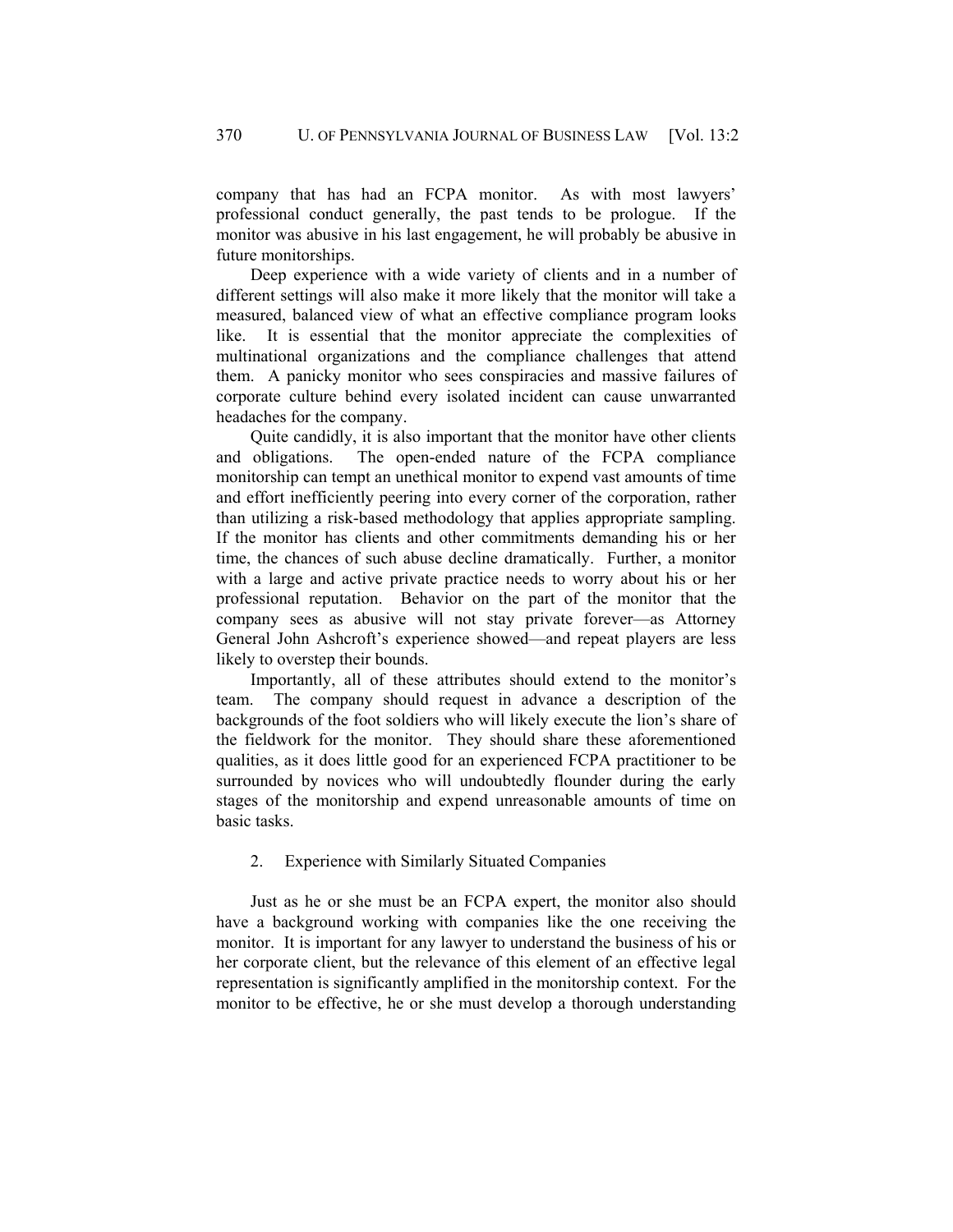of the company's global business and that business's inherent exposure to corruption risk, as well as the systems and procedures that govern it. It is rare that lawyers in private practice need to develop such a comprehensive view of a corporation's business model and practices. This job will be much easier if the monitor and his team already have similar clients. The flatter the learning curve, the more focused and effective the monitorship, and the lower the costs.

# 3. View of the Monitorship

There is no reason why, in the course of interviewing a prospective monitor, the company cannot ask pointed questions about how the monitor sees his or her role. The company will want to listen for assurances that he or she will religiously adhere to the terms of the settlement agreements, constantly communicate with the company about findings and possible recommendations, maintain the utmost efficiency in the conduct of fieldwork, and operate cooperatively with the company as much as possible. This is the same point at which the corporation should request from the candidate a detailed budget for the monitorship's initial review, as discussed below. Any reluctance on the part of the candidate to make these assurances or to disclose his or her vision for the tasks at hand should be considered a significant red flag.

# 4. Personal Characteristics

Finally, it is important not to discount the rapport the leaders of the company feel they have with the prospective monitor. The best monitorships involve cooperation and communication—both of which are easier if the people involved simply get along. The company will want to avoid candidates who appear abrasive, imperious, or solipsistic. Beyond the monitor himself or herself, those tendencies can be magnified by the members of the monitorship team, who will undoubtedly reflect the tone at the top in the manner in which they interact with the organization. Of course, it is best if the company can confirm its perception of those personal characteristics by talking to clients and professional contacts of the prospective monitor.

### *C. Managing the Monitor*

Having touched on monitor selection, the discussion now turns to managing the monitor that the company selects. This section provides some tips for ensuring that the company's FCPA monitorship is as effective and efficient as possible. Importantly, the first recommendation,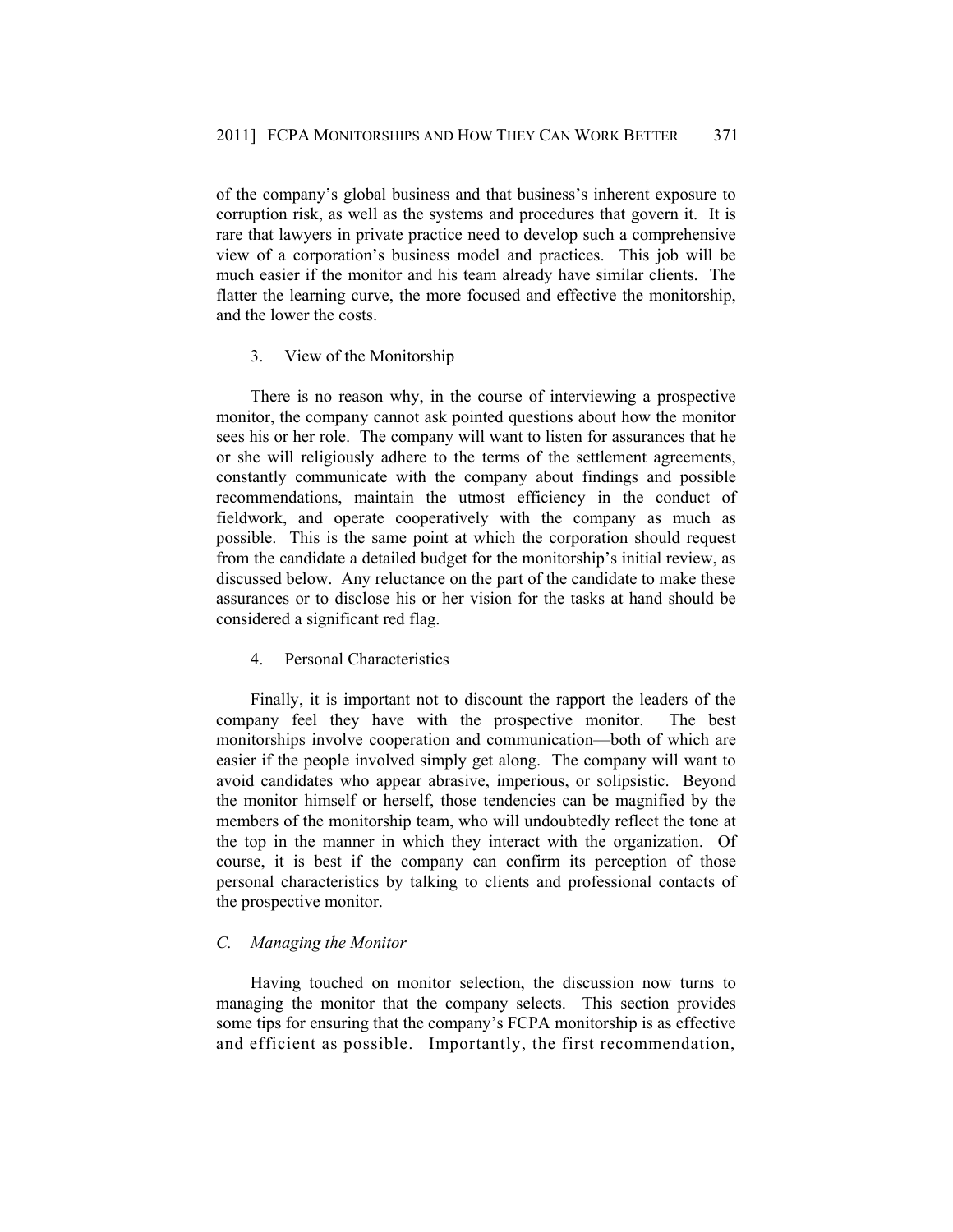concerning the usefulness of obtaining a detailed annual budget, should initially occur *before* the selection of any monitor. These measures serve as vehicles for the company to increase the transparency and efficiency of the monitor's fieldwork.

# 1. Obtaining a Detailed Budget

It is very difficult to limit the cost of a monitorship. Some monitors will claim that any attempt at budgeting or capping fees will undermine their independence. But a monitorship is different from an investigation or litigation—it is very predictable. Like an auditor, the monitor should be able to provide a detailed budget that reflects his or her vision for the engagement.

In advance of selecting the monitor, the company should obtain a budget that will be complied with absent unusual or changed circumstances. The candidate's budget should show projected attorney time spent on the key activities of the monitorship, including reviewing documents and preparing for, conducting, and documenting meetings and interviews. The budget should also estimate the cost of producing the initial report. If possible, the company could also ask the monitor to project fees and expenses beyond the first year of the monitorship, although this may be more difficult.

Once the monitorship begins, the company should request periodic updates from the monitor on the current level of fees and whether he or she is on budget. This will allow it to raise potential cost overruns with the monitor immediately and prevent surprises about the cost of particular tasks. If certain tasks are unreasonably expensive, the company can work with the monitor to reduce their cost. In additional to providing the company with a window on the monitor's activities, the budgetary process will force the monitor and his team to consider the cost of their activities and adjust accordingly. The goal here, like much of monitor management, is to prevent the engagement from becoming the proverbial "gravy train."

2. Obtaining a Detailed Timeline

A detailed timeline is also important for controlling costs. By pegging a timeline to the budget, the company and the monitor can better manage costs and increase transparency. The timeline will also allow the company to prepare for the monitorship better and help ensure that there are no surprises.

An initial proposed timeline from the monitor candidate should show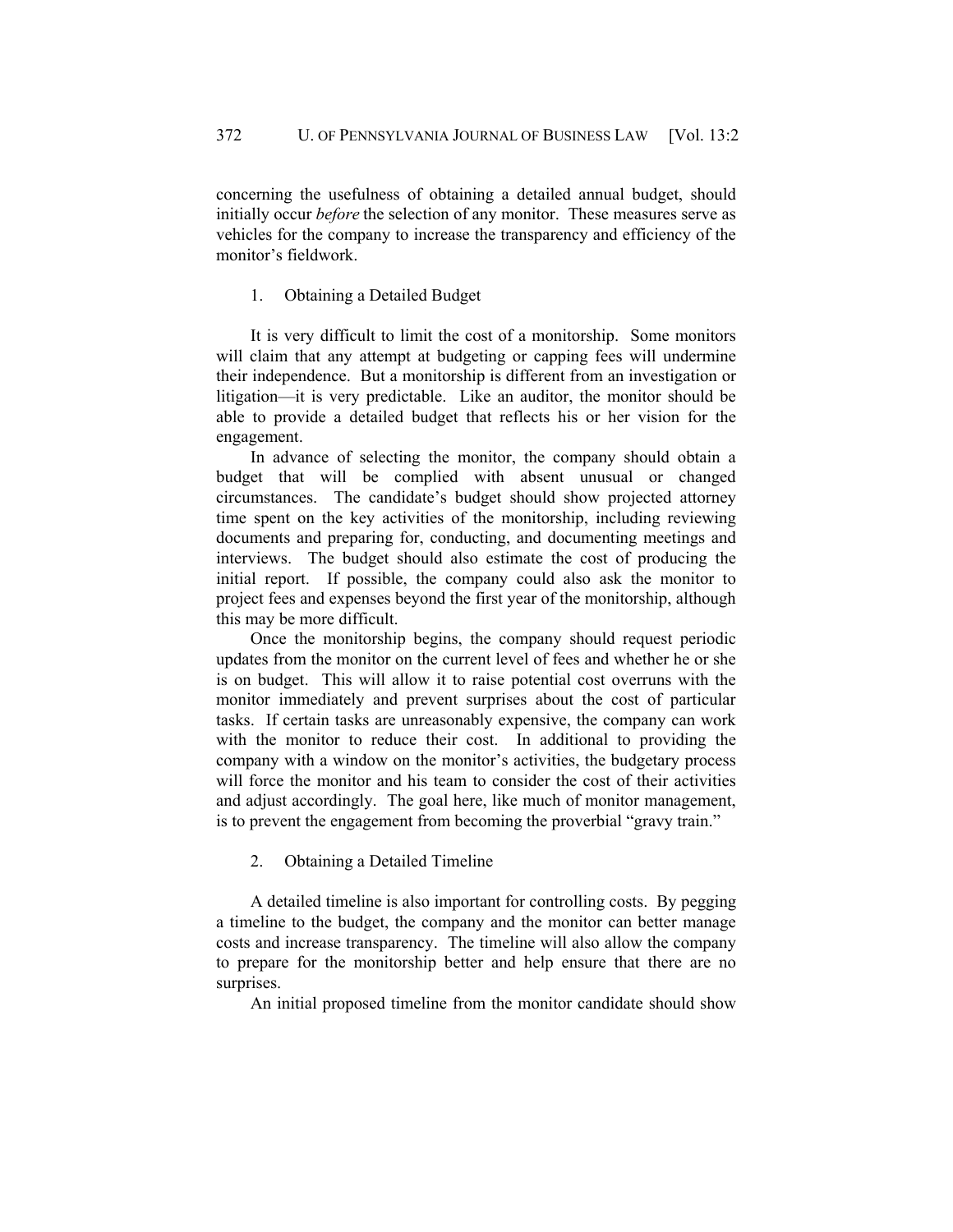when he or she will do the following:

- Meet with company employees in advance of the fieldwork to learn about the business, its corruption risk assessments, and its compliance program;
- Conduct fieldwork at relevant company locations—the approximate number of interviews and the amount of time on the ground;
- Review relevant documents (both the amount and type of documents);
- **Write the report;**
- Present findings from the report to the relevant government agencies; and
- Prepare for each follow-up review (and, ideally, how the follow-up reviews will differ from the initial review).

Like the budget, the timeline will serve the dual role of providing transparency regarding the process, while disciplining the monitor and his or her team.

3. Establish a Single Point of Contact

Few things are more important to ensuring a positive experience with a company's FCPA monitor than having a single point of contact, a company official or office that can speak for the organization being monitored. And ultimately, the company needs to have one person who can speak authoritatively for it and represent its interests in the monitorship process. This is harder than it sounds, as the monitor will undoubtedly have contact with a wide range of company stakeholders, including members of the board. For this reason, it is important that everyone understand at the beginning of the process who will speak for the organization (usually the general counsel or a senior legal official) and monitor the engagement. It is vital that the monitor not have back channels to other senior officials in the company, who may not be as savvy about the process or understand exactly what the monitor is doing. Finally, whoever the contact person is must have sufficient authority to aid the monitor in the review and recommendation implementation process. In particular, regional leaders should not feel free to disregard directives about cooperating with the monitor. Such a strong central point of contact, therefore, also benefits the monitor by serving as a reliable partner and aid in the entire process.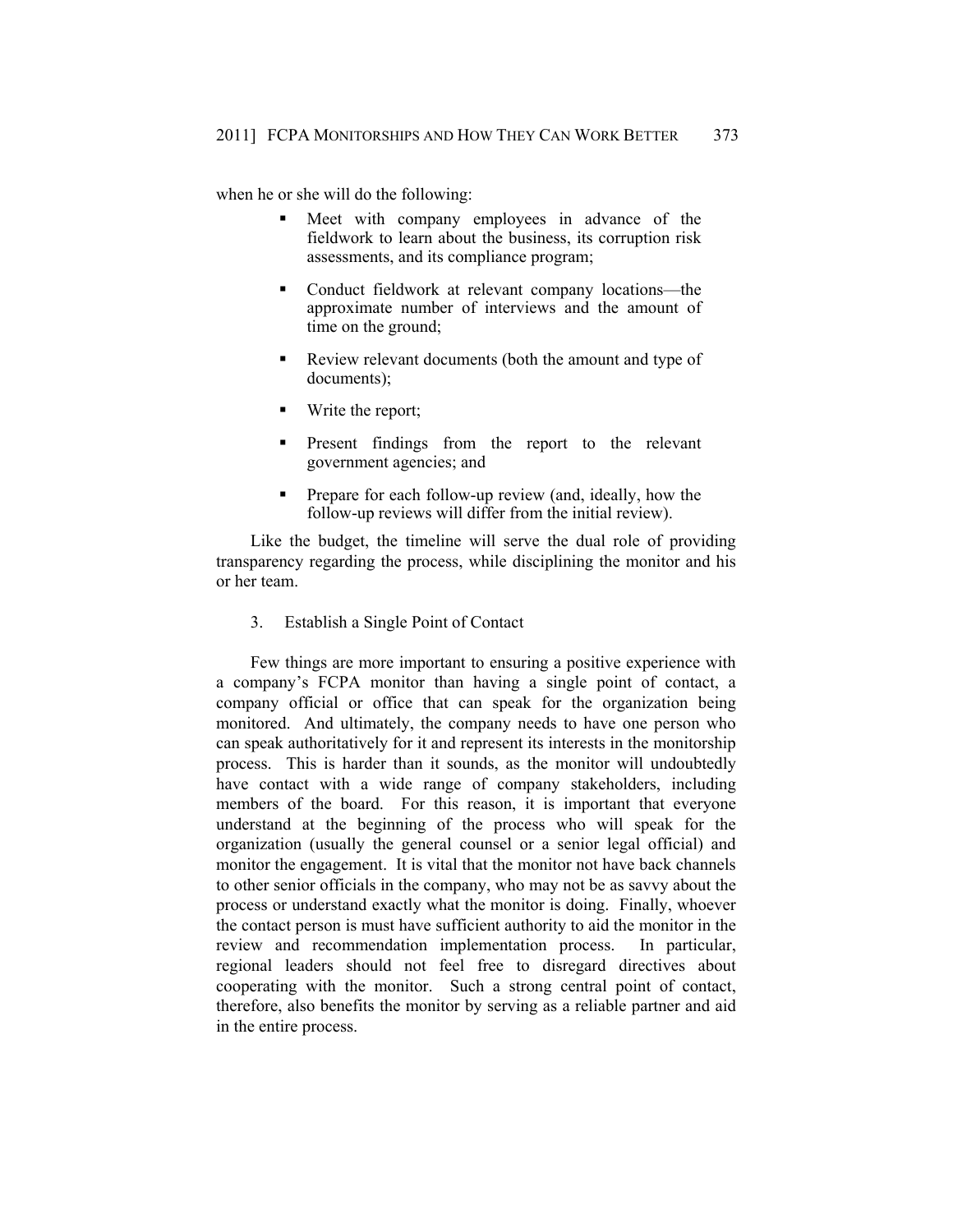#### 4. Marshall Internal Resources to Assist the Monitor

No corporation subject to an FCPA compliance monitor should expect the process to be a painless or inexpensive experience. In light of the various inconveniences and the overall cost, companies may be tempted to provide minimal resources for the monitor to utilize. Often, this can be a huge mistake. By not supporting the monitor, the company risks that the monitor deploys his or her own resources or hires outside vendors to do what the company is not doing. In fact, by putting significant resources and information at the monitor's disposal at the beginning of the process, the company might very well save money.

Most obviously, the company should provide upfront for the monitor a complete description of the nature of its past violative conduct, the subsequent remedial actions, and the current state of its FCPA compliance program. The organization should have all of this information at its fingertips; there is no reason to make the monitor expend countless billable hours developing this factual basis for the initial review. Additionally, the corporation should give the monitorship team a reasonably detailed overview of its business and operations. As discussed above, without knowing the business, the monitor cannot possibly assess the company's anti-bribery policies and procedures. It may be a significant and unnecessary cost for the monitor to develop an understanding of the business through fieldwork.

The company should also consider assigning its employees to the monitorship team for each review period. Having employees working under the direction of the monitor will almost always be significantly cheaper than paying the hourly rates of a legal, consulting, or forensic auditing professional. Further, company employees will know the organization better than an outside vendor. They can help give the monitor confidence that the review does not have any significant blind spots. Some FCPA monitors have found it particularly efficient to utilize the resources of internal audit, as those employees often conduct reviews similar to what the monitor is performing.

#### 5. Preview the Report and Recommendations

Finally, it is entirely reasonable for the company to request access to the monitor's report and recommendations in advance of the U.S. authorities. This is good for the monitor and for the company. It is good for the company because it ensures that the report will not be a total surprise upon submission, and more importantly, the preview will allow the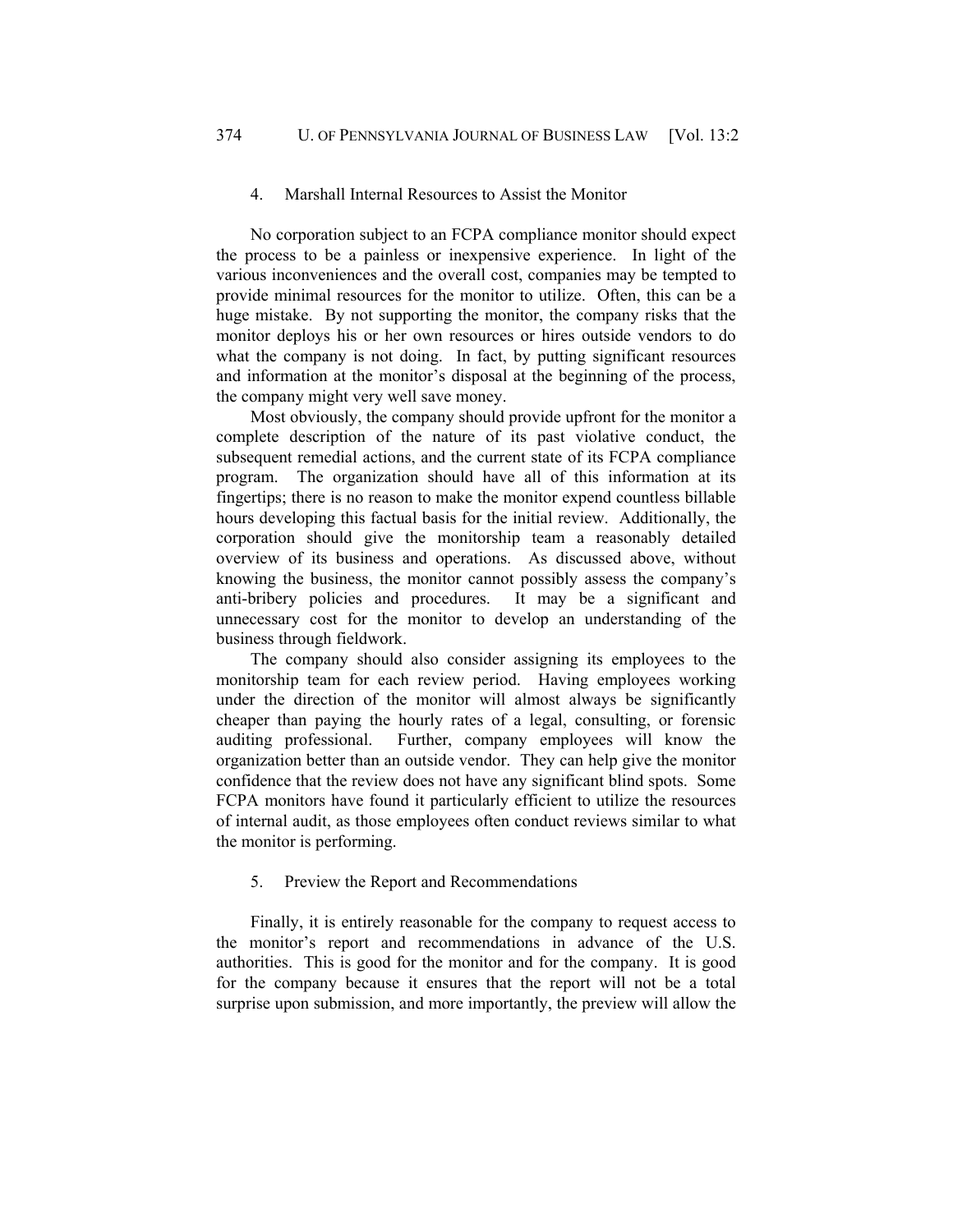corporation to correct any errors in the monitor's report. It is also a chance to vet the monitor's recommendations with internal stakeholders at the company and determine their feasibility. If they can be changed slightly in advance to make implementation easier, they should be. For the monitor, what is most helpful about this advance review is the company's opportunity to correct factual errors. Nothing could be more embarrassing to a responsible monitor than to have his or her work corrected by the corporation in front of the U.S. regulators. And ultimately, there is no reason why either the U.S. government or the monitor should fear the company having an opportunity to comment on the monitor's work in advance.

# *D. Preventing Others from Exploiting the Monitorship Relationship*

One final consideration for an organization facing the imposition of an FCPA monitor is how to help prevent outside parties from utilizing the monitor's work for their own benefit—most likely, securities plaintiffs seeking to exploit the monitor's fieldwork. The monitor's work makes two categories of information vulnerable to discovery. First, the monitor, as an independent outside party with whom the company does not have an attorney-client relationship, may risk waiving privilege on internal company materials. In particular, it is likely that the monitor will need to review some internal investigation reports drafted by or at the direction of company counsel. This may render these materials discoverable in a civil lawsuit. Second, it is possible that the monitorship process itself will identify and document information that could aid in a lawsuit.

The company should work with the monitor to minimize both of these risks, as they will undermine the monitorship, in addition to hurting the company. At the very least, the company should include a privilege nonwaiver agreement as part of the monitor's retention agreement to try to prevent otherwise privileged information from becoming discoverable. The language of such an agreement may read as follows:

In the event that any third party seeks disclosure of materials that may be protected by the attorney-client privilege or work product doctrine, pursuant to court order or otherwise, the monitor shall (a) notify the company and make all reasonable efforts to allow the company to resist such disclosure on the basis that the materials are protected by the attorney-client privilege, and/or work product doctrine, or similar protective doctrine, and (b) support the company's position. The monitor may disclose the materials pursuant to a protective order if disclosure is required by court order.

It is unclear, however, whether a court would view any applicable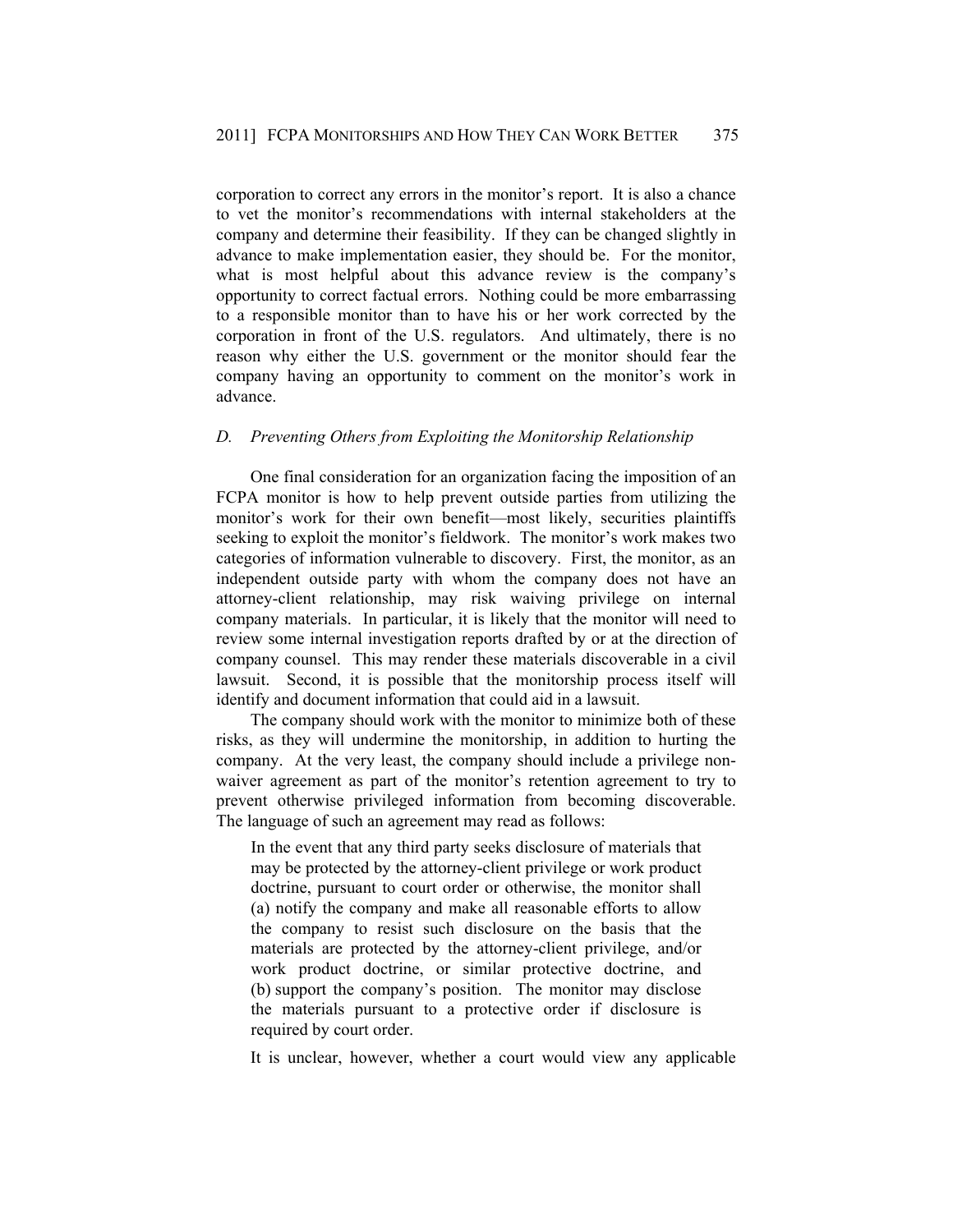privilege as preserved. Some courts have recognized the doctrine of "limited waiver" when a company provides information as part of cooperation with a governmental investigation.<sup>198</sup> These courts consider the privilege waived only as to the government entity or agent that receives the privileged information; the company can continue to assert attorneyclient privilege if an outside party attempts to obtain the information. The majority of courts, however, do not accept the concept of limited waiver. In fact, in 2006 one federal court observed that "every appellate court that ha<sup>[d]</sup> considered the issue in the last twenty-five years" had held that a company and its attorneys could not "waive the attorney-client privilege selectively."<sup>199</sup>

But a recent D.C. Circuit ruling could provide some independent basis for enforcing a non-waiver of privilege agreement. The court held that when a corporation provides attorney work product regarding anticipated litigation with the IRS to its auditors in connection with the audit of the company's financial statements, it does not waive the work product protection.<sup>200</sup> The court explained that, even though the auditors were an independent party—much like a monitor—disclosure to them was not a waiver because the auditors were not an adversary of the company.<sup>201</sup> The

 200. United States v. Deloitte, LLP, 610 F.3d 129, 139 (D.C. Cir. 2010). 201*. Id.* at 140.

<sup>198</sup>*. See* Diversified Industries, Inc. v. Meredith, 572 F.2d 596, 611 (8th Cir. 1978) (en banc) (determining that a limited waiver of the attorney-client privilege occurred, because the corporation voluntarily surrendered material protected by the privilege in the context of a separate and nonpublic investigation by the SEC); *see, e.g.*, *In re* Target Tech Co., LLC, 208 F. App'x 825, 827 (Fed. Cir. 2006) (finding waiver based on an extrajudicial disclosure that revealed the attorney's conclusion, but did not reveal the details of the privileged communication, and stating that when ordering production in light of the waiver, the court should ensure that its order is limited to the subject matter of the disclosure); Bittaker v. Woodford, 331 F.3d 715, 728 (9th Cir. 2003) (stating that a district court must enter appropriate orders clearly delineating the contours of the limited waiver before the commencement of discovery, and strictly police those limits thereafter); *In re* Woolworth Corp. Sec. Class Action Litig., 1996 U.S. Dist. LEXIS 7773, \*7 (S.D.N.Y. June 7, 1996) ("A finding that publication of an internal investigative report constitutes waiver might well discourage corporations from taking the responsible step of employing outside counsel to conduct an investigation when wrongdoing is suspected.").

<sup>199</sup>*. See* United States v. Reyes, 239 F.R.D. 591, 603 (N.D. Cal. 2006) (rejecting the concept of limited waiver); *see, e.g.*, Ratliff v. Davis Polk & Wardell, 354 F.3d 165, 170 n.5 (2d Cir. 2003) ("This court has previously rejected a 'limited waiver' rule that would preserve attorney-client privilege even after documents had been disclosed to a third party, such as the SEC." (quoting *In re* John Doe Corp., 675 F.2d 482, 489 (2d. Cir. 1982))); *In re* Columbia/HCA Healthcare Corp. Billing Practices Litig., 293 F.3d 289, 302 (6th Cir. 2002) (rejecting the concept of limited waiver in all forms and collecting cases discussing limited waiver).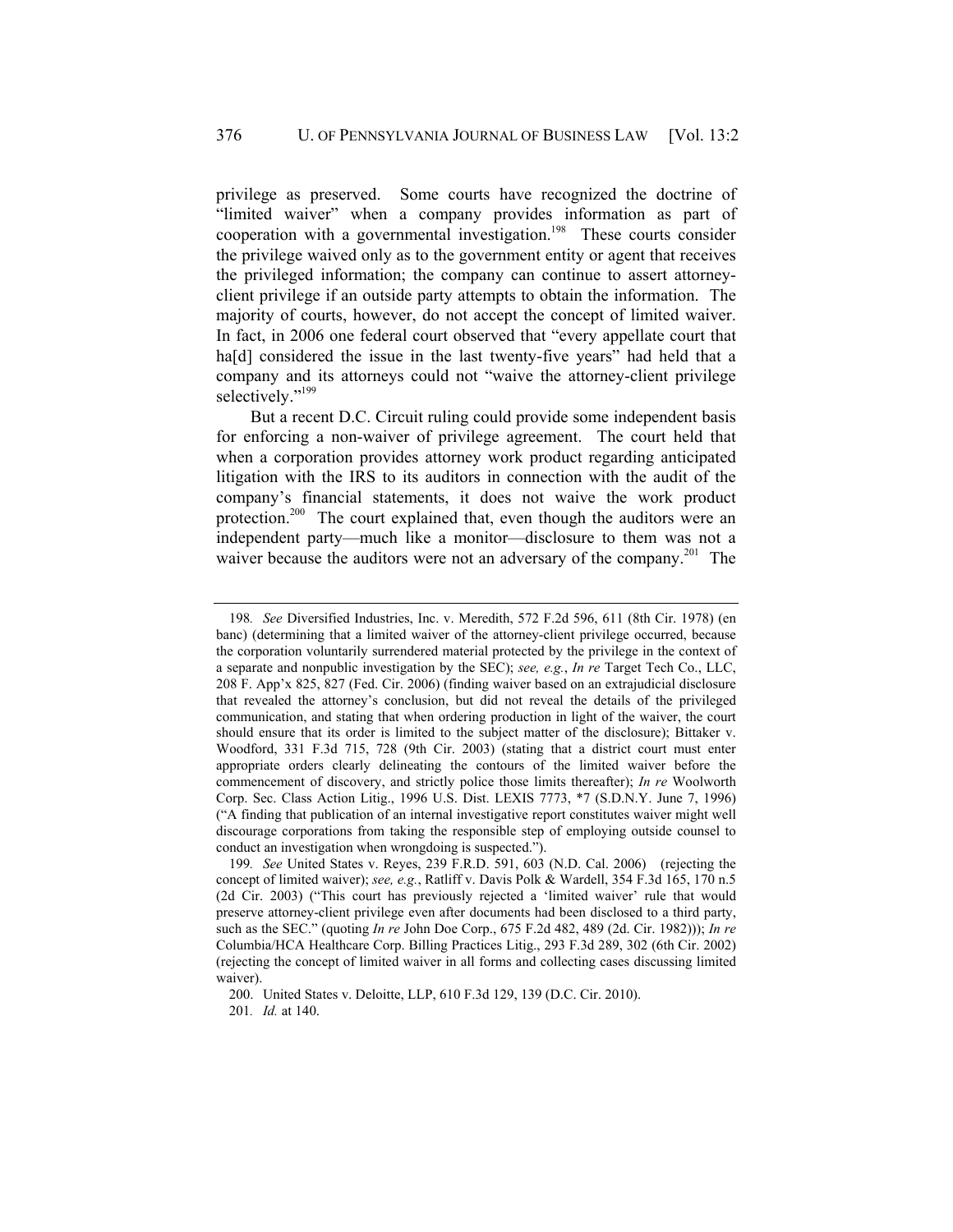court relied in part on the fact that the company had a reasonable expectation of privacy in light of the auditor's duty of confidentiality under American Institute of Certified Public Accountants' rules.<sup>202</sup> In doing so, the court extended work product protection to a document authored by the audit team recording statements of counsel that reflected their work product.<sup>203</sup> It rejected arguments by the IRS that the auditors' duty to issue a report meant that the company had waived workproduct protection. Using this logic, companies could attempt to include a confidentiality agreement in their retention agreements with the monitor and then ask courts to apply the same reasoning whenever faced with a discovery request.

One other possibility for avoiding waiver could be to seek a court order under Federal Rule of Evidence 502(d):

A federal court order that the attorney-client privilege or work product protection is not waived as a result of disclosure in connection with the litigation pending before the court governs all persons or entities in all state or federal proceedings, whether or not they were parties to the matter before the court, if the order incorporates the agreement of the parties before the court.<sup>204</sup>

If the monitorship is pursuant to a DPA, it seems that Rule 502(d) may apply if the judge were willing to issue a court order mandating that information disclosed to the monitor or his or her team in the course of the monitorship does not waive privilege.

As tricky as it may be to avoid having the monitorship waive privilege or work product protection, it may be even harder to avoid discovery of the monitor's work that is not otherwise protected. Presumably, a party suing the company could subpoena the monitor's non-privileged work product. It is largely unclear what a company may do to protect these types of documents, but there is some case law that could be used to cobble together a protection.

Indeed, then-district court Judge Patrick Higginbotham may have provided some basis for synthesizing such a privilege in his *In re LTV*  Securities Litigation opinion.<sup>205</sup> That case featured a court-appointed Special Officer, who serves a role quite similar to that of a monitor. The court explained:

There are important differences between the role of the Special Officer and that of the ordinary counsel. Unlike the situation typically presented where counsel has been hired in anticipation of civil or criminal liability, . . . the Special Officer here was

<sup>202</sup>*. Id.* at 142.

<sup>203</sup>*. Id.* at 139.

 <sup>204.</sup> FED. R. EVID. 502(d).

<sup>205</sup>*. In re* LTV Securities Litigation, 89 F.R.D. 595 (N.D. Tex. 1981).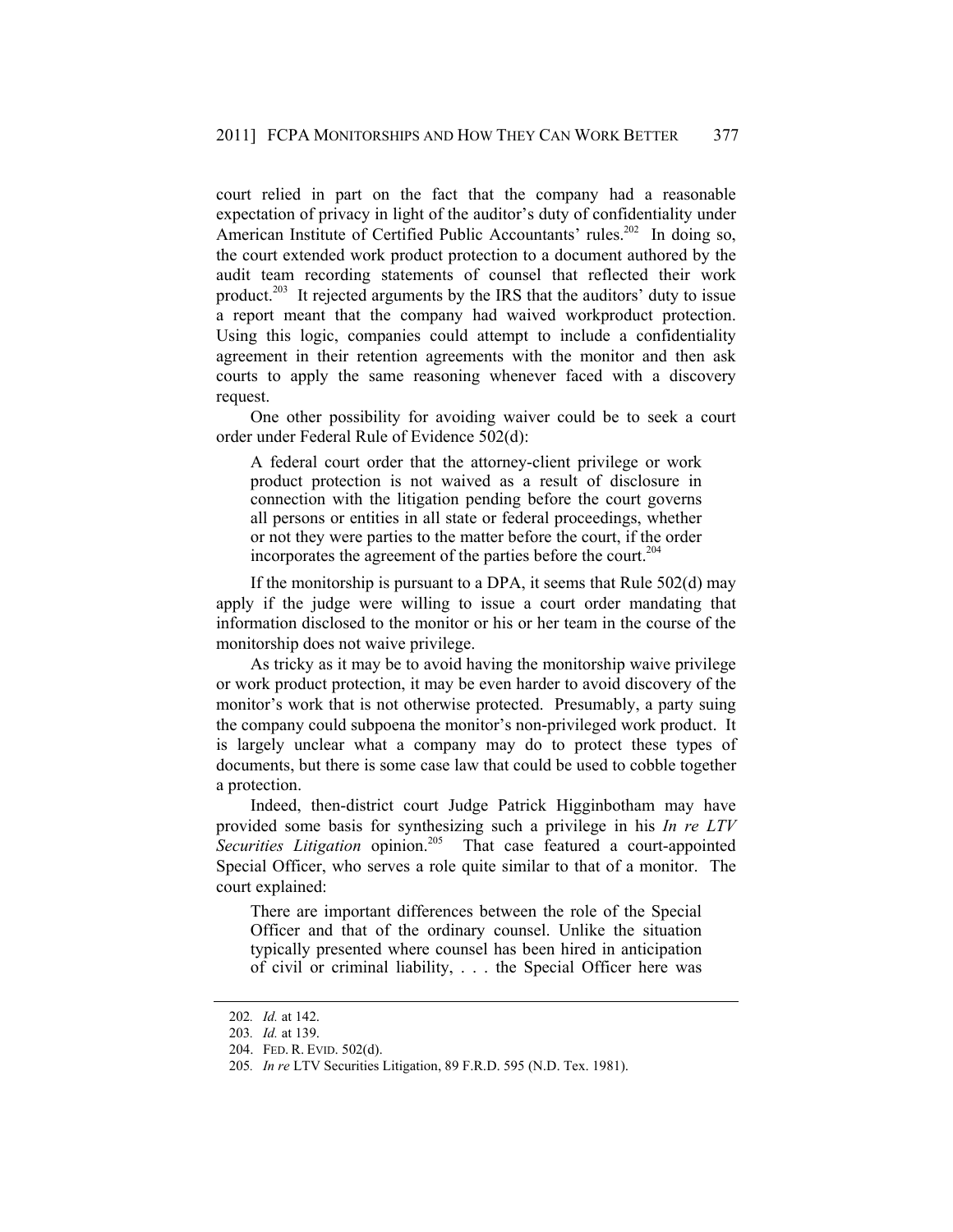retained by LTV to implement an SEC consent decree. Atypically, LTV, the "client," is not the final arbiter of the Special Officer's duties, functions or authority. That power is held by the court, which may resolve any disagreement between LTV and the Special Officer concerning his duties, functions or authority. The Final Judgment identifies certain duties owed to the Special Officer. LTV must "cooperate fully" with the Special Officer, may not assert against the Special Officer any corporate privilege except as to matters prepared for or by LTV in the course of the SEC investigation, and must authorize the directors, officers, employees and agents of LTV to testify under oath and provide all requested information.<sup>206</sup>

Additionally, the court noted that "the Special Officer has obligations toward the SEC that may conflict with the normal duties owed a client by private counsel."<sup>207</sup> It was also stated that, "[a]t the Commission's discretion, [the Special Officer] must furnish the SEC any documents, statements or other information in his possession as well as reports or recommendations he prepares prior to submitting them to LTV."<sup>208</sup> Thus, the district court observed that "the Special Officer is more akin to a public official than privately retained counsel," and in its hybrid role of "government investigator and privately retained counsel," "the sphere of confidentiality which the Special Officer might expect to enjoy is a synthesis of the privileges available to his 'clients' were he serving in the roles of government investigator or private investigatory counsel."<sup>209</sup>

The district court first concluded that "if the Special Officer were privately retained counsel, the information he is now gathering would be protected from all discovery unless supported by good cause."<sup>210</sup> It then went on to explain that "[t]he SEC has indicated that this investigation, if conducted by SEC employees, is the type of investigation ordinarily considered confidential under the Commission's regulations."<sup>211</sup> The court noted that the information collected would not likely be discoverable through a FOIA request.<sup>212</sup> Finally, the court considered the "immediate" adverse impact on the ongoing investigation" that the discovery request would have and weighed the "long-term effect of permitting this type of

<sup>206</sup>*. Id.* at 614.

<sup>207</sup>*. Id.* at 614-15.

<sup>208</sup>*. Id.* at 615.

<sup>209</sup>*. Id.*

<sup>210</sup>*. Id.* at 616. 211*. Id.* at 617.

<sup>212</sup>*. Id.*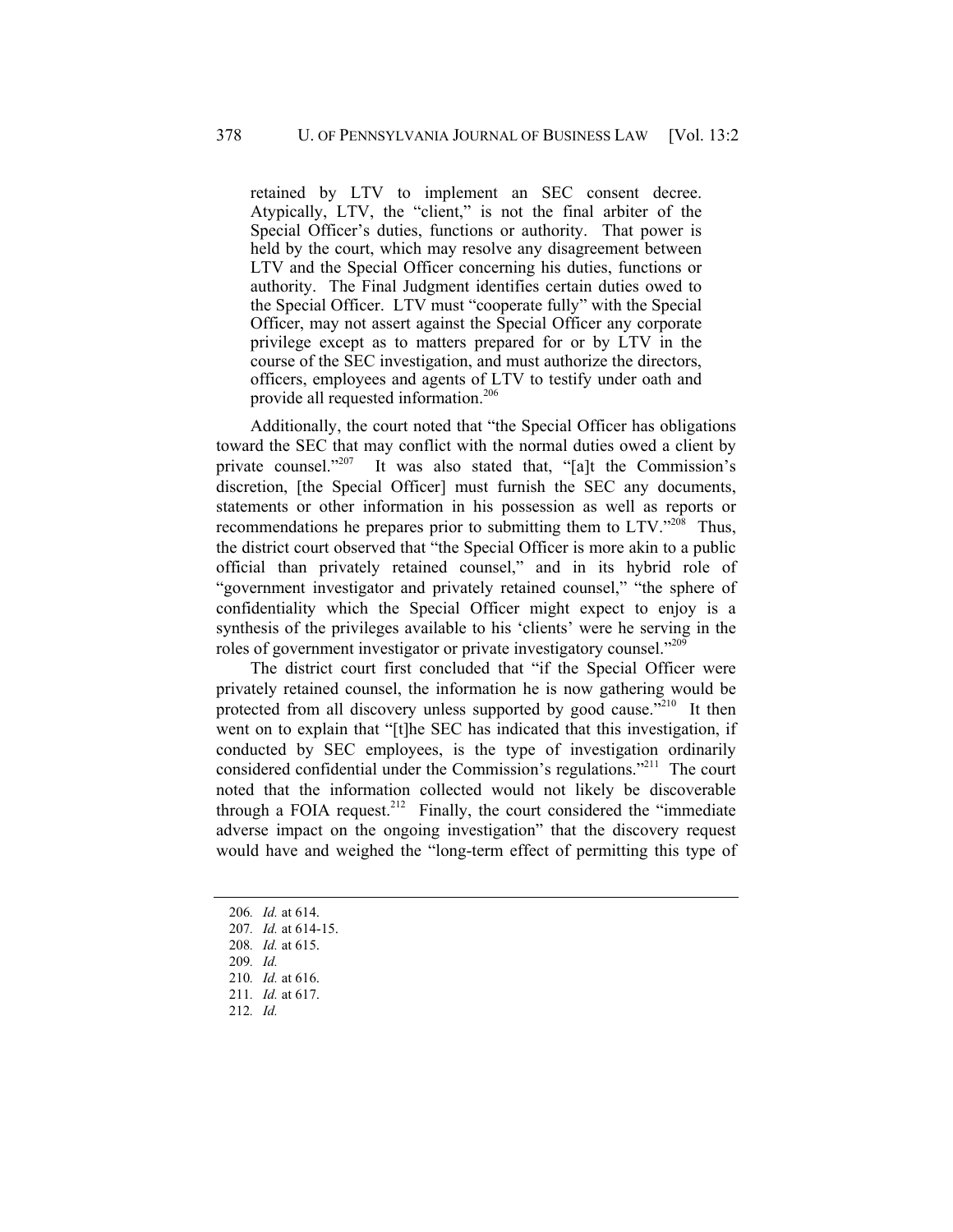discovery," as "the SEC will seek to negotiate [similar] consent decrees."<sup>213</sup> It contended:

If such discovery is permitted, a corporation concerned about its exposure to civil liability would be more willing to risk SEC investigation, particularly in light of the exemption from public disclosure generally afforded the Commission's investigatory records. Allowing the type of discovery requested here may kill the goose that lays the golden egg – the Commission may be deprived of a useful enforcement option, while shareholders will hardly be benefited by inhibiting corporate self-investigation.<sup>214</sup>

It was observed that "[t]he SEC simply cannot staff individual cases with lawyers of [the Special Officer's] experience, skill and support facilities; at least not without great risk of misallocation of its resources."<sup>215</sup> Thus, the district court opined that there existed a privilege—unique from but derivative of the attorney-client privilege and work product doctrine that "sets a standard of protection akin to that of work-product under Rule  $26(b)$ ."216

Although the facts of the *LTV* case and those presented when a monitor is retained by a company are similar, key differences remain that make it difficult to predict whether an analogous privilege could apply to monitorships. First, as noted above, there is no attorney-client relationship between the company and monitor. The *LTV* opinion did not indicate whether the existence of an attorney-client relationship was explicitly foreclosed in that matter, as it is in almost all settlement agreements that require the retention of a monitor. Additionally, in *LTV*, the Special Officer had discretion under the Final Judgment to request that the SEC keep the Special Officer's report confidential, and the Special Officer's retention agreement required him to do so.<sup>217</sup> But for many monitorship

<sup>213</sup>*. Id.* at 619.

<sup>214</sup>*. Id.*

<sup>215</sup>*. Id.*

<sup>216</sup>*. Id.* at 622. *See also* United States v. Alex. Brown & Sons, Inc., 963 F. Supp. 235 (S.D.N.Y. 1997) (applying LTV ruling to non-disclosure provision of consent decree).

<sup>217</sup>*. Id.* at 615. *See also* United States v. MIT, 129 F.3d 681, 683 (1st Cir. 1997) (noting that, in declining to apply the Diversified ruling, there was "no unconditional promise to keep the [disclosed] documents secret"); *In re* Sealed Case, 676 F.2d 793, 824-25 (D.C. Cir. 1982) (finding no error in district court ruling ordering disclosure where no confidentiality agreement existed); *In re* Leslie Fay Cos. Sec. Litig., 161 F.R.D. 274, 284 (S.D.N.Y. 1995) (holding that, where U.S. Attorney "agreed to hold all materials produced . . . in confidence," no waiver of attorney-client privilege occurred); Enron Corp. v. Borget, 1990 U.S. Dist. LEXIS 12471, \*2 (S.D.N.Y. Sept. 22, 1990) ("In making its submission to the SEC, Enron specifically reserved all applicable legal privileges and rejected any implication of waiver from their submission."); SEC v. Amster & Co., 126 F.R.D. 28, 29-30 (S.D.N.Y. 1989) (stating that privilege was not waived even though there had been an agreement with the SEC to maintain the confidentiality of disclosed documents).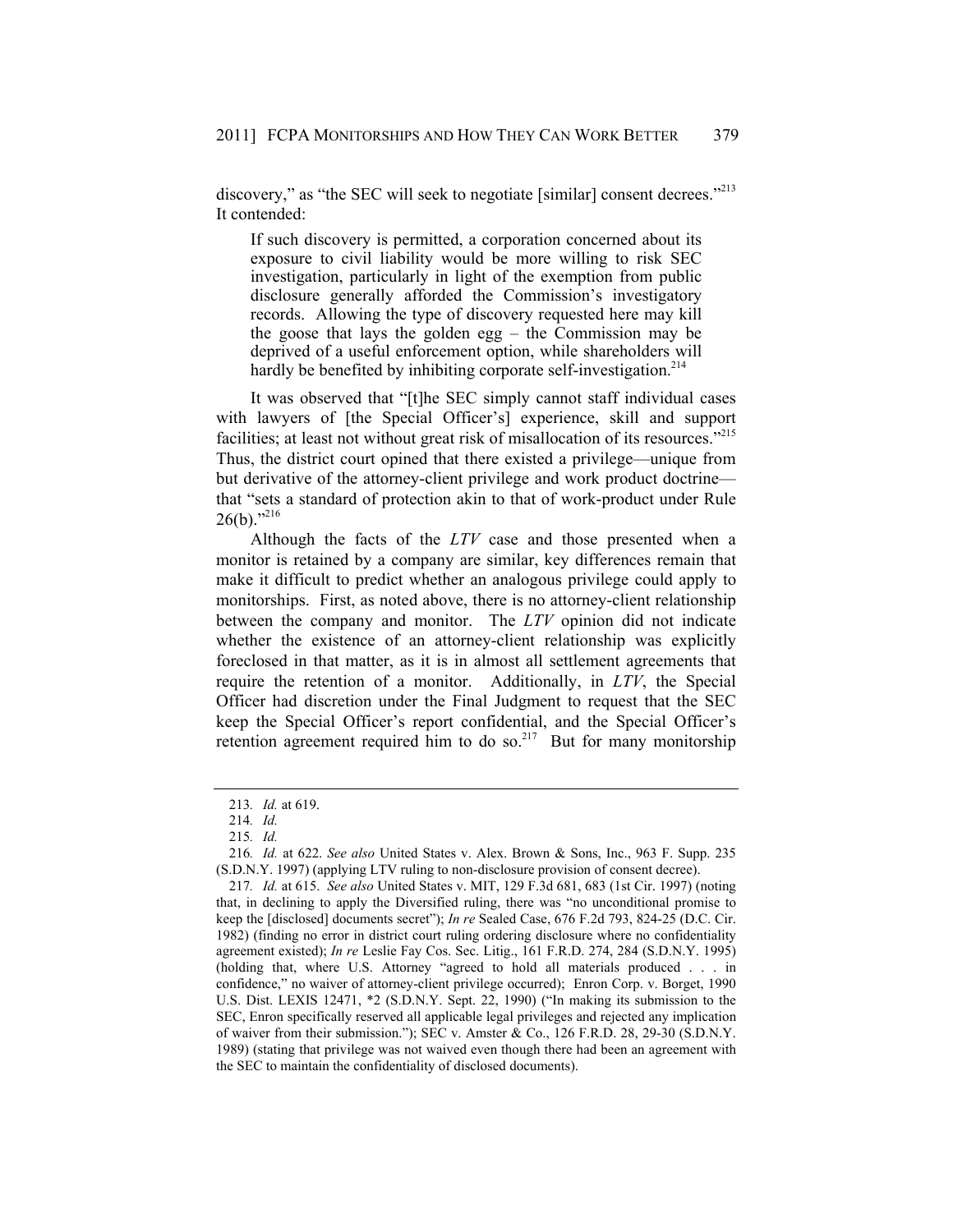agreements, the applicable confidentiality provision is limited in scope and only applies to the monitor, not to the government.<sup>218</sup>

Despite these meaningful differences, there exist good arguments based on public policy concerns and derived from the limited waiver cases, the D.C. Circuit's ruling, and Judge Higginbotham's *LTV* opinion—that a company can advance in an attempt to protect the monitor's work product.

First, permitting third-party discovery punishes corporate offenders for entering into FCPA settlements with the SEC and DOJ. Courts should encourage such agreements rather than force companies to fight investigations, taxing judicial and agency resources while hindering enforcement and remedial action.

Second, the monitor can assert that he or she is really acting as an adjunct to a governmental investigation, not as private counsel. In this capacity, the monitor and his or her team should enjoy protections similar to those of federal investigators.

Third, any discovery requests contemporaneous with the monitor's activities will hinder the monitor's ongoing efforts by siphoning human and financial resources dedicated to monitoring the company.

While these are valid arguments in favor of denying a discovery request and granting some sort of privilege, in the absence of either a confidentiality agreement with the government or an attorney-client relationship between the company and the monitor, any claims of privilege are unlikely to succeed. In addition, the case law is far from consistent across all circuits on whether this type of privilege may be asserted. It is therefore advisable that all parties proceed as if resisting discovery requests will fail in the end.

#### VI. CONCLUSION

Ultimately, irrespective of how companies view FCPA monitorships, they are, by all indications, here to stay. It therefore behooves corporations facing an FCPA enforcement action, the FCPA enforcers at the SEC and DOJ, and monitors themselves to understand the recent history of FCPA monitorships and consider how they can work better. As the U.S.

<sup>218</sup>*. See* Statoil Deferred Prosecution Agreement, *supra* 152, at ¶ 12 ("[T]he Compliance Consultant shall agree to maintain the confidentiality of Statoil's trade secrets and other confidential business information in conformity with Norwegian law, and to give due consideration to Statoil's need for operational flexibility and preservation of business relationships with third parties, provided that nothing in this paragraph shall preclude the Compliance Consultant from sharing such confidential information with the Commission staff and DOJ.").